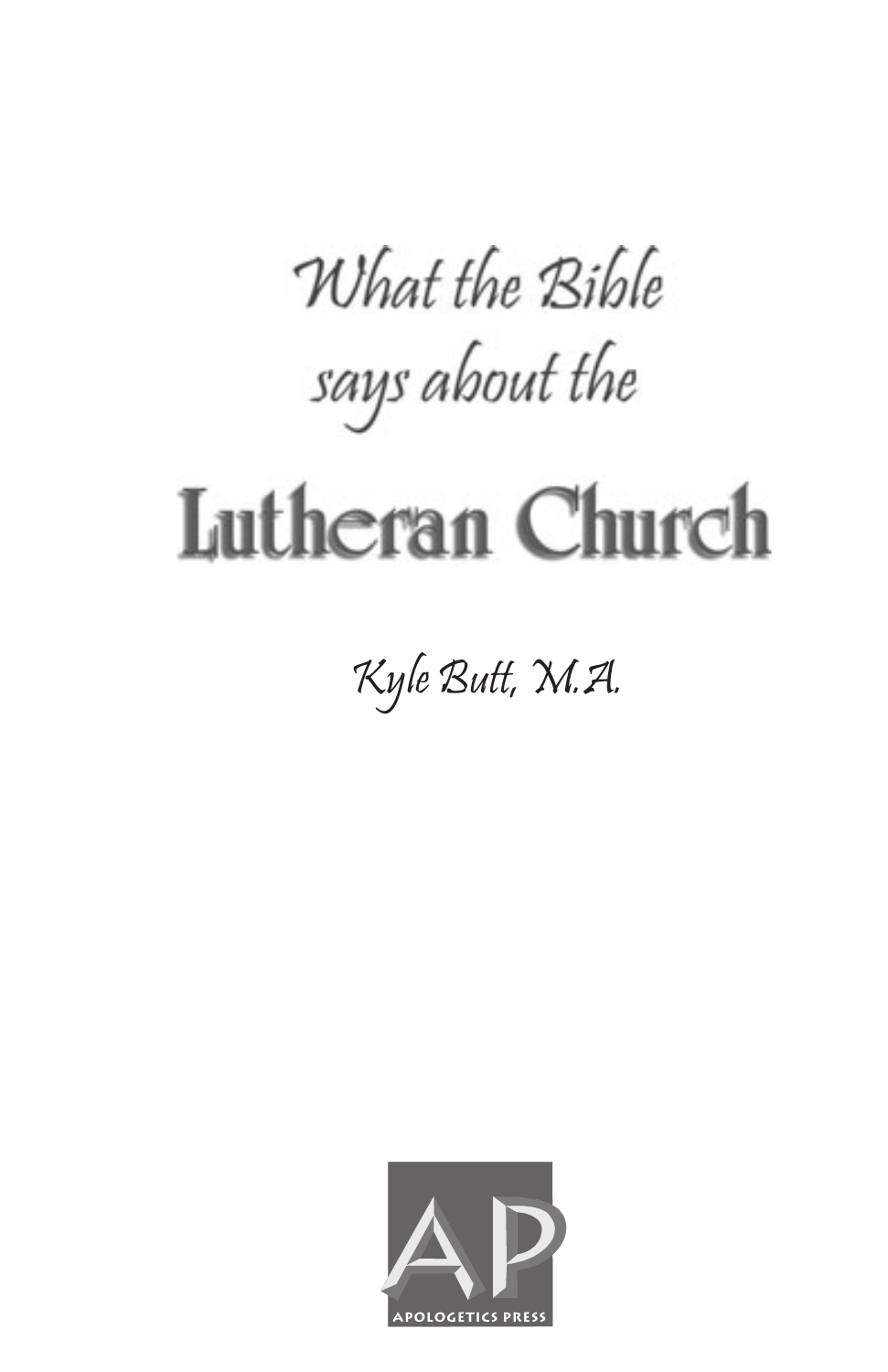### **Apologetics Press, Inc. 230 Landmark Drive Montgomery, Alabama 36117-2752**

© Copyright 2005 ISBN: 978-0-932859-83-9

All rights reserved. No part of this book may be reproduced in any form without permission from the publisher, except in the case of brief quotations.

All Scripture quotations are from The New King James Version of the Bible, unless otherwise specified. Copyright © 1982, Thomas Nelson, Inc., Publishers.



280—dc22 2005926366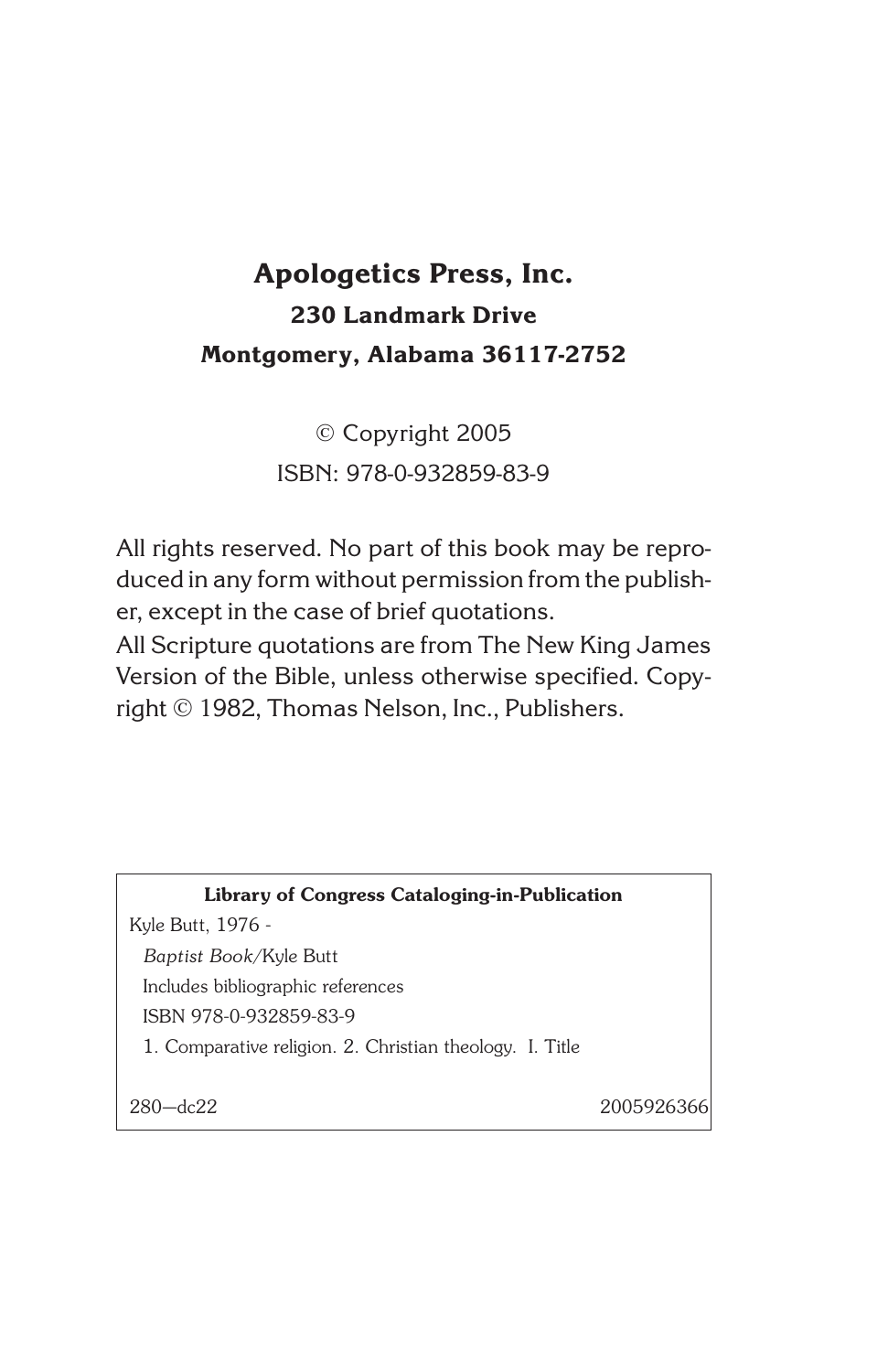### **TABLE OF CONTENTS**

| Chapter 1  | What is in a Name? $\dots\dots\dots\dots\dots$                 |
|------------|----------------------------------------------------------------|
| Chapter 2  | Is the Bible Enough? $\ldots \ldots \ldots \ldots$ 7           |
| Chapter 3  |                                                                |
|            | The Necessity of Baptism 15                                    |
|            | What is Baptism?  19                                           |
|            | The Candidate for Baptism 23                                   |
|            | Infant Baptism. $\ldots \ldots \ldots \ldots \ldots \ldots 27$ |
|            | How Should Baptism<br>be Carried Out?  31                      |
| Chapter 4  | Church Organization $\ldots \ldots \ldots 33$                  |
|            | Pastors, Bishops, and Elders33                                 |
| Chapter 5  |                                                                |
| Appendix A | What About the<br>Thief on the Cross?  43                      |
| Appendix B | Do Babies Go to<br>Hell When They Die? 49                      |
| References |                                                                |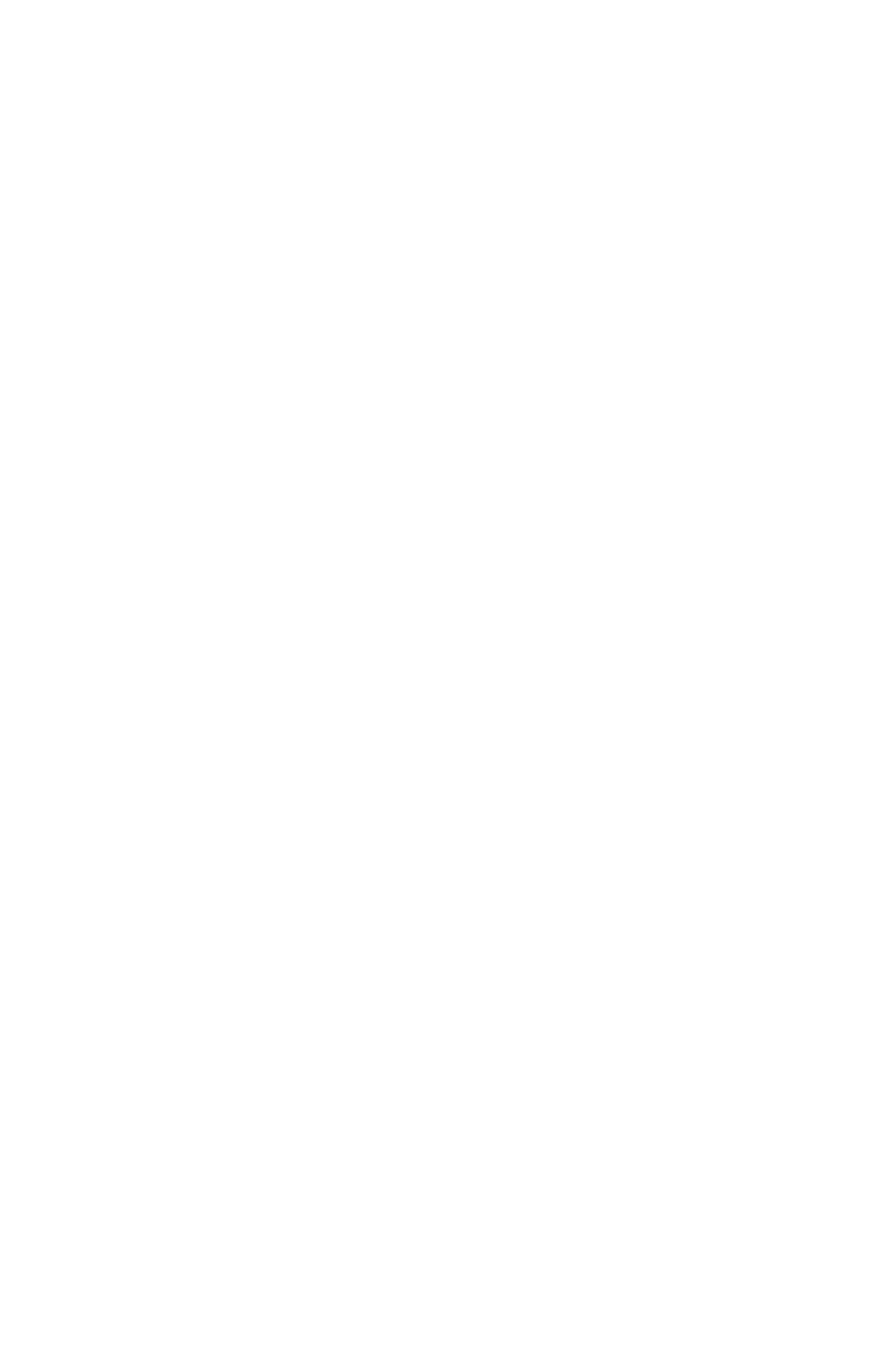### Introduction

Few and far between are those brave individuals who have the fortitude to swim against the swelling current of mediocrity and the status quo. Most are content to sit by, occasionally complaining about this situation or that, never making bold, decisive moves in an attempt to make their world a better place by standing for what they think is right regardless of the cost. Martin Luther was not "most people." He was a daring, courageous man who wanted the general mass of people to experience what he considered to be the true grace of God, free from the oppressive practices that were then taking place in the Catholic Church. In 1517, the nail he drove through his 95 theses simultaneously drove a separating wedge between his followers and the Catholic Church. Recognized as the first leader of a protestant denomination, Martin Luther became the pioneer who blazed the trail for many of the mainstream protestant denominations that would later arise. Lutherans, who obviously take their name from this brave soul, trace their roots back to 1517, and can accurately maintain that they are the oldest protestant denomination in existence.

Not only is Lutheranism the oldest protestant denomination, it is also one of the largest. Worldwide, the Lutheran Church maintains about 66 million members. "Of these, 36 million live in Europe, 13 million live in Af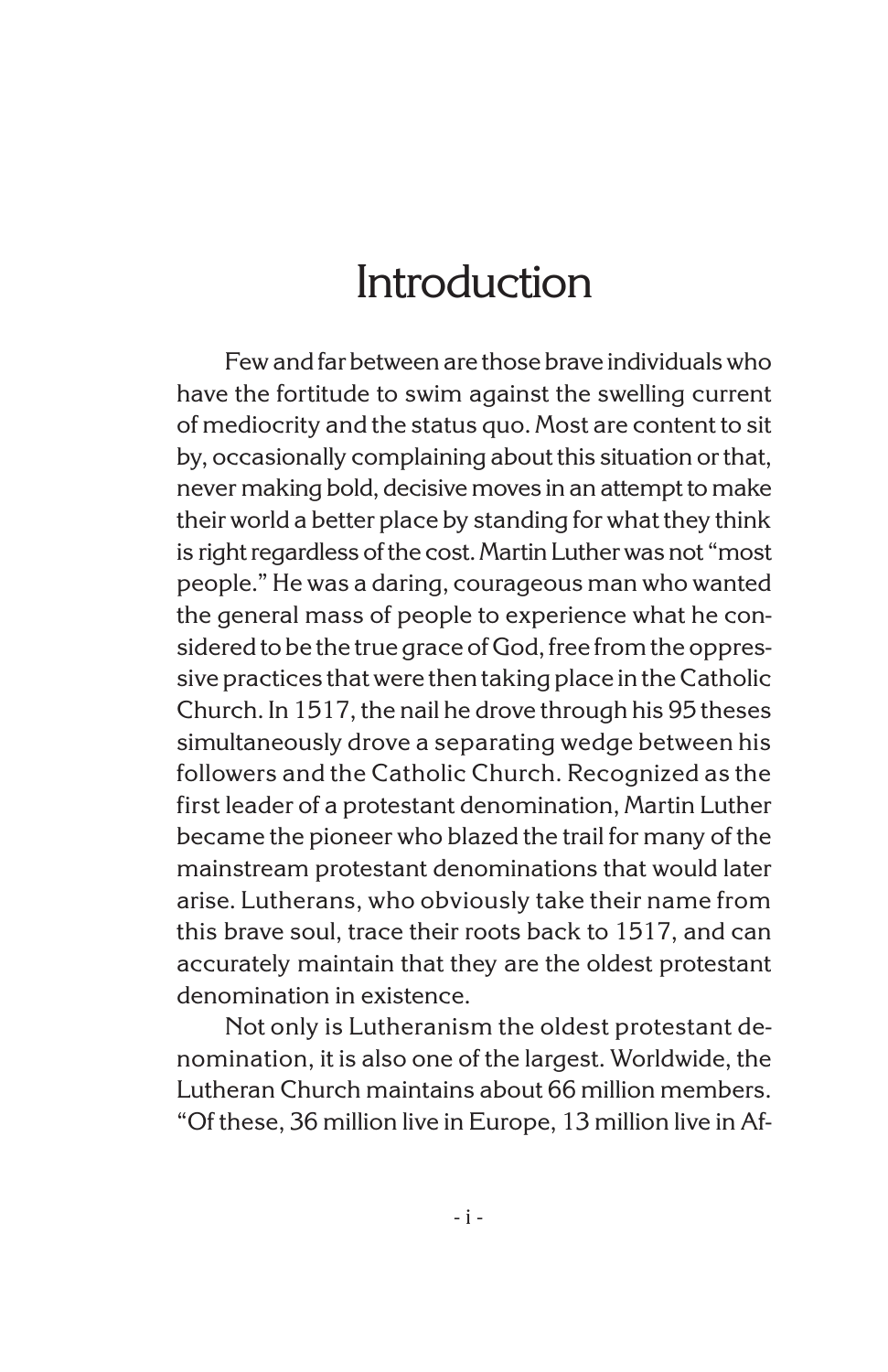rica, 8.4 million in North American, 7.3 million in Asia, and 1.1 million in Latin American" ("Lutheranism," 2004). In addition, Germany is predominantly Lutheran, while Norway, Sweden, Denmark and Iceland maintain Lutheranism as the "official state church." Of the citizens of Finland, approximately 81% are Lutheran ("Lutheranism," 2004). With such a renowned traditional beginning and huge numbers of adherents worldwide and in the USA, the Lutheran Church remains one of the most influential forces on the religious scene today.

Through the years, the Lutheran Church has experienced the same types of divisions, splintering, and schism that most other denominations and religions have experienced. There are, however, several major church doctrines that are accepted by the majority, if not all, of the different Lutheran groups. One of those major doctrines concerns the denomination's self-professed view of Scripture. According to the official Web site of the Evangelical Lutheran Church in America (or ELCA), "The New Testament is the first-hand proclamation of those who lived through the events of Jesus' life, death, and Resurrection. As such, it is the authority for Christian faith and practice" ("Essential Questions"). The official Web site for the Lutheran Church Missouri Synod (or LCMS) says the following concerning the Bible:

We teach that the Holy Scriptures differ from all other books in the world in that they are the Word of God. They are theWord of God because the holy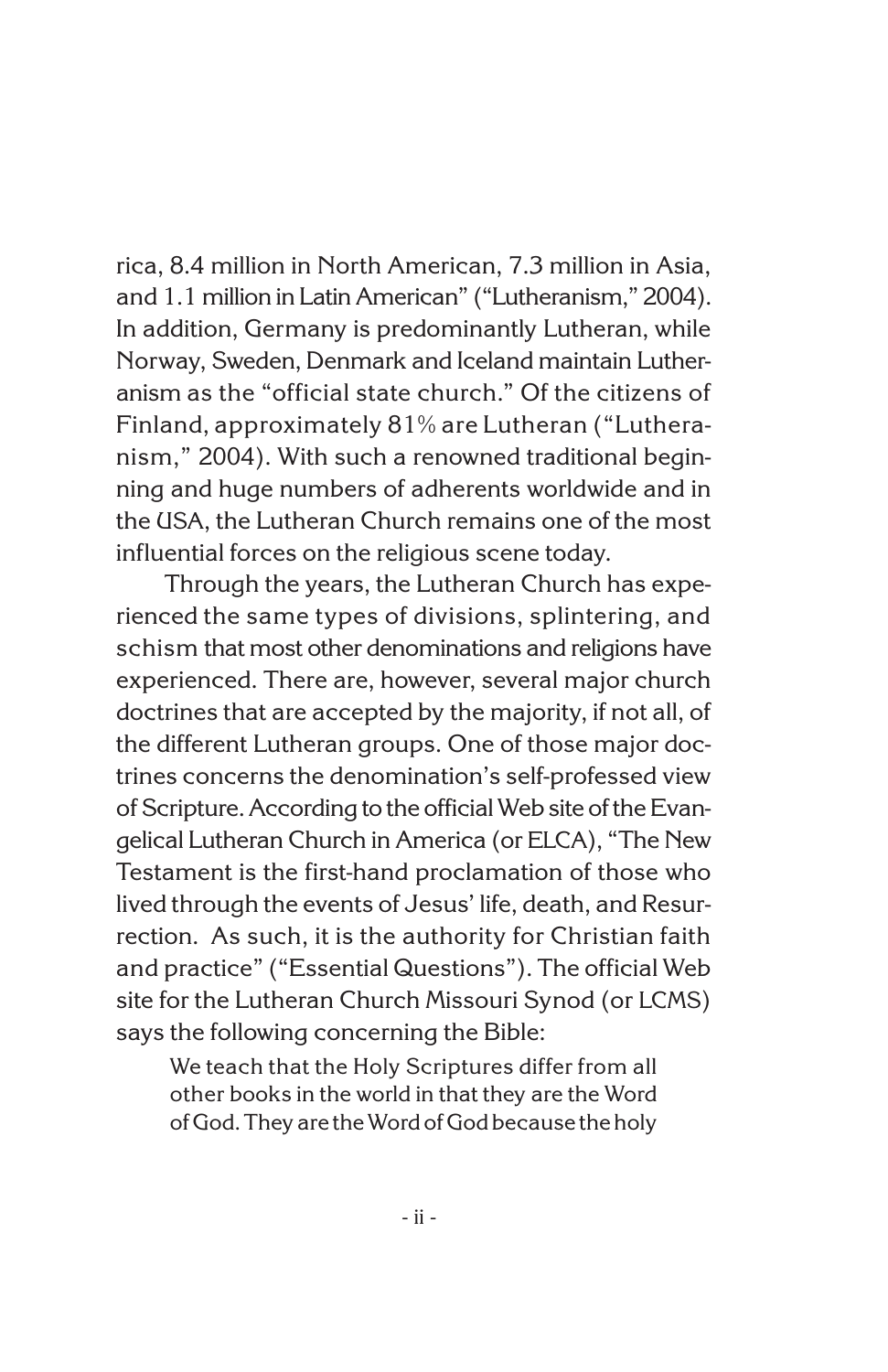men of God who wrote the Scriptures wrote only that which the Holy Ghost communicated to them by inspiration, 2 Tim. 3:16; 2 Pet. 1:21.... We furthermore teach regarding the Holy Scriptures that they are given by God to the Christian Church for the foundation of faith, Eph. 2:20. Hence the Holy Scriptures are the sole source from which all doctrines proclaimed in the Christian Church must be taken and therefore, too, the sole rule and norm by which all teachers and doctrines must be examined and judged" ("Of the Holy Scriptures," 2004).

From the above quotes, it is obvious that the Lutheran Church asserts that the Bible is the book by which all of the doctrines, teachings, and practices of any religious group should be measured. It is the goal of this book, therefore, to lay side by side, in a sincere and honest manner, the teachings of the Bible and the teachings and practices of the Lutheran Church. If, as the Lutheran Church states, the Bible is the guide that leads it in doctrine and practice, then the Lutheran Church should follow the biblical pattern for concepts such as church organization, baptism, and biblical unity. If, on the other hand, we find that the Lutheran Church does not follow the New Testament pattern as it claims to, then we must look elsewhere to find the true church that Jesus Christ established. Such a test is appropriate for every religious group claiming to provide a way for lost sinners to be saved through the Gospel of Jesus Christ.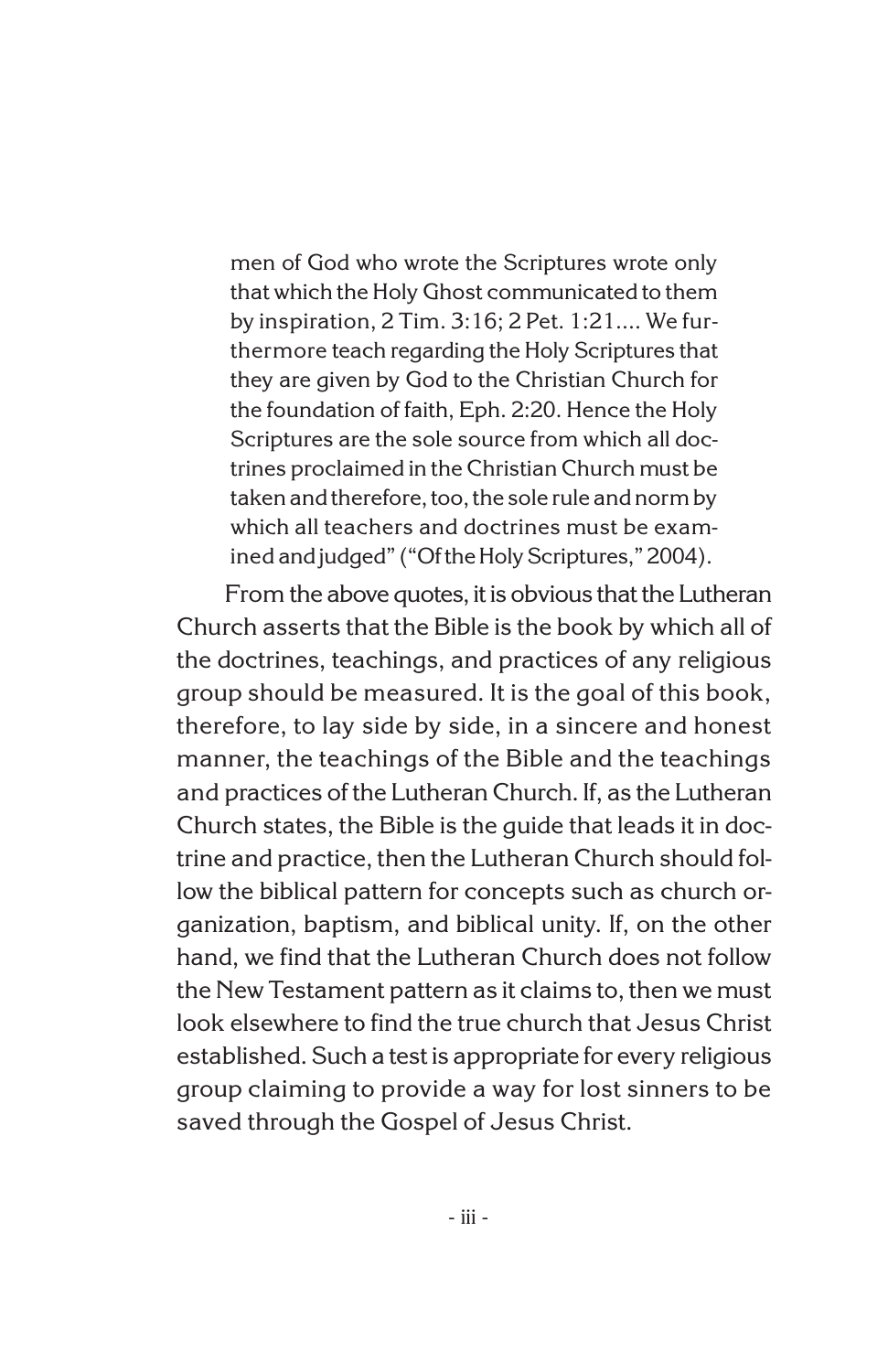It is my prayer that all those who read this book, regardless of their religious affiliation, will honestly open their hearts in a sincere attempt to find nothing more and nothing less than the Lord's church and His plan for the salvation of mankind.

[As a side note, the Lutheran Church accepts several documents as "true declarations" of the Lutheran belief system. Those documents include the *Apostles'*, *Nicene*, and *Athanasian Creeds*, as well as the *Unaltered Augsburg Confession*, the *Apology of the Augsburg Confession*,the*Smalcald Articles*,the*Small Catechism*,the*LargeCatechism*, and the*Formula of Concord*. These documents can be found in the *Book of Concord*, and will be quoted throughout the remainder of this book. This list can be found in the *Constitutions, Bylaws, and Continuing Resolutions of the Evangelical Church in America* in chapter two, as well as in Article II: Confession of the *LCMS Handbook*. In addition, the two frequently used abbreviations ELCA and LCMS are the generally accepted abbreviations for the two main divisions of the Lutheran Church in the United States: Evangelical Lutheran Church in America and the Lutheran Church Missouri Synod.]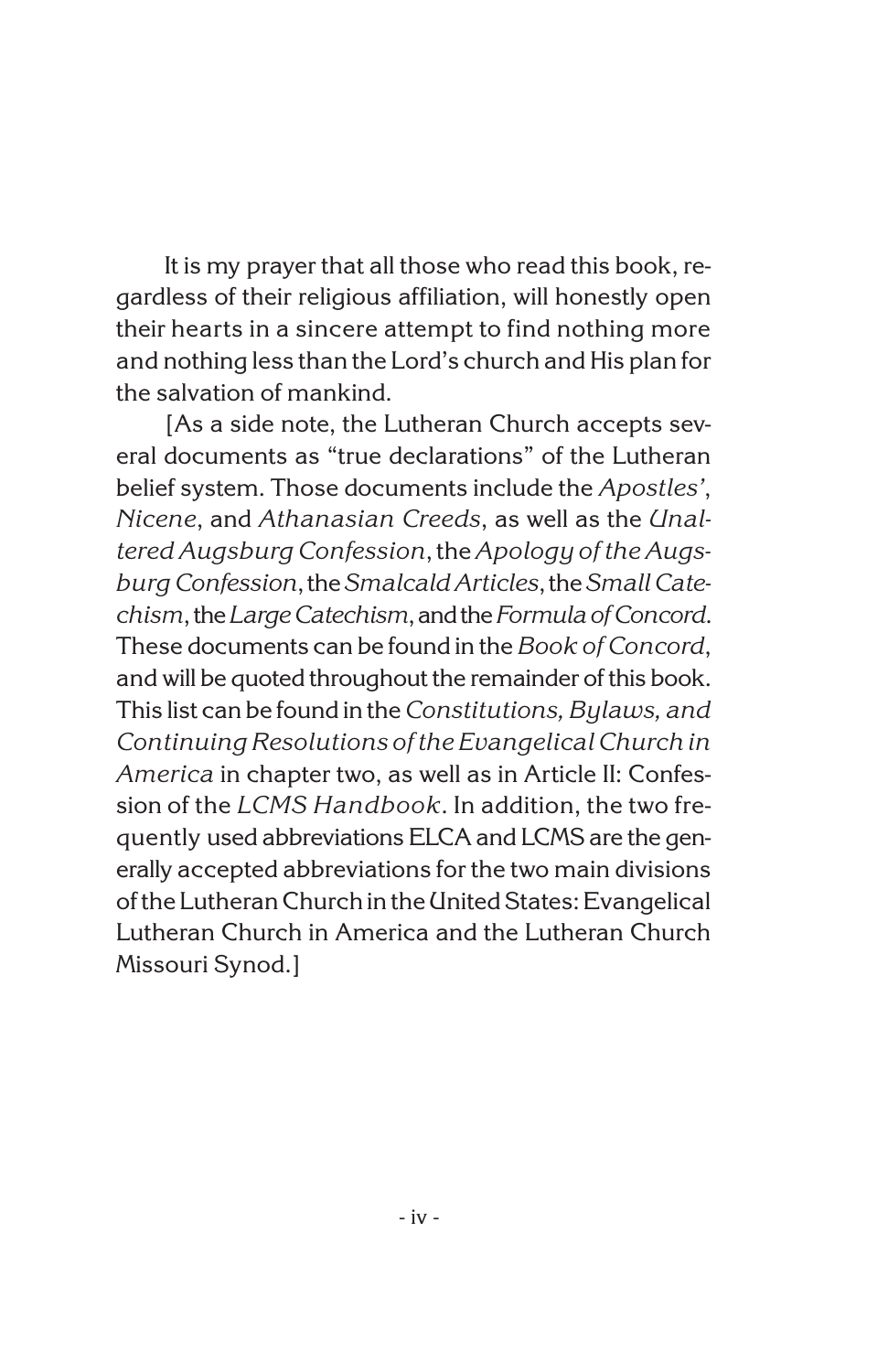## Chapter 1

#### **WHAT IS IN A NAME?**

Martin Luther was a visionary. He wanted and demanded change in the corrupt practices of the Catholic Church. People who had grown weary of the Catholic Church's "salvation by works," selling of indulgences, purgatory "soul-purchasing," and other non-biblical practices were drawn to Luther's personality as well as to his preaching. To say that he was one of the founding fathers of protestant denominationalism would almost be an understatement. He was the spark that started the flame, which grew into afire that spread across theworld.

Because of Luther's magnetic personality and teaching, his following grew rapidly. Those who looked disparagingly upon the new movement called his followers "Lutherans." This name, meant originally to castigate and mock the adherents of the new movement, was soon adopted as a badge of honor. In fact, the name became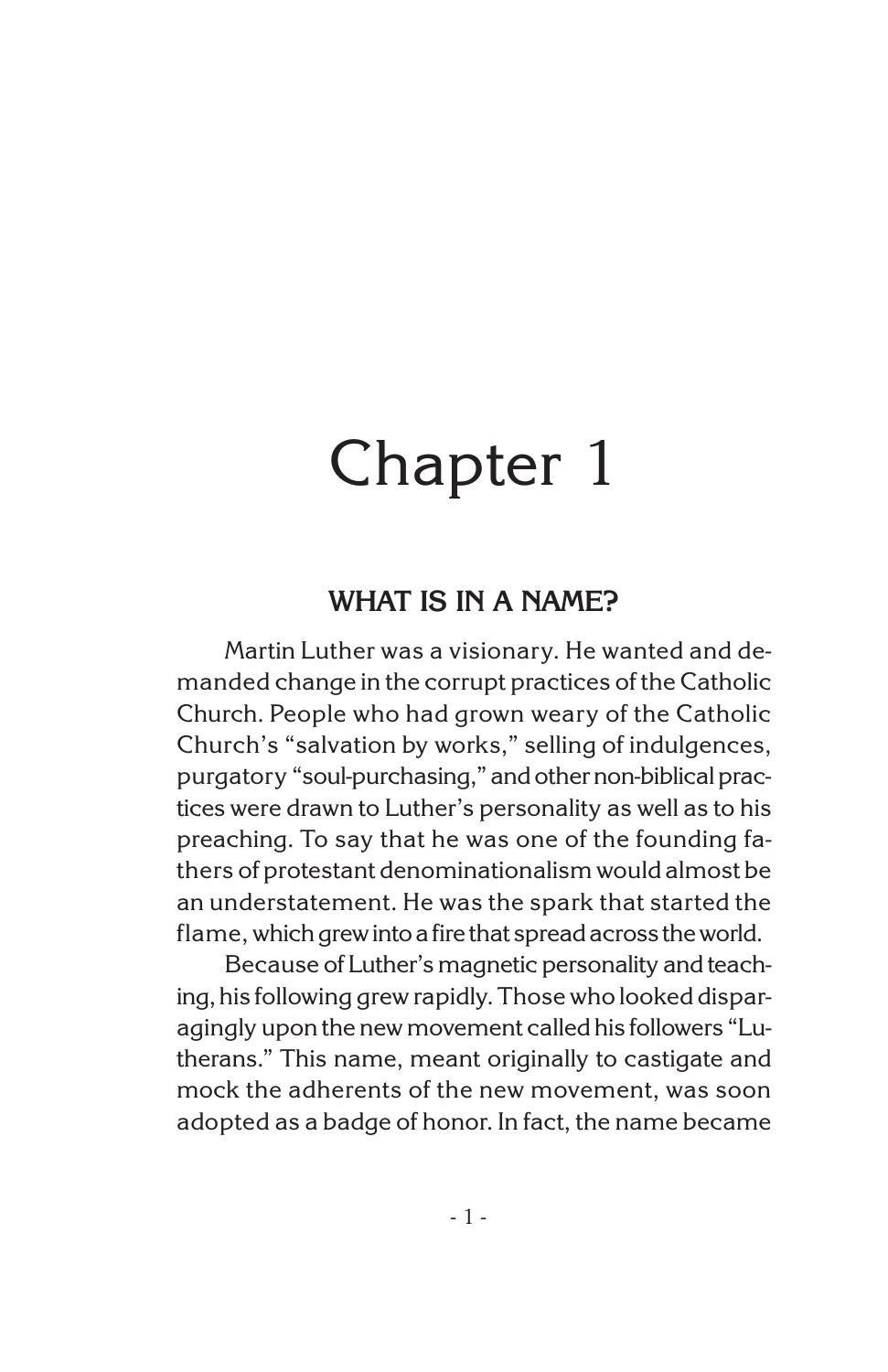such a cherished possession of the new group that it has weathered the centuries, and is still the self-proclaimed name of those who profess to adhere to Luther's teachings (many of which are found in the*Book of Concord*).

While it may seem innocent enough to use the name Lutheran as a profession of one's doctrinal beliefs and church affiliation, Luther himself did not see the situation so. In fact, Luther did not want any person using his name in such a way. Luther himself said:

**I beseech you, above all things, not to use my name; not to call yourselves Lutherans, but Christians**. What is Luther? The doctrine is not mine; I have been crucified for no one. Paul would not suffer the Christians to say: I am of Paul; or, I am of Peter; but, I am Christ's. How, then can the followers of Christ call themselves after the unsanctified name of a poor stinking mass of corruption... such as I am? **Let us blot out all party-names**, and call ourselves Christians, as we follow Christ's doctrine (as quoted in Stork, p. 289, emp. in org.).

Immediately following these words, Luther mentioned the papists, who were named after the Pope: "The papists have justly a party-name; because, unsatisfied with Christ's name and doctrine, theywill be popish too" (Stork, p. 289).

According to Luther, He did not want any group of people to call themselves Lutherans. In fact, he alluded to a clear biblical reference in which the inspired writers spoke against the practice. When the apostle Paul wrote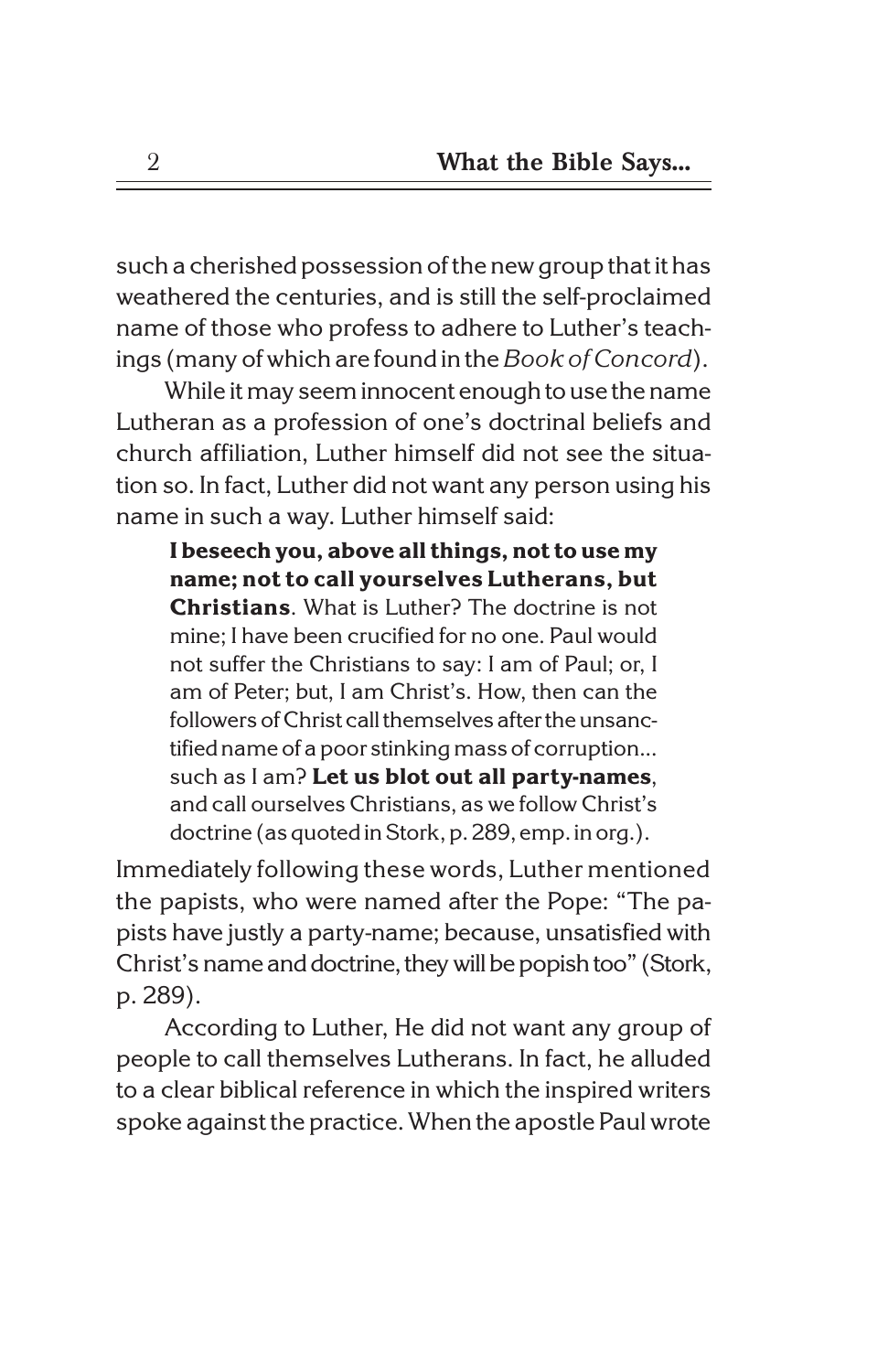1 Corinthians, the church at Corinth had several problems that needed a direct answer from the Holy Spirit. One of the primary problems wasthe fact that the church in that city was dividing itself into different groups. In 1 Corinthians 1:12, Paul wrote concerning such division: "Now I say this, that each of you says, 'I am of Paul,' or 'I am of Apollos,' or 'I am of Cephas,' or 'I am of Christ.' Is Christ divided? Was Paul crucified for you? Or were you baptized in the name of Paul?" The various members of the Corinthian church were dividing themselves along the lines of who they thought the most influential leaders were. Paul confronted and rebuked this idea of division.

Martin Luther knew this Scripture well, and referred to it to implore his listeners to call themselves nothing but Christians**. Luther rightly asked how the followers of Christ could call themselves after the name of a mere man**? While it is true that the name "Lutherans" was at first applied to the followers of Luther in a derogatory manner, the name is now a self-professed, voluntarily used name by a group of people who call themselves Lutherans. Would Martin Luther be pleased with such? In light of his comments, the answer is a resounding no. But more important, is **God** pleased with this situation? From reading 1Corinthians 1:12, it is clear that God wants no other name to be used for His followers than the name of Jesus Christ.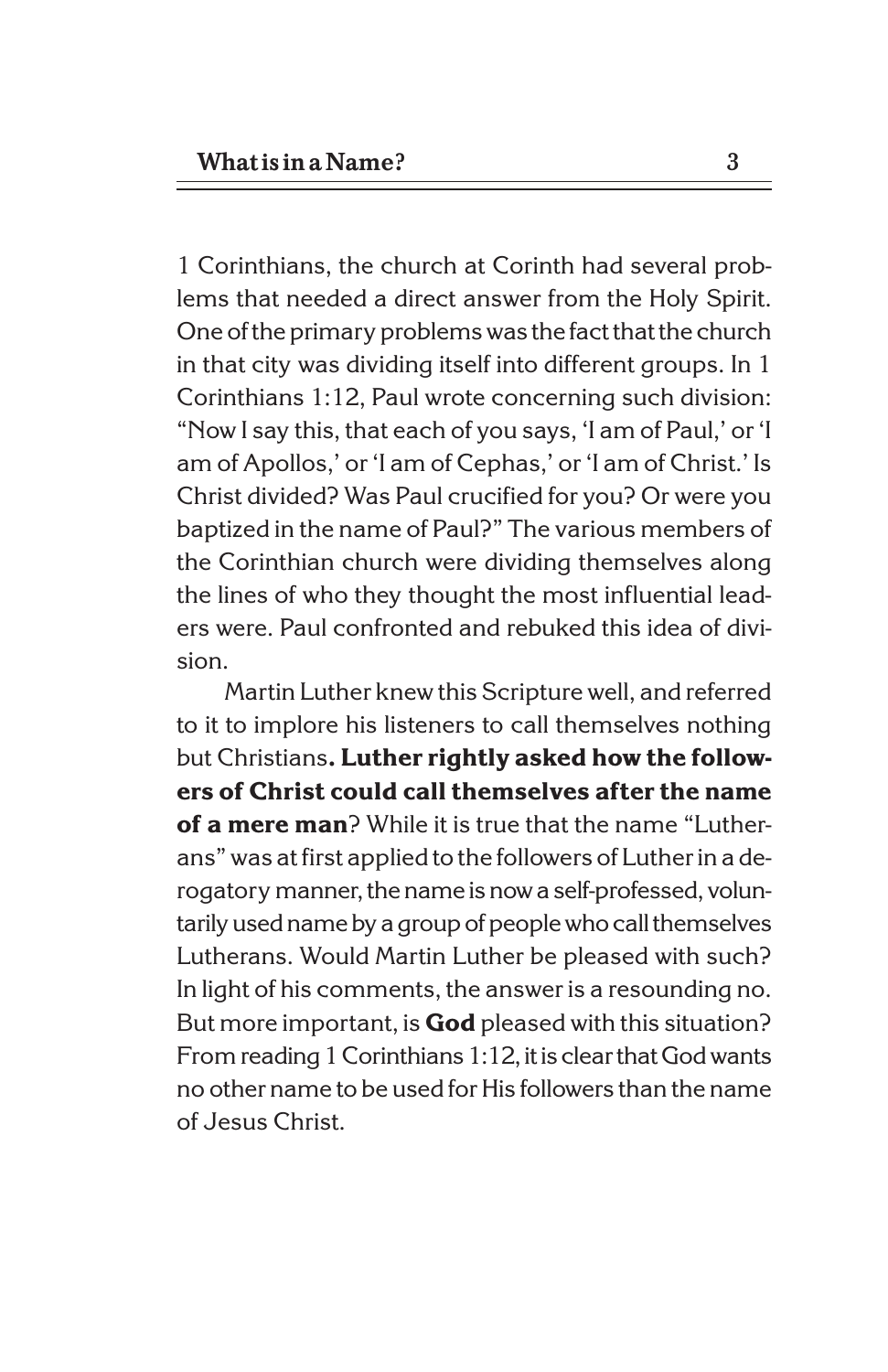Furthermore, we find clearly depicted on the pages of the New Testament the idea of scriptural names for Christ's church, that is, names for both the church itself and names for individual members of that church. In Romans 16:16, we find the expression "churches of Christ." In 1 Corinthians 1:2, we have a reference to "the church of God." In 1 Corinthians 3:16, we find "the temple of God." And in Ephesians 4:12, we have the phrase "the body of Christ."

These expressions are not intended to be technical or formal names for the church. They are descriptions. They are labels that describe Christ's church. Additional ones may be found as well. Most of the time in the New Testament, Christ's church is referred to simply as "the church." But the point is this: most of the names that people attach to denominations today are not used in the New Testament to describe the Lord's church. In the New Testament, the Lord's body or church is never called by a man's name other than Christ's.

The same thing is true with regard to the names that God wants individual Christians to wear. In the New Testament, we read that followers of Christ were called Christians (Acts 11:26). In Romans 1:7, we find the term "saints," and in Acts 5:14 we find the term "believer" applied to Christ's followers. In other passages, we find the word "disciple," or familial names like "brother." Yet, we never read of a person being called a Pauline Christian, or an Apollonian Christian, nor do we read that any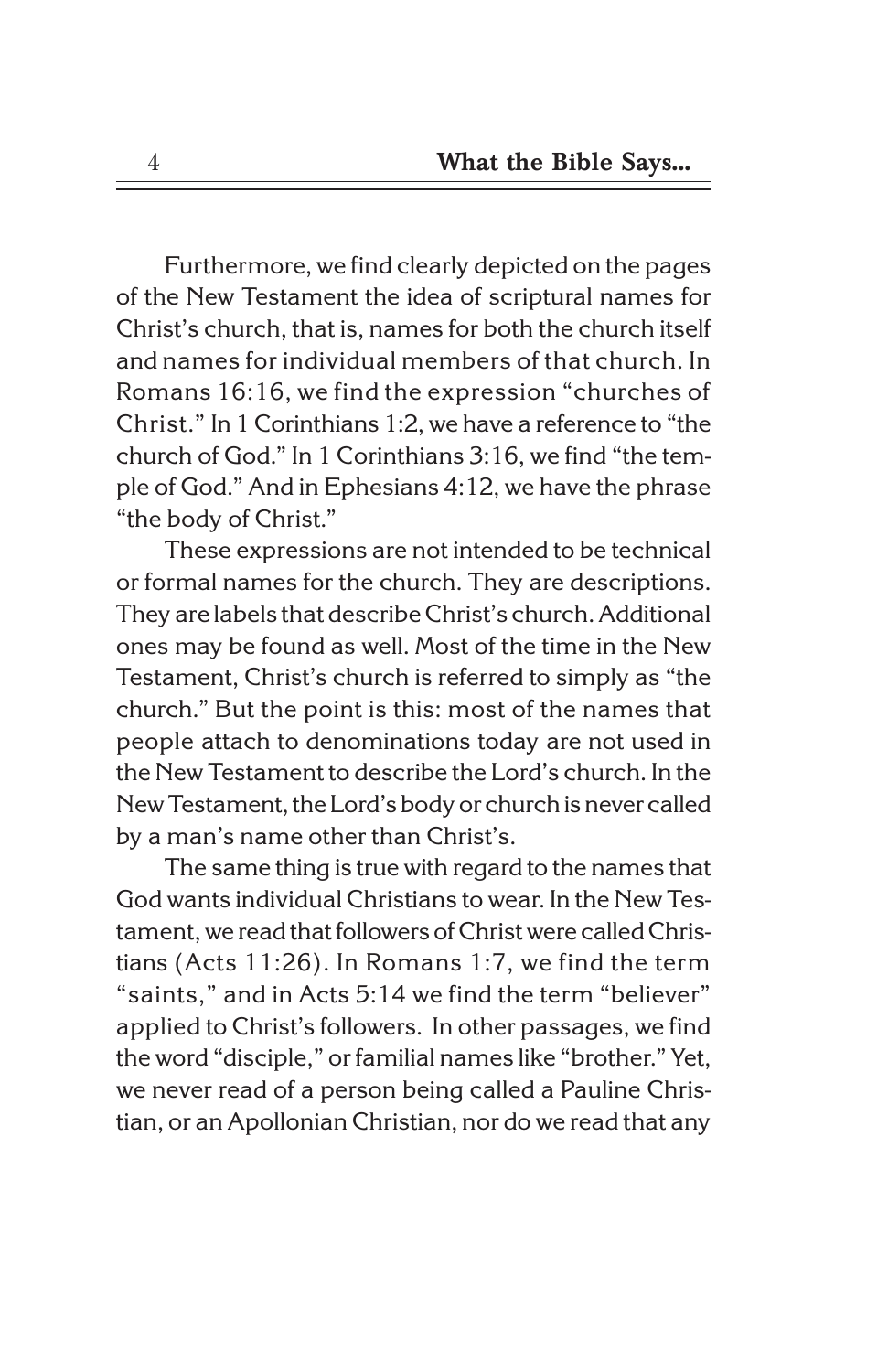Christian was ever called a Lutheran, Presbyterian, or Baptist Christian. Does it not cast doubt on the legitimacy of a denomination when the names it uses are not names used in the New Testament for either the Lord's church or individual Christians?

Luther himself showed that the papists were incorrectly, sinfully, calling themselves after the pope. Following his reasoning, as well as that of Paul in 1 Corinthians 1:12, any person who is using a denominational name that focuses on anyone other than Christ is involved in an unbiblical practice and should stop it immediately.

New Testament truth onthe matter of names is simple. While it is true that some denominations have taken the names of men and applied them to themselves and their churches (e.g., Lutheran, Wesleyan), and other churches designate themselves by a particular practice or doctrine (e.g., Presbyterian, Baptist, Episcopalian), those naming practices are not sanctioned in the Bible. To be accurate and acceptable to God, we should be only Christians and Christians only, having no other names than those that are biblical, and being members of no denomination, but simply members of Christ's church. Martin Luther would be grieved to see that the church, which purports to be closely connected to his teachings, has denied him one of his most heart-felt petitions—that they would **not** call themselves Lutherans.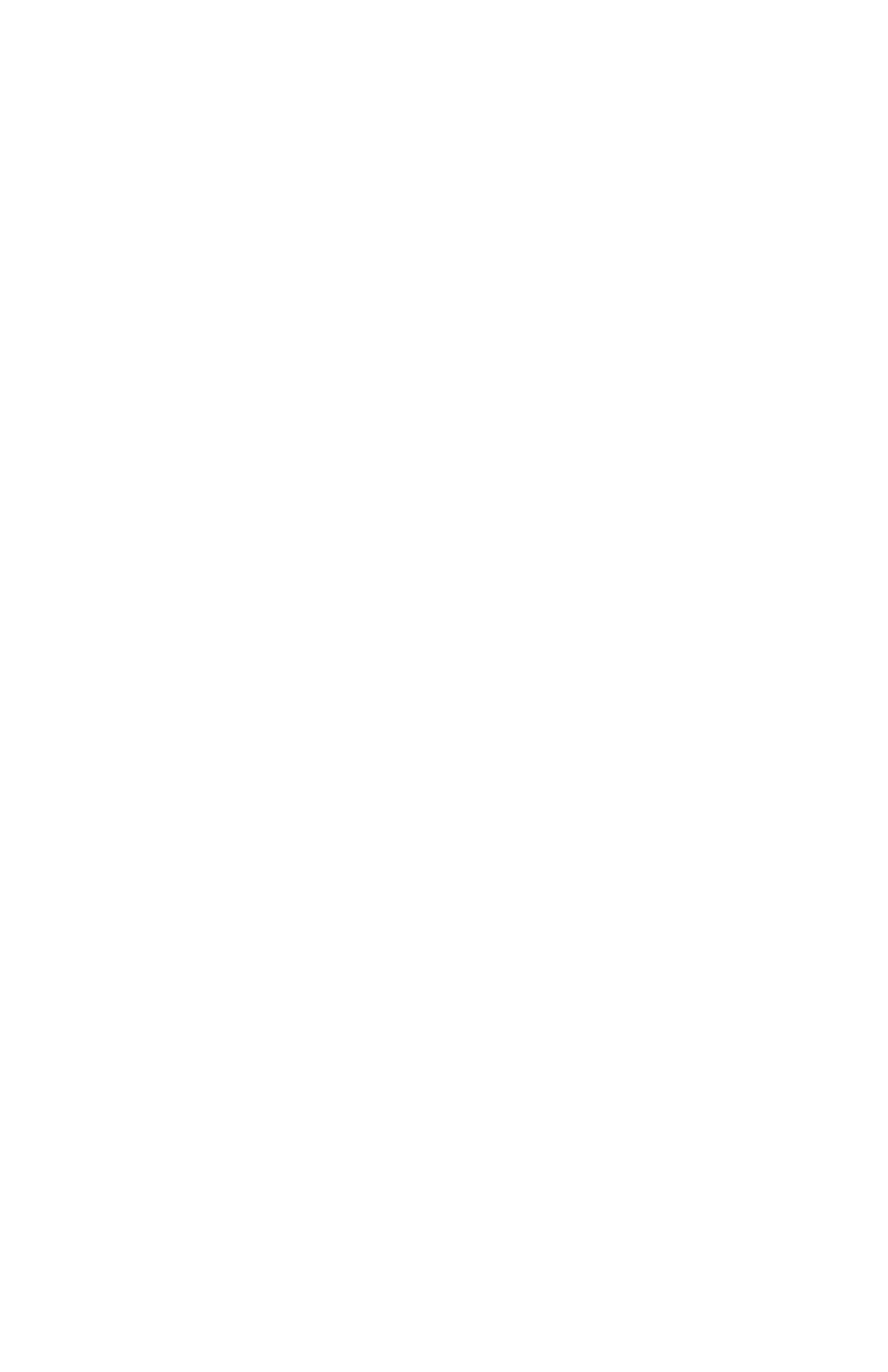# Chapter 2

#### **IS THE BIBLE ENOUGH?**

As was stated in the introduction, one of the major doctrines of the Lutheran Church concerns the denomination's view of Scripture. According to the official Web site of the Evangelical Lutheran Church in America, "The New Testament is the first-hand proclamation of those who lived through the events of Jesus' life, death, and Resurrection. As such, it is the authority for Christian faith and practice" ("Essential Questions"). The official Web site for the Lutheran Church Missouri Synod says this concerning the Bible:

We teach that the Holy Scriptures differ from all other books in the world in that they are the Word of God. They are theWord of God because the holy men of God who wrote the Scriptures wrote only that which the Holy Ghost communicated to them by inspiration, 2 Tim. 3:16; 2 Pet. 1:21…. We furthermore teach regarding the Holy Scriptures that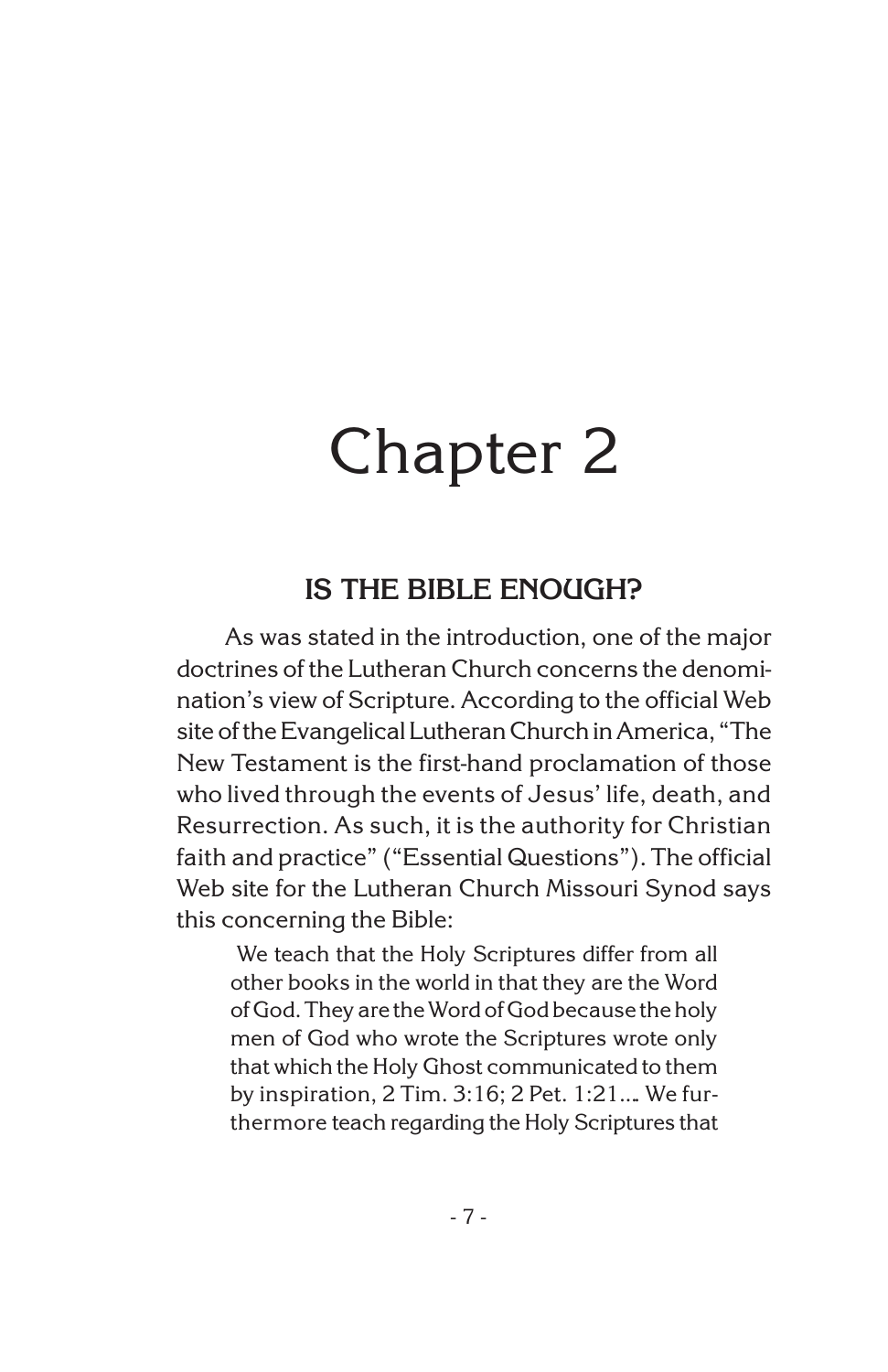they are given by God to the Christian Church for the foundation of faith, Eph. 2:20. Hence the Holy Scriptures are the sole source from which all doctrines proclaimed in the Christian Church must be taken and therefore, too, the sole rule and norm by which all teachers and doctrines must be examined and judged ("Of the Holy Scriptures," 2004).

From the above quotes, it seems clear that the Bible should be the "sole source" and "sole rule" from which all the doctrines of the Lutheran Church radiate. In truth, however, this simply is not the case. The Introduction to the*Constitutions, Bylaws, and Continuing Resolutions of the ELCA* dated October 7, 2003, states: "These documents (the constitutions and bylaws—KB) govern our lifetogether as congregations, synods, and churchwide organization." If the Bible is the complete Word of God and able to thoroughly equip the man of God for "every good work" (2 Timothy 3:16-17), why then would a group of people who claim that the Bible is their sole authority, need several hundred pages of additional texts written by humans to "govern" the life of the denomination?

In addition to the *Constitutions and Bylaws*, both the ELCA and the LCMS claim to view several other documents as "true declarations of faith" for the Lutheran Church. Some of those documents include the*Unaltered Augsburg Confession*, the *Apology of the Augsburg Confession*, the *Smalcald Articles*, and Luther's *Small*  and *Large Catechisms*. In chapter 2 of the ELCA *Con-*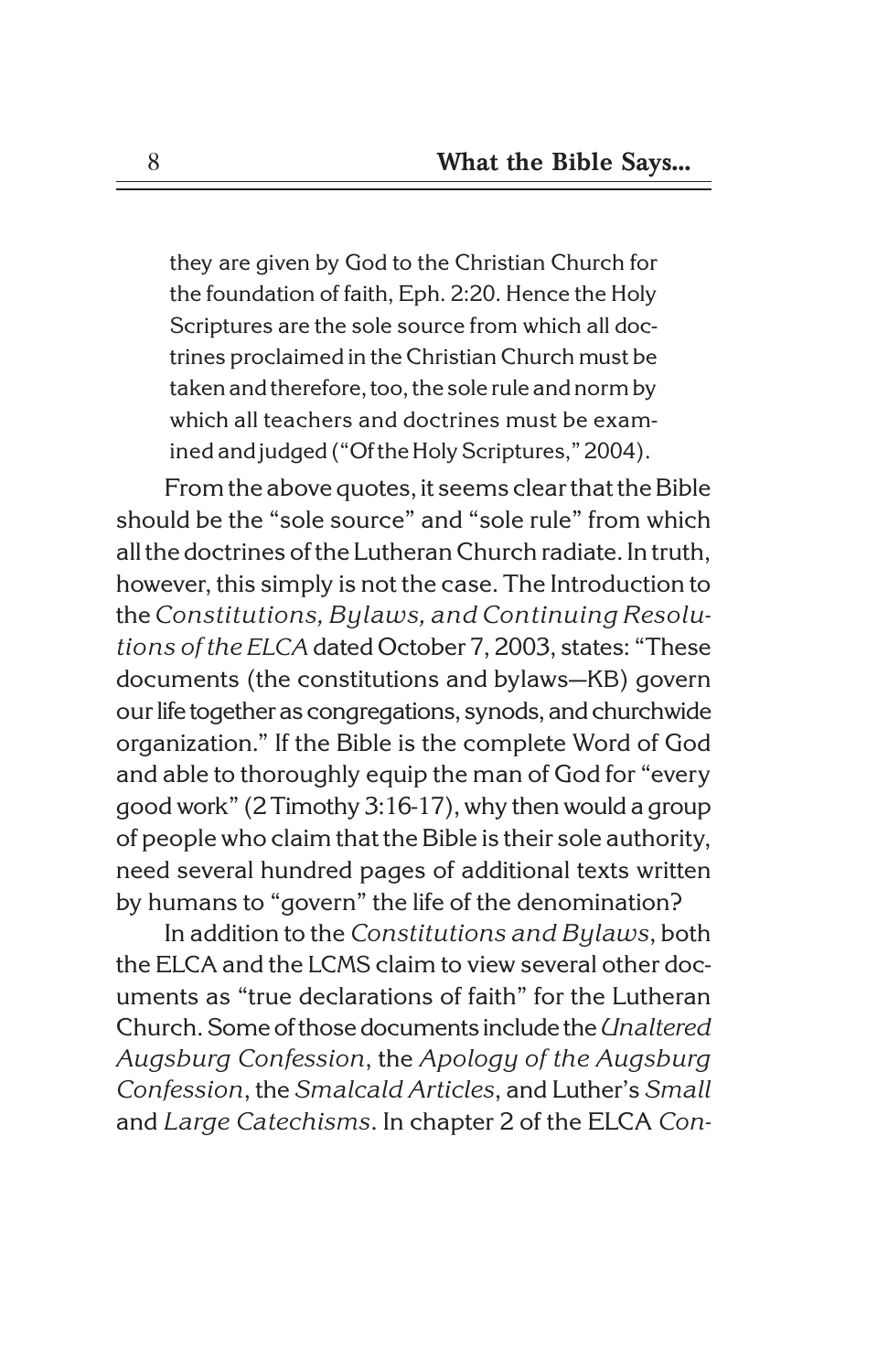*stitution*, section 7, the text reads: "This church confesses the Gospel, recorded in the Holy Scripture and confessed in the ecumenical creeds and Lutheran confessional writings, as the power of God to create and sustain the Church for God's mission in the world." The LCMS has this to say concerning the text listed:

The Lutheran Church-Missouri Synod accepts the Scriptures as the inspired and inerrant Word of God, and subscribes **unconditionally** to all the symbolical books of the Evangelical Lutheran Church as atrue and unadulterated statement and exposition of the Word of God. We accept the Confessions because they are drawn from the Word of God and on that account regard their doctrinal content as a **true and binding exposition of Holy Scripture and as authoritative** for all pastors, congregations and other rostered church workers of The Lutheran Church—Missouri Synod ("Lutheran Confessions," 2004, emp. added).

From the writings of the two major branches of the Lutheran Church in America, it is clear that the Bible, **along with** the writings found in the *Book of Concord,* are the binding, authoritative rules for all members and workers of the Lutheran church.

Several major problems arise from this situation. First, what happens when the Bible and the ecumenical confessions or Constitutions disagree? As will be shown in the later pages of this book, the Bible does not agree in all points with the other writings that the Lutheran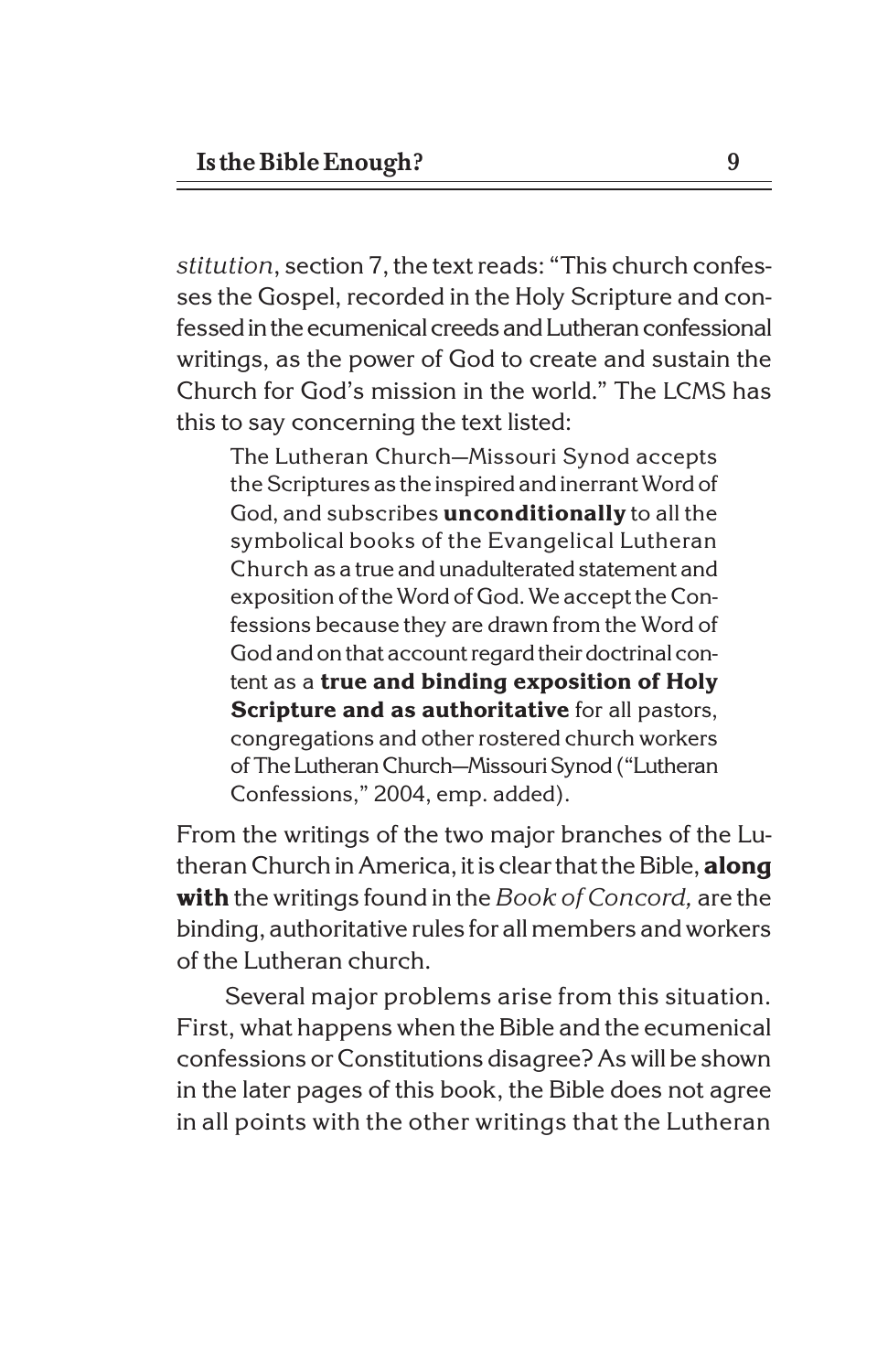Church accepts as "true and binding." If a group claims that different documents are "binding and authoritative," and yet those documents contradict one another, then that group must choose which books or texts to follow. One of the two must be rejected, thereby putting the statements made by the Lutheran Church in hopeless confusion.

For example, in the New Testament, certain qualifications are given in order for a man to be appointed as a pastor (read 2 Timothy 3:1-7 and Titus 1:5-9). (Note that the terms elder, bishop, and pastor are used synonymously in Scripture to refer to the leaders who meet the qualifications mentioned by Paul—see pages 33-34). According to God's Word, then, those men who meet these qualifications are eligible to be pastors. The *Model Constitution forCongregations of the Evangelical Lutheran Church in America*, however, in a "required section" for every congregation, puts forth a different criterion: "Only a member of the clergy roster of the Evangelical Lutheran Church in America or a candidate for the roster of ordained ministers who has been recommended for the congregation by the synodical bishop may be called as a pastor of this congregation" (Chapter 9, section 1). Notice carefully that God's qualifications for pastors are supplanted by the Lutheran Church's opinion of pastoral qualifications. The same situation occurs throughout the Lutheran writings. In theELCA *Constitution*,Chapter 7.31, paragraph c, anyone who desires to be a pastor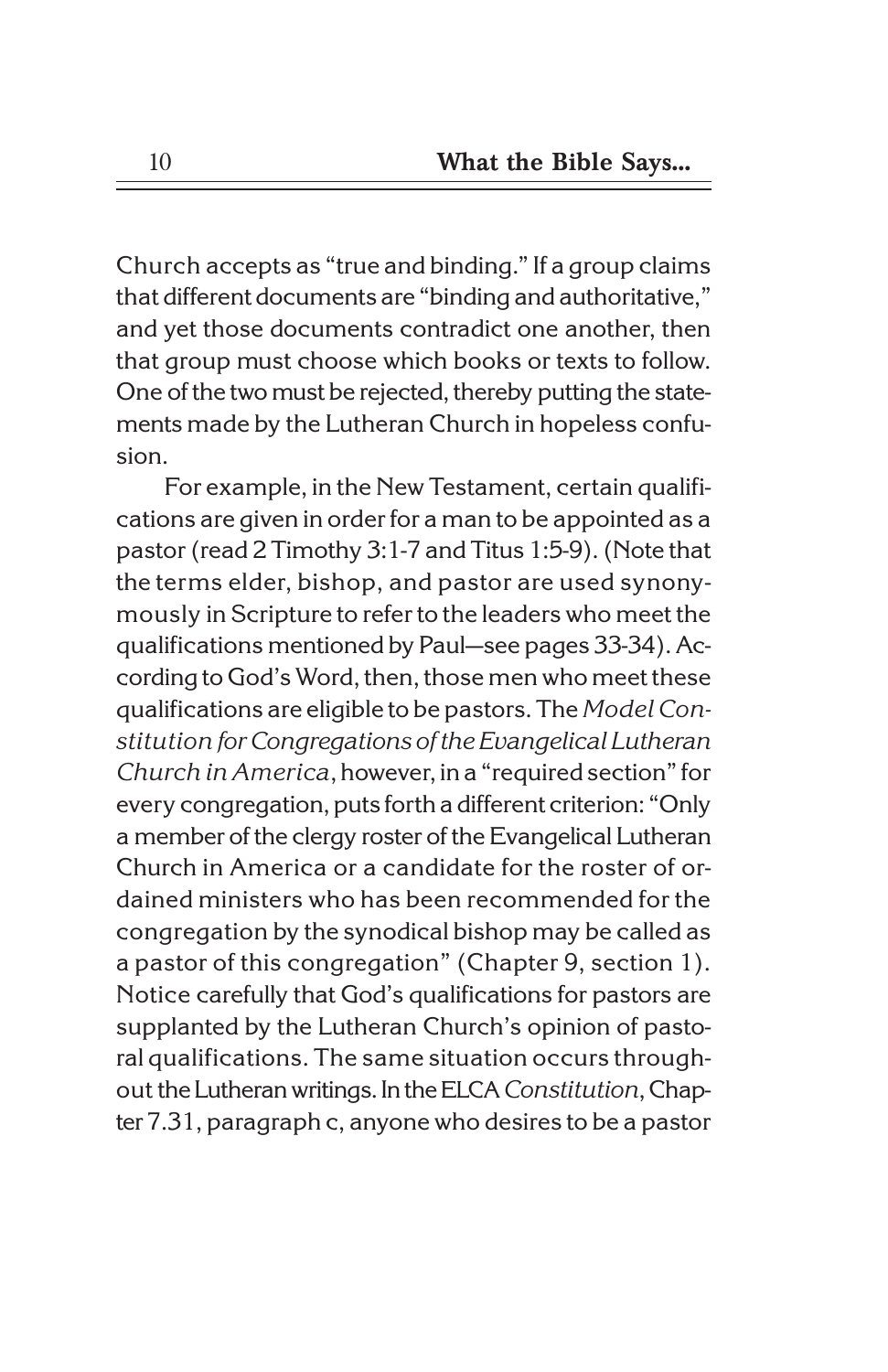must have "satisfactorily completed the requirements for the Master of Divinity degree from an accredited theological school in North American." Here again, the Bible says nothing about a formal education requirement for pastors. In such situations, the Lutheran Church consistently disregard's God's qualifications and adopts other criteria written by men.

Second, several of the statements in the writings found inthe*Book of Concord*,which the Lutheran Church claims to accept, are no longer followed—a situation that directly contradicts the "official" statements issued concerning the authority of the documents contained in the *Book of Concord*. [The section on the necessity of water baptism on pages 15-19 provides a good example of this. From Luther's statement recorded on those pages, it is clear that he believed and taught that children were possessed by the devil and that they would go to hell unless otherwise saved from the devil through baptism. This position is no longer held by Lutherans, yet they still claim to accept as authoritative and binding all the ideas made in the various creeds and "declarations of faith."]

Finally, we must take a brief look at what authority the Bible claims for itself. In 2 Timothy 3:16-17, the Bible states, "All Scripture is given by inspiration of God, and is profitable for doctrine, for reproof, for correction, for instruction in righteousness, that the man of God may be complete, thoroughly equipped for every good work." Notice that this passage declares that the Bible is suffi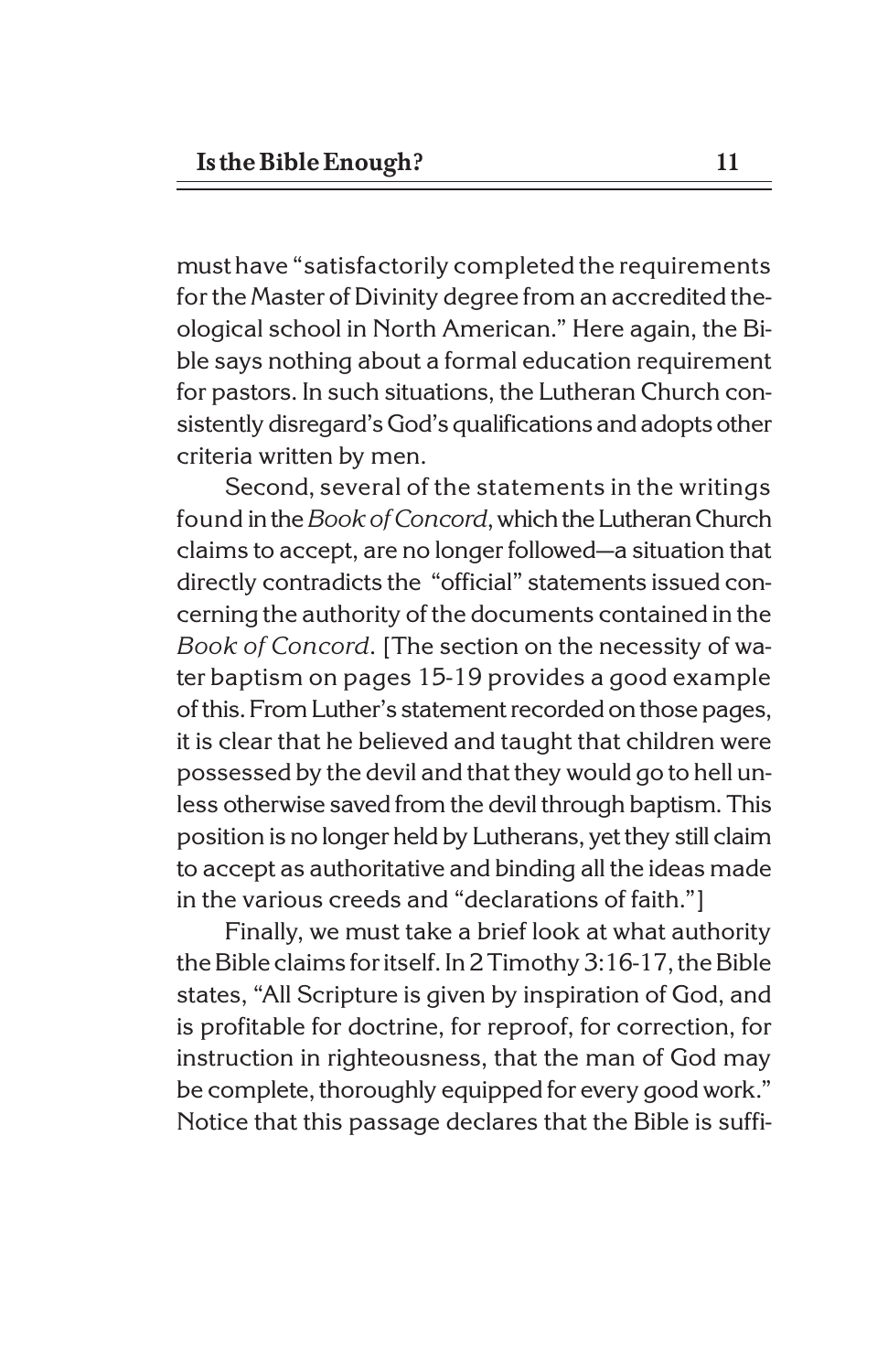cient to equip the man of God completely. If that is the case, then why would other writings be included with the Bible as "binding and authoritative" for the Lutheran Church? It seems obvious that the officials of the Lutheran Church believe that the Bible is not a sufficient source of "rule and authority," and must therefore be supplemented by other writings.

In Jude, we read an exhortation forChristians to "contend earnestly for the faith which was once for all delivered to the saints" (Jude 3). In 2 Peter 1:3, we read that during Peter's day, God had given the Christians "all things that pertain to life and godliness." The Scriptures need no supplementation or additions to "help" a group of people follow God. In fact, from the first century on, people were following God according to His will without the writings found in the *Book of Concord*. What can be concluded from this fact is that the Bible produces Christians, while the confessions accepted by the Lutheran Church produce Lutherans.

If a person or group of people desires to follow God in the way He instructs them, that person or group should obey only the writings that come from God. When writings from the pens of mere men are included in the list of "authoritative and binding" writings for a group, then that group has elevated men to the same status as God. As Jesus told the Pharisees, they had begun "teaching as doctrines the commandments of men" (Matthew 15:9). And as Paul wrote to the Galatian brethren: "But even if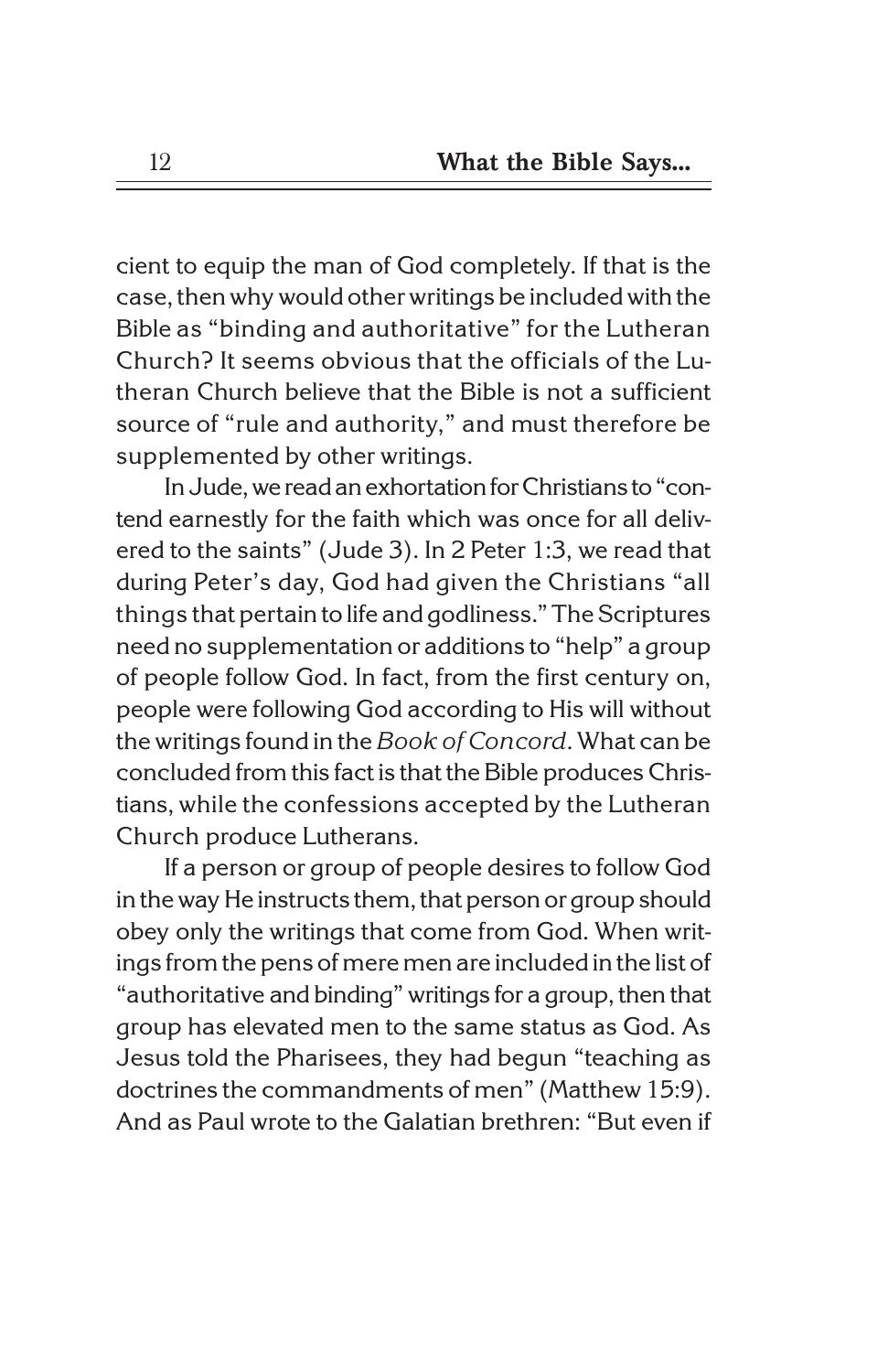we, or an angel from heaven, preach any other Gospel to you than what we have preached to you, let him be accursed" (Galatians 1:8).

In the *Constitutions* of the ELCA, Chapter 5, section one, the text reads: "This church recognizes that all power and authority in the Church belongs to the Lord Jesus Christ, its head." If the Lutheran Church truly believes that, why not do away with all the creeds and confessions written by men that are viewed as "authoritative and binding," and rely solely on God's Word for instructions. The New Testament produces New Testament Christians; when other writings are added as "authoritative," something other than a Christian is produced.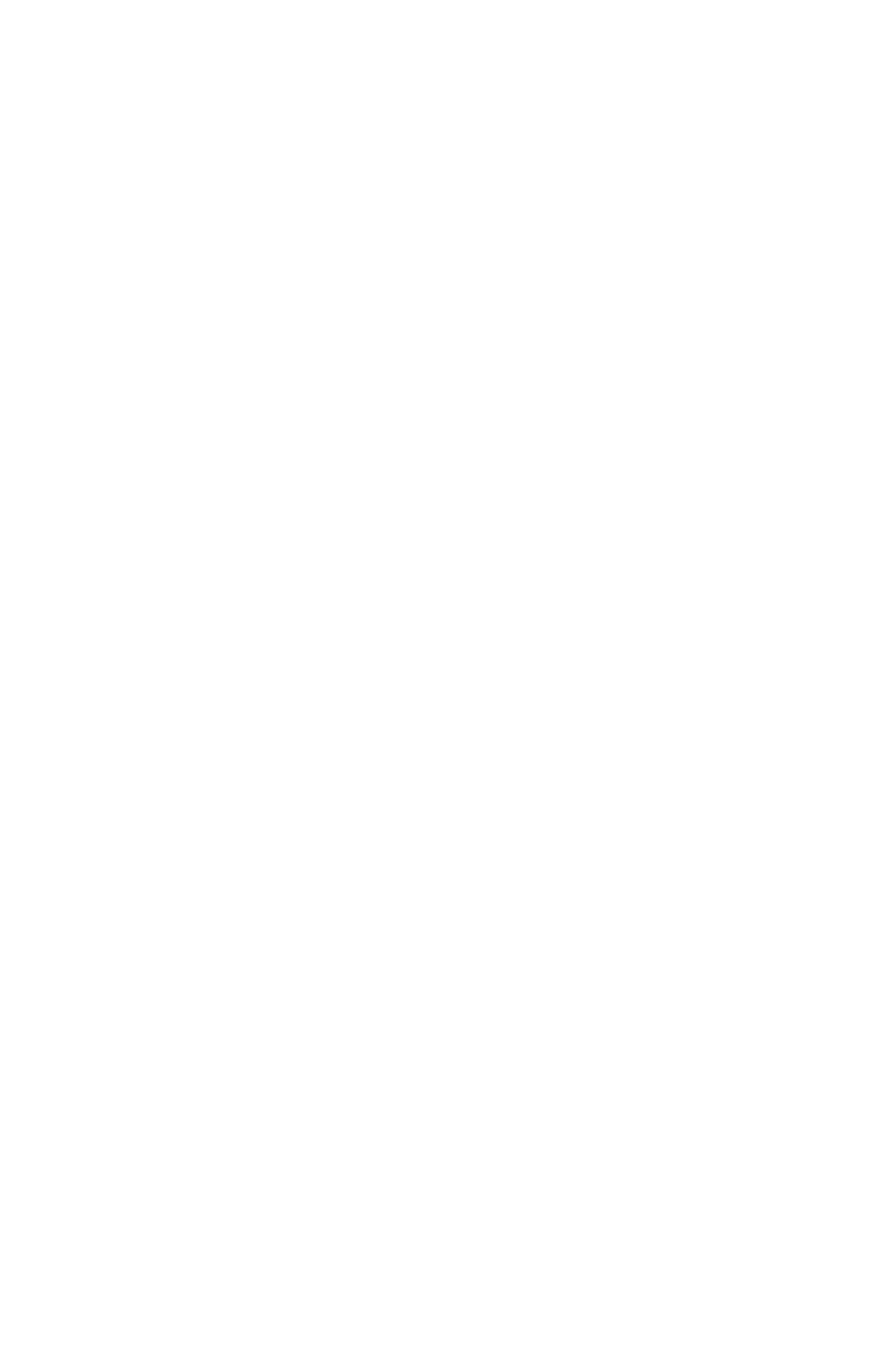# Chapter 3

### **BAPTISM**

The topic of baptism is one of the most controversial topics within Christendom. Various groups, denominations, and churches teach a multitude of differing doctrines concerning baptism. Is it necessary for salvation? Who can be properly baptized? How should baptism be carried out? Etc. In regard to baptism, what does the Lutheran Church teach about it, and how does that teaching compare with what the New Testament teaches?

### **The Necessity of Baptism**

Many in the religious world would be surprised to learn what Martin Luther taught about baptism. This is due to the fact that a large number of religious people associate Martin Luther with the modern doctrine which claims that belief in Christ is the only thing necessary for salvation. This modern doctrine often is referred to as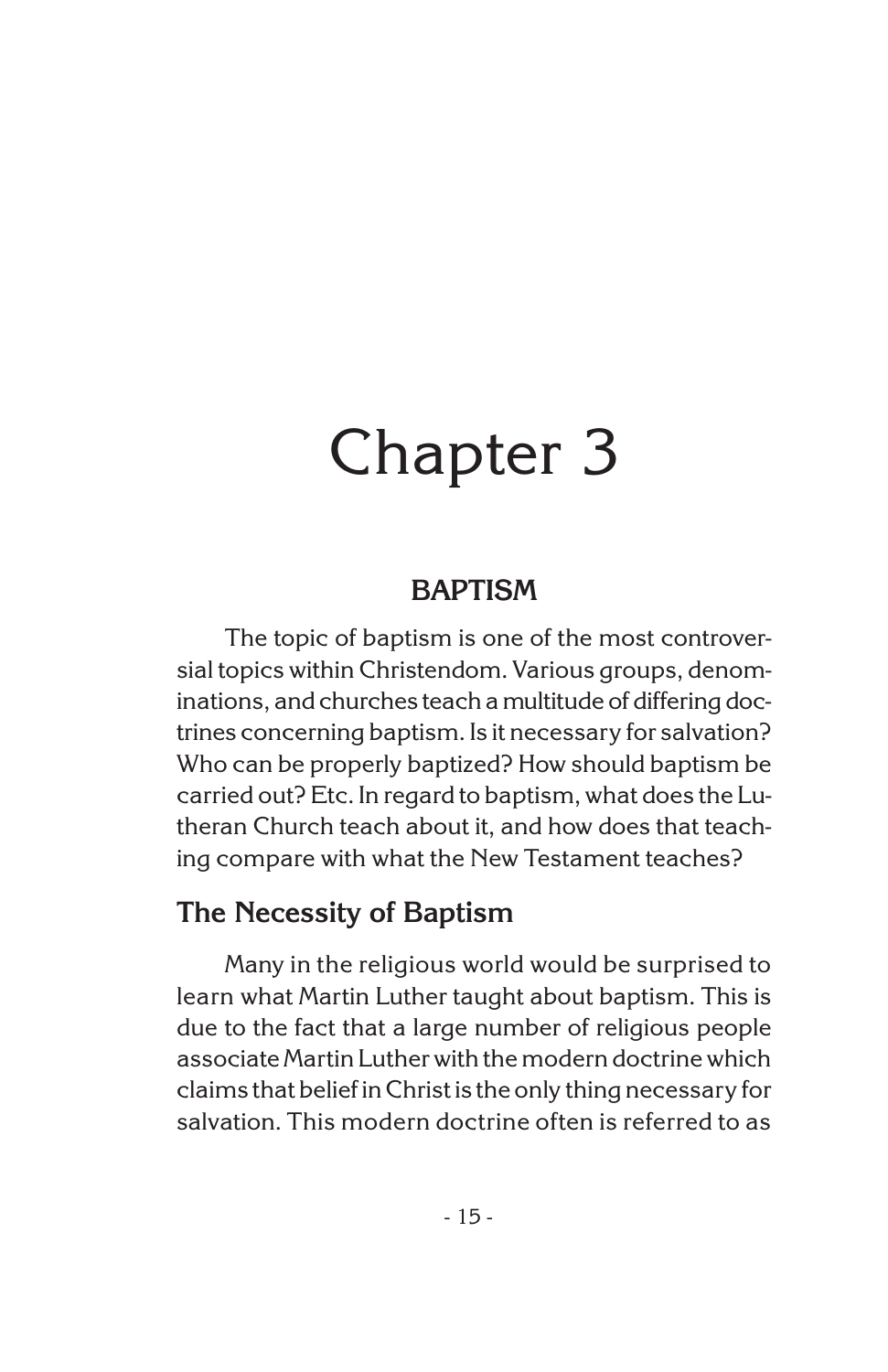being saved by "faith only." Since one of Luther's defining teachings was salvation by "faith only," modern religious people mistakenly identify their version of "faith only" with Luther's version of "faith only."

The truth of the matter is, Luther never taught that a person could be saved by believing in God without being baptized in water. Luther's teaching focused on the fact that meritorious works could not **earn** a person salvation, as the Catholic Church of his day taught. He did not, however, teach that a person could be saved without being baptized.

In fact, Luther was adamant about the necessity of water baptism for salvation. Many of his teachings on the necessity of baptism are found in documents that the Lutheran Church continues to claim as accepted doctrines of the Church. In Luther's *Large Catechism*, under the section titled "Fourth Part: Concerning Baptism," Luther wrote: "Baptism is no human plaything but is instituted by God Himself. Moreover, it is solemnly and strictly commanded that we must be baptized or we shall not be saved, so that we are not to regard it as an indifferent matter, like putting on a red coat" (as cited in the *Book ofConcord*, p. 457). It is clear from Luther's comments that he viewed baptism as an essential part of God's plan to save sinful humans. He clearly stated that a sinful human cannot be saved without being baptized. The Lutheran church **historically** has acknowledged this statement as an accurate declaration of its belief on the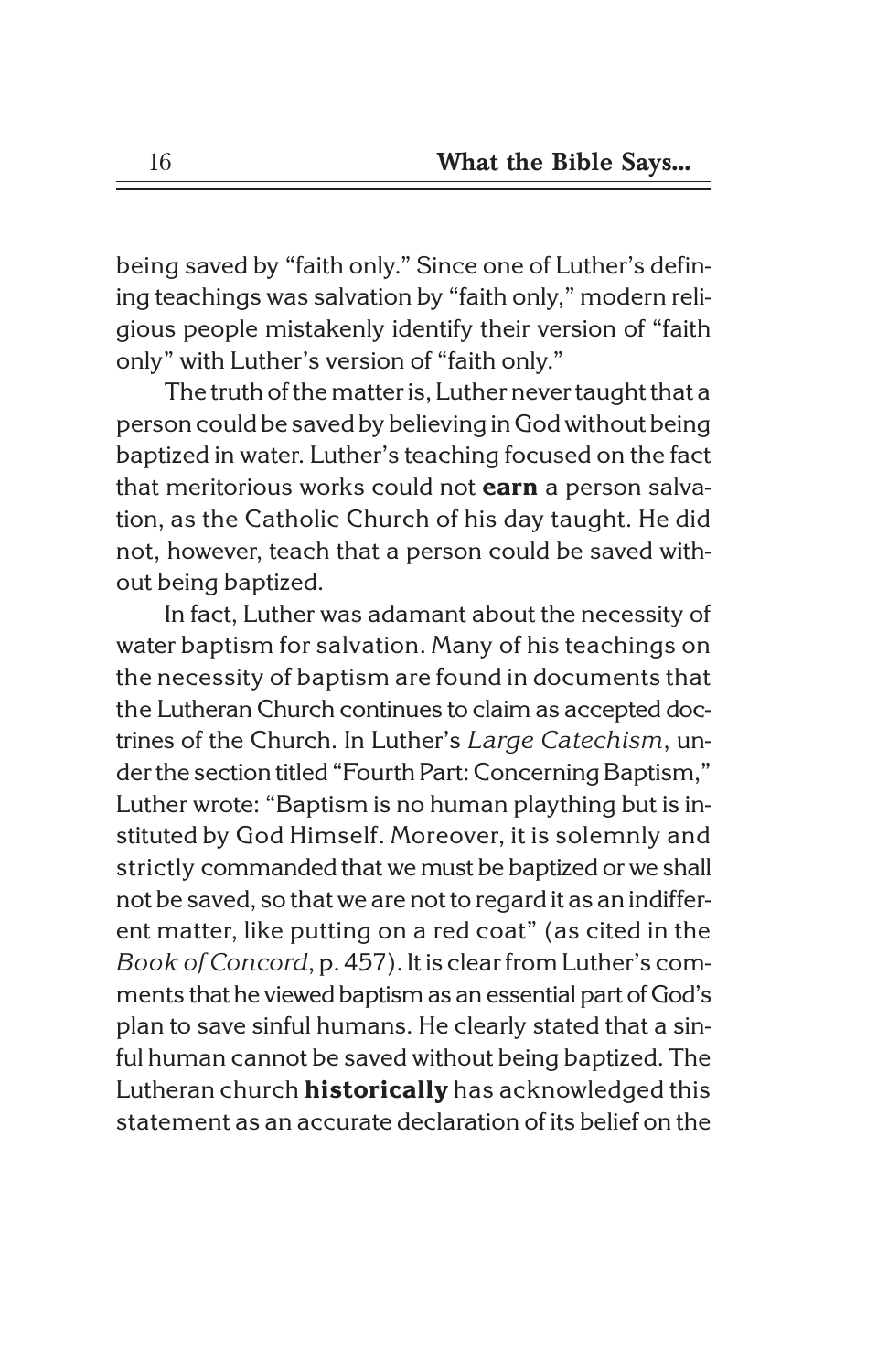subject of baptism (although, as we will see, the present-day Lutheran Church no longer acknowledges this statement as accurate).

The New Testament, as well, teaches that sinful humans must be baptized in order to be saved. The apostle Peter, on the day of Pentecost, told the multitude to "repent and be baptized everyone of you for the remission of your sins" (Acts 2:38). Saul, who became the apostle Paul, was told to "arise and be baptized, and wash away your sins, calling on the name of the Lord" (Acts 22:16). In 1 Peter 3:21, the inspired writer said: "There is also an antitype which now saves us, namely baptism (not the removal of the filth of the flesh, but the answer of a good conscience toward God), through the resurrection of Jesus Christ." While it is true that other things are involved in God's plan of salvation—such as faith, repentance, and confession—the Lutheran Church at one time rightly recognized that baptism in water is just as essential to a sinner's salvation as any other part of God's plan to save sinful man.

Unfortunately, the Lutheran Church (both ELCA and LCMS) seems to be changing its beliefs about the necessity of baptism for salvation of sinners. From the official Web site of the LCMS comes this statement: "The LCMS does not believe that baptism is ABSOLUTELY necessary for salvation. The thief on the cross was saved (apparently without baptism), as were all true believers in the Old Testament era. Mark 16:16 implies that it is not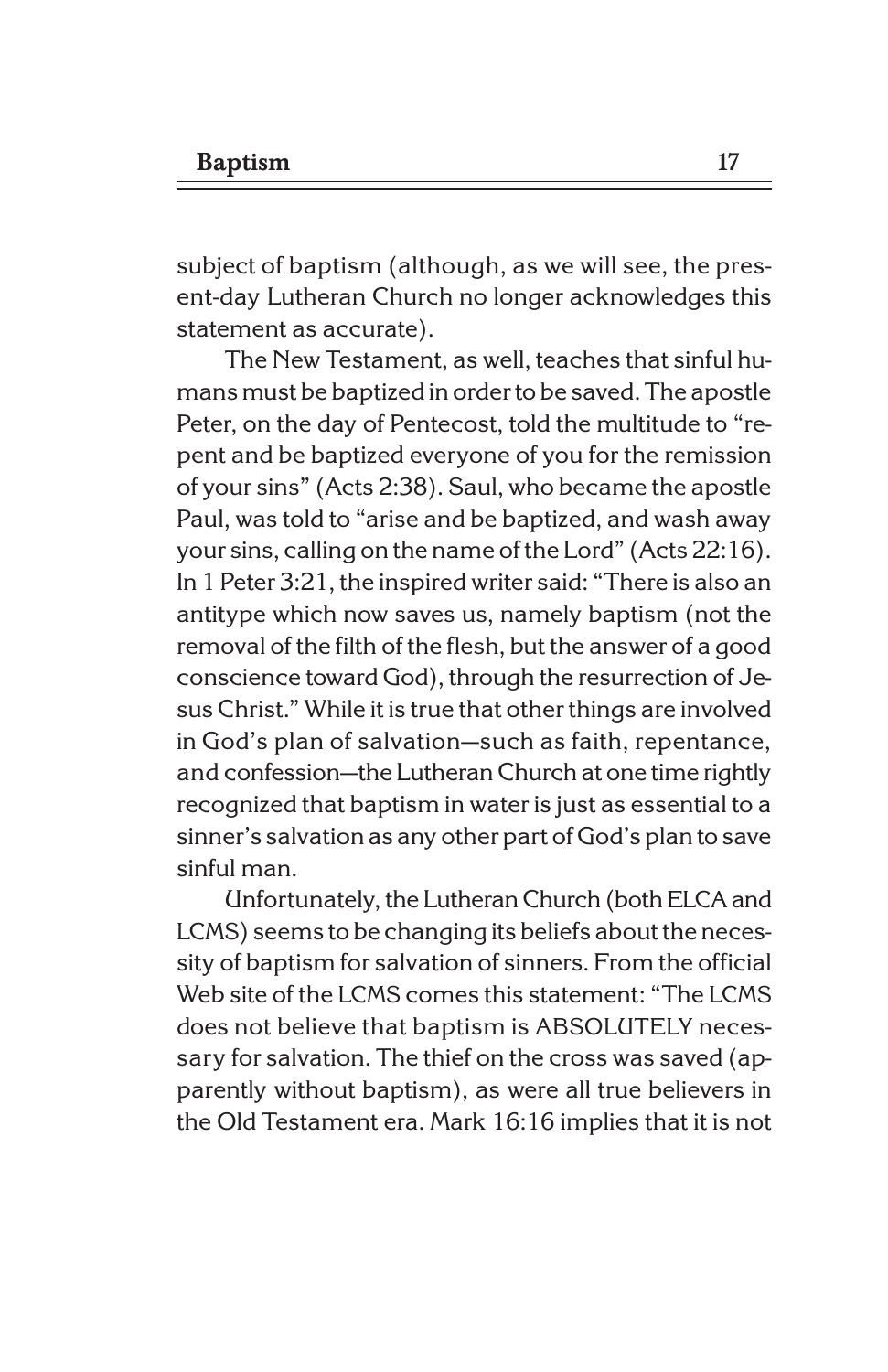the absence of baptism that condemns a person but the absence of faith…" ("Baptism and Its Purpose," 2004, emp. in orig.). [For a treatment of the thief on the cross, see Appendix A.] In an article titled "Essential Questions-Christianity and Lutheranism," under a section titled, "What must a person do to become a Christian?," the officialELCA Web site gave this extremely short answer: "Jesus said, 'Those who believe in me, even though they die, will live, and everyone who lives and believes in me will never die' (John 11:25-26)." Under the section that explains what a person must do to become a Lutheran, the same article said that baptism is necessary to become a **Lutheran** ("Essential Questions"). Therefore, the Lutheran Church teaches that a person can be **saved**  without being baptized, but can be a **Lutheran** only after baptism.

It appears, then, that the Lutheran Church has drifted from its traditional belief—held by Martin Luther himself that baptism is essential for the salvation of sinners. This is ironic, because Lutherans claim to hold the statements made by Luther as an accurate representation of their beliefs. The Lutheran Church has joined the ranks of most other denominations in their statements that belief in Christ, apart from water baptism, is enough to save a person. Lutherans, and most other denominations, claim that people are saved by "faith only," without further acts of obedience such as baptism. Indeed, Luther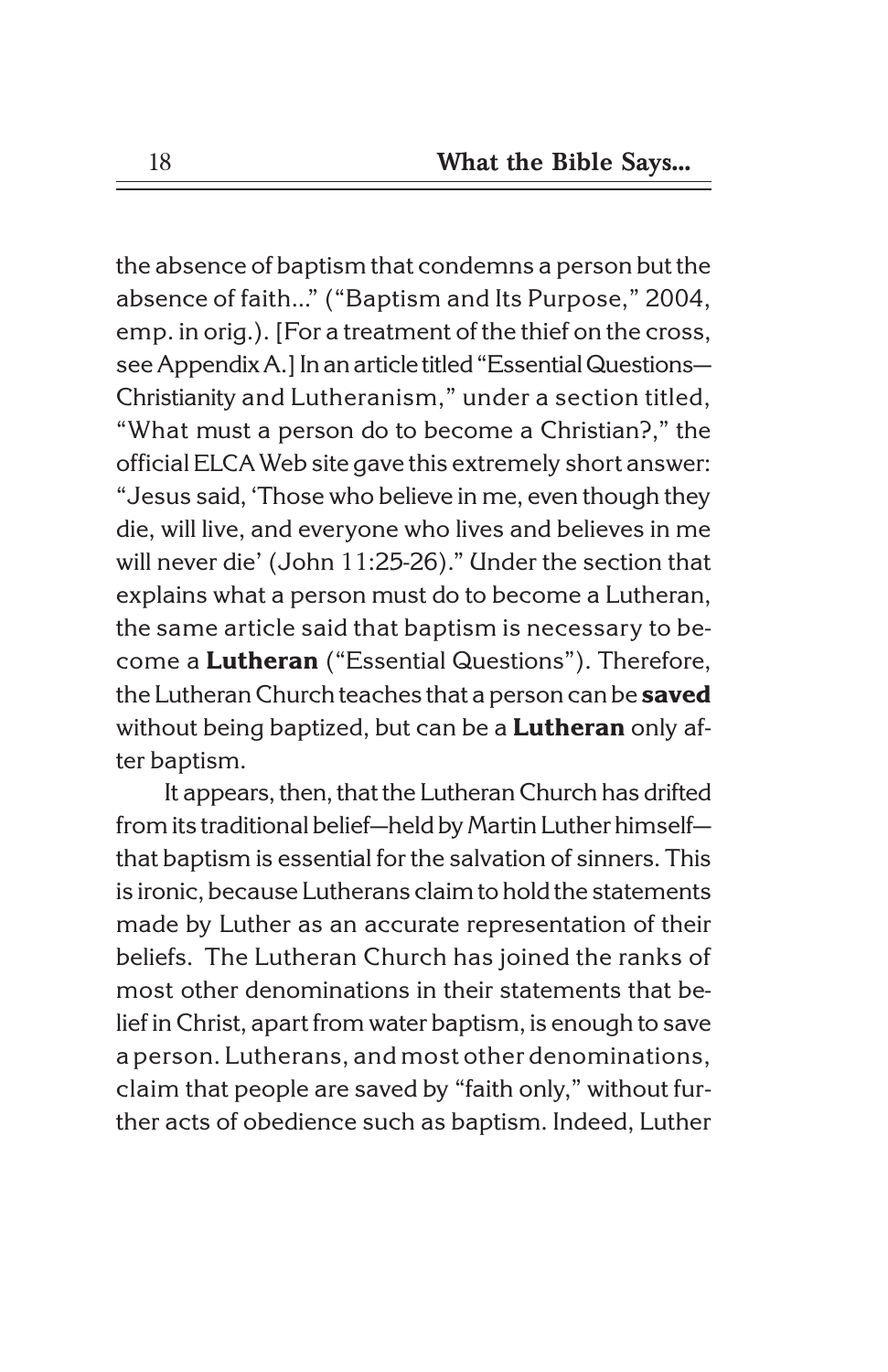faced similar arguments. Concerning such ideas, he wrote the following:

Our know-it-alls, the new spirits, claim that faith alone saves and that works and external things add nothing to it. We answer: It is true, nothing that is in us does it but faith, as we shall hear later on. But these leaders of the blind are unwilling to see that faith must have something to believe—something to which it may cling and upon which it may stand. Thus faith clings to the water and believes it to be baptism, in which there is sheer salvation and life, not through the water, as we have sufficiently stated, but through its incorporation with God's Word and ordinance and the joining of his name to it (*Book of Concord*, p. 460).

The apostle Paul made a similar statement when he wrote to the Colossian brethren that they were "buried with Him [Jesus—KB] in baptism, in which you also were raised with Him through faith inthe working of God, who raised Him from the dead" (Colossians 2:12). The Lutheran Church at one time correctly believed the biblical doctrine that baptism precedes the forgiveness of sins and is an essential part of God's plan to save sinners. The evidence indicates it has strayed from that belief.

#### **What is Baptism?**

What, exactly, do Lutherans mean by the word "baptism"? It is obvious from the statements previously quoted that Lutherans believe that the baptism involves water.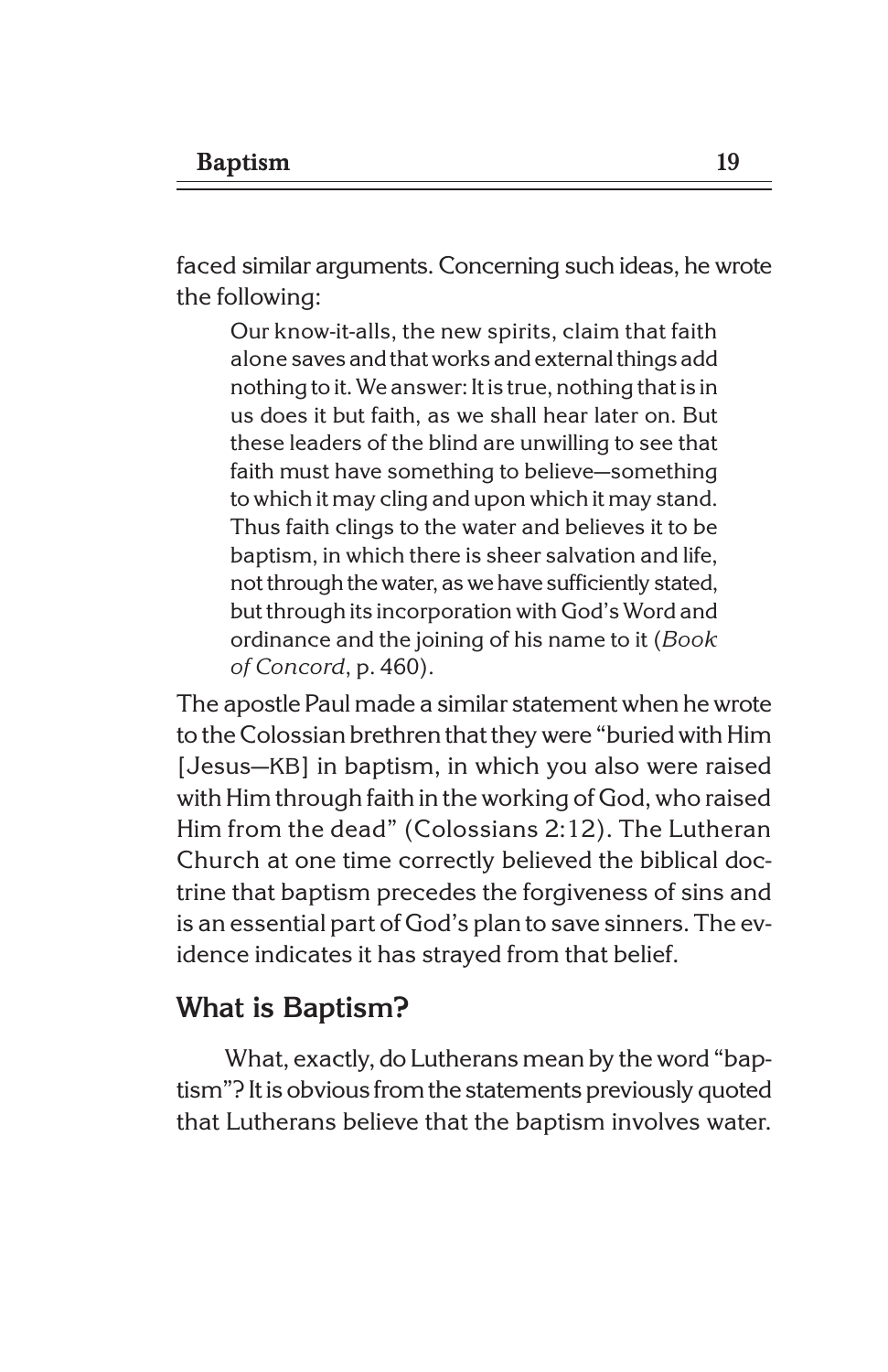But what part does the water play? Should it be poured or sprinkled over the person being baptized? Must the individual be completely immersed? And how does the Bible describe the act of baptism?

The Lutheran Church teaches that any type of water application such as sprinkling, pouring, or immersion is acceptable. The official LCMS Web site states: "Lutherans have therefore held that the manner of Baptism (that is, immersion, pouring, sprinkling, etc.) does not determine whether a Baptism is valid…" ("Method of Baptism," 2004). In another section, the site reiterates its sentiments: "Lutherans have always regarded the mode of baptism (immersion, dipping, pouring, sprinkling, etc.) to be a matter of Christian freedom that has no effect on the validity of the baptism itself (the power of baptism comes from God's Word and promise, not from the type or amount of water or the way in which it is applied)" ("Meaning of*Baptize,*" 2004, parenthetical items in both quotes in orig.).

To arque for this particular point of view, the Lutheran Church declares that it is impossible to know from the biblical textwhether theword*baptize* means to dip, wash, pour, or immerse. Thus, Lutherans believe any method of water application is acceptable. It is at this point, however, that modern Lutheran teaching once again veers from the New Testament pattern. It is a fact that the New Testament teaches that baptism is **immersion**.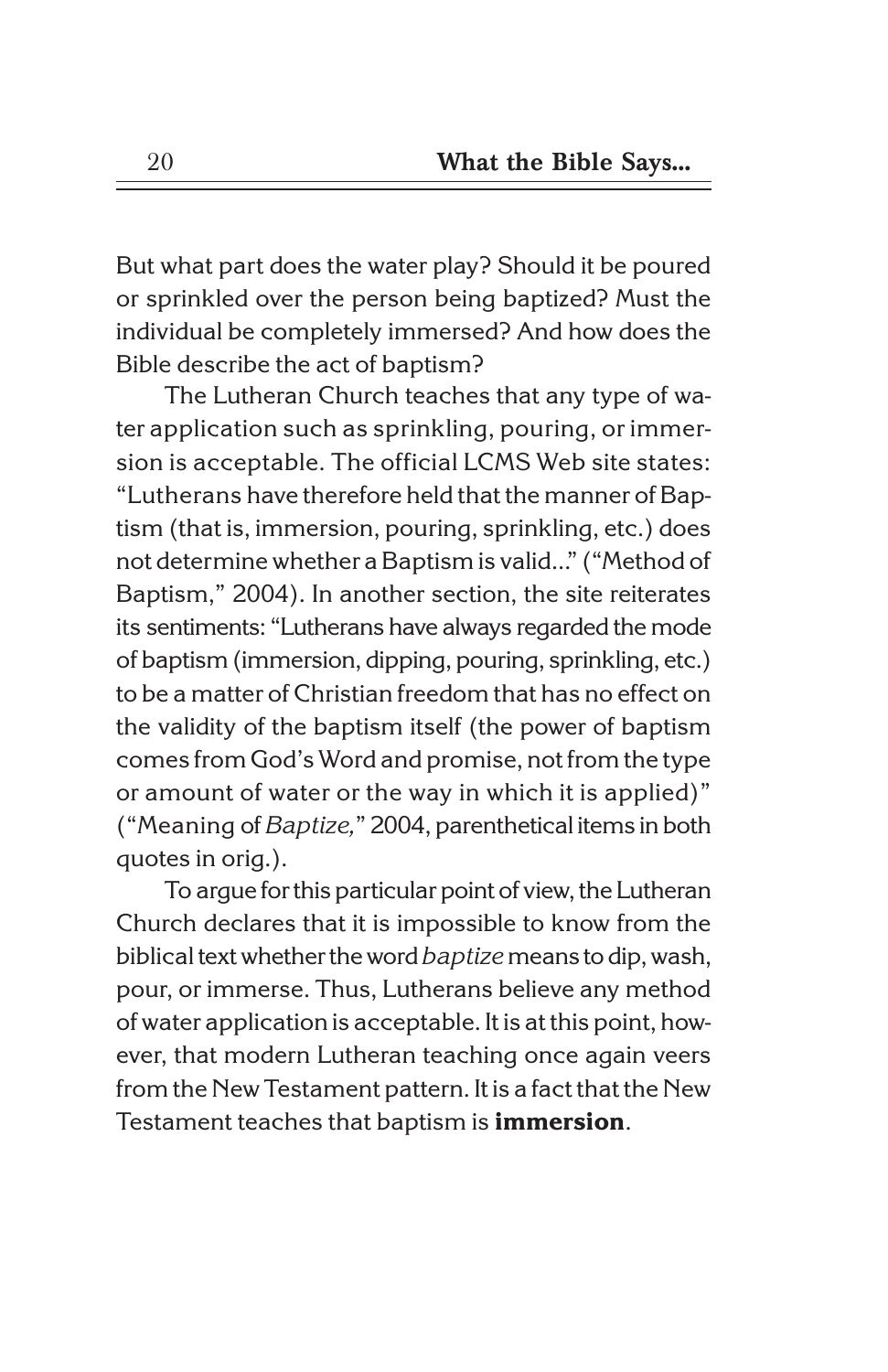The word translated "baptize" (*baptidzo)* actually means to "dip, immerse" (Arndt, Gingrich, and Danker, 1979, p. 131). John Calvin said concerning the word baptism:

Whether the person baptized is to be wholly immersed...or whether he is only to be sprinkled with water, is not of the least consequence: churches should be at liberty to adopt either, according to the diversity of climates, **although it is evident that the term baptize means to immerse, and that this was the form used by the primitive Church** (*Institutes*, 1975, p. 524, emp. added).

It is interesting to note that Calvin recognized what the New Testament actually says about baptism being immersion, but chose to ignore the biblical text. It also is the case that Bible writers not only used the word that means "to immerse" or "immersion," but defined the word as a **burial**. In Romans 6:3-4, Paul wrote: "Or do you not know that as many of us as were baptized into Christ Jesus were baptized into His death? Therefore we were **buried** with Him through baptism into death, that just as Christ was raised from the dead by the glory of the Father, even so we also should walk in newness of life." Paul also confirmed that baptism is a burial in Colossians 2:12, where he wrote that the Colossian Christians had been "buried with Him in baptism, in which you also were raised with Him through faith in the working of God, who raised Him from the dead." To miss the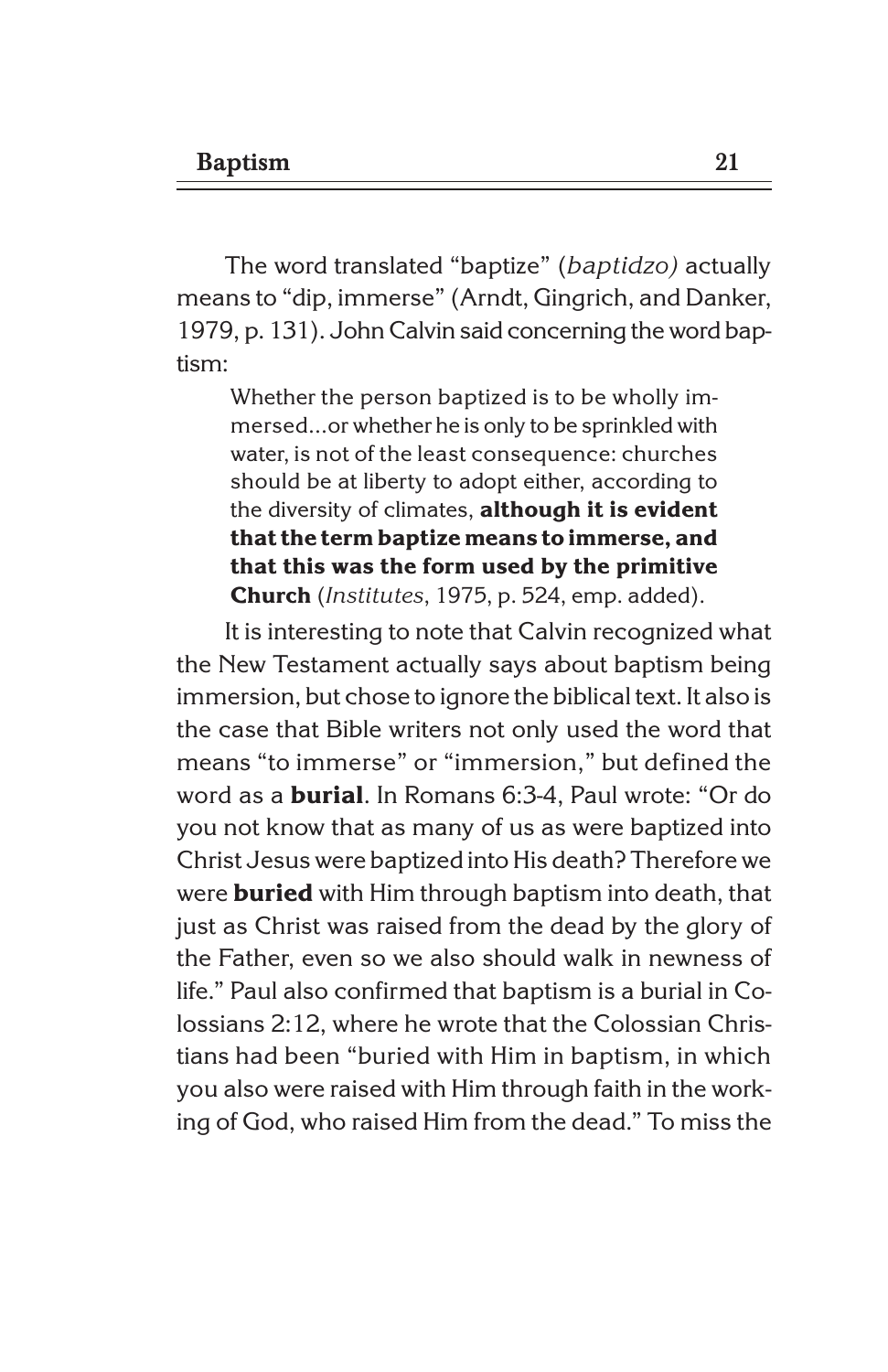fact that baptism is a burial in water is to miss a major part of its significance. Just as Christ died, was buried, and rose again, so the candidate for baptism dies to sin, is buried (immersed completely) in water, and rises from that water as a resurrected being with new life. Sprinkling and pouring as forms of "baptism" miss this point entirely.

The New Testament knows absolutely nothing of pouring or sprinkling, as men like John Calvin have acknowledged. When the Ethiopian treasurer wanted to be baptized, both he and Philip "went down into the water" (Acts 8:38). When John the Baptizer baptized multitudes of people he did much of it in "Aenon near Salim, because there was much water there" (John 3:23). When Jesus Christ was baptized, the biblical text says: "It came to pass in those days that Jesus came from Nazareth of Galilee, and was baptized by John in the Jordan. And immediately, **coming up from the water**, He saw the heavens parting and the Spirit descending upon Him like a dove" (Mark 1:9-10). From these verses it can be proven that New Testament baptism entails the fact that those involved go "down into" the water as in a burial.

The practices of sprinkling and pouring, then, do not find their authority in the New Testament. The word translated baptize means to dip or immerse; the New Testament not only uses the word that means to dip, but also defines the term as a burial. The New Testament examples that have been given demonstrate that those involved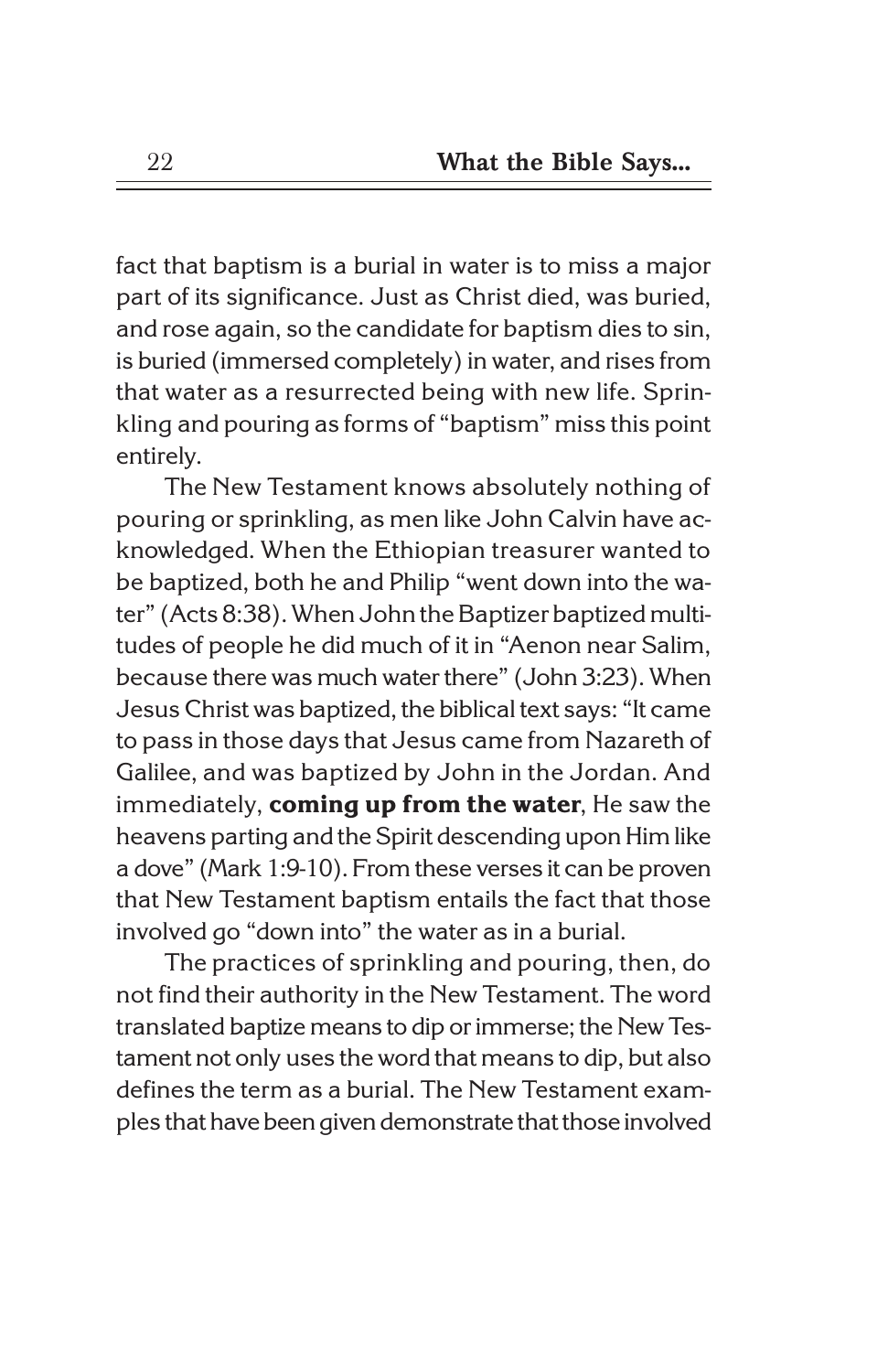in baptism went "down into" the water. Immersion in water is the only authorized, valid method of baptism in the New Testament. Anything other than immersion is amanmade invention that God will not accept as appropriate or adequate.

#### **The Candidate for Baptism**

According to the Lutheran Church, what people or groups of people are eligible for baptism? Should baptism be reserved for those who are old enough to believe in Christ? Can babies be baptized? And what does the New Testament teach about the candidate for baptism? Does the New Testament teaching agree with Lutheran teaching about who can be baptized?

There is significant agreement between the divisions of the Lutheran Church as to who is eligible for baptism. The Lutheran church teaches that babies and infants, as well as adults, are candidates for baptism (by which is meant sprinkling, immersion, or pouring). In the*Smalcald Articles,* which both the ELCA and LCMS claim to hold as accurate declarations of their faith, the following statement is made: "We maintain that we should baptize children because they also belong to the promised redemption that was brought about by Christ. The church ought to extend it to them" (*Book of Concord*, 2000, p. 320). In the *Apology of the Augsburg Confession* (accepted by both ELCA and LCMS), the text under "Article IX: Baptism," reads: "We confess that baptism is necessary for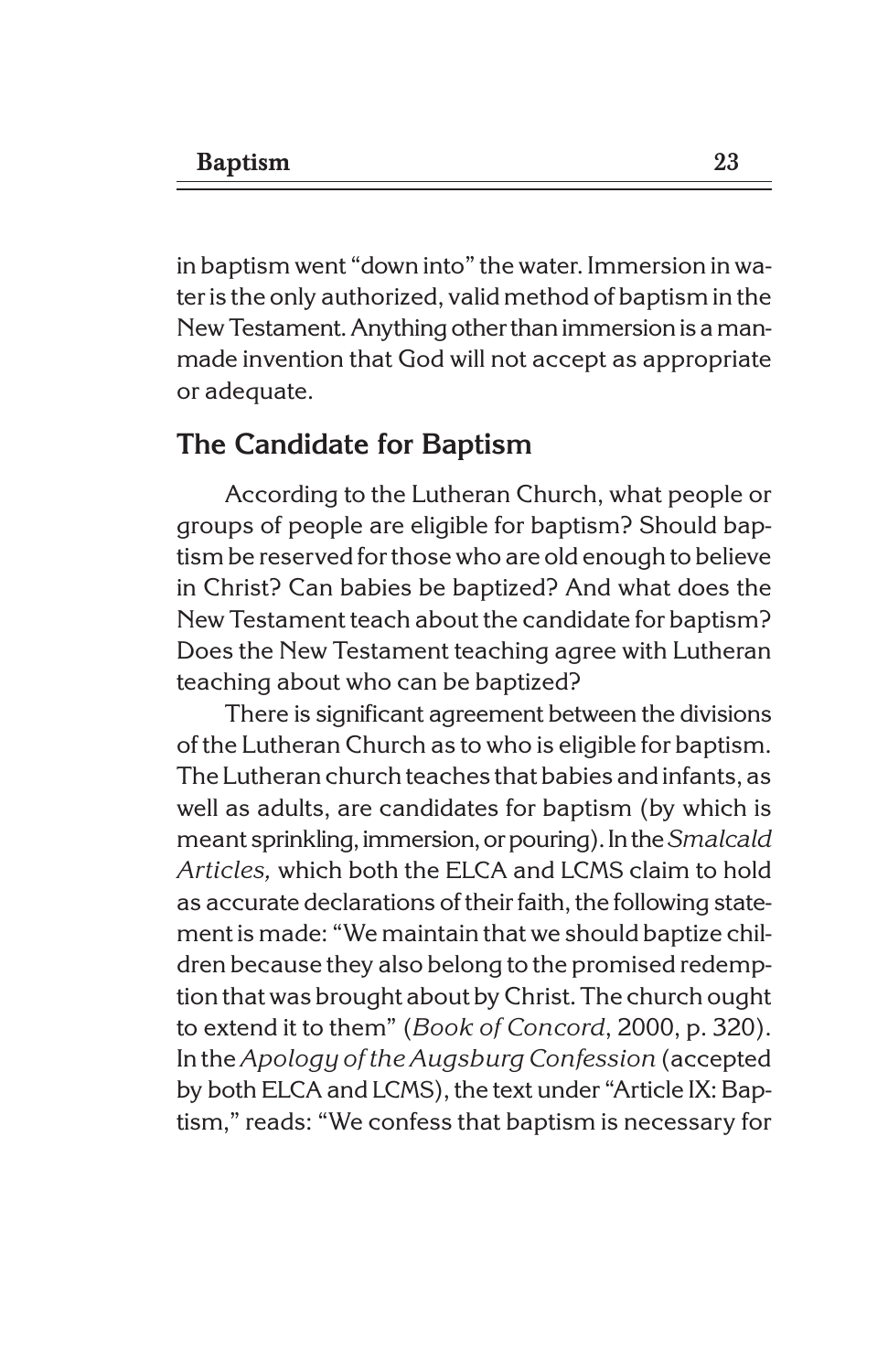salvation, that children are to be baptized, and that baptism of children is not ineffective but necessary and efficacious for salvation" (*Book of Concord*, p. 183).

It is here that we must address one of the most disappointing aspects of the Lutheran Church. The Lutheran Church, in its constitutions, claims to hold to the statements made in the *Book of Concord*, yet when those statements disagree with some popular denominational teaching, the Church denies those statements. One of the best examples of this can be seen in the area of infant baptism. In Luther's *Small Catechism*, Luther himself gave the reason why infants are baptized. In this document, Luther claimed that infants are "possessed" by the devil and that baptism drives the devil away from them.

Out of a sense of Christian commitment, I appeal to all those who baptize, sponsor infants, or witness a baptism to take to heart the tremendous work and great solemnity present here. For here in the words of these prayers you hear how plaintively and earnestly the Christian church brings the infant to God, confesses before him with such unchanging, undoubting words that the infant is possessed by the devil and a child of sin and wrath, and so diligently asks for help and grace through baptism that the infant may become a child of God (*Book of Concord*, p. 372).

In the *Apology of the Augsburg Confession*, also recorded in the *Book of Concord*, the early founders of the denomination said that "it is necessary to baptize little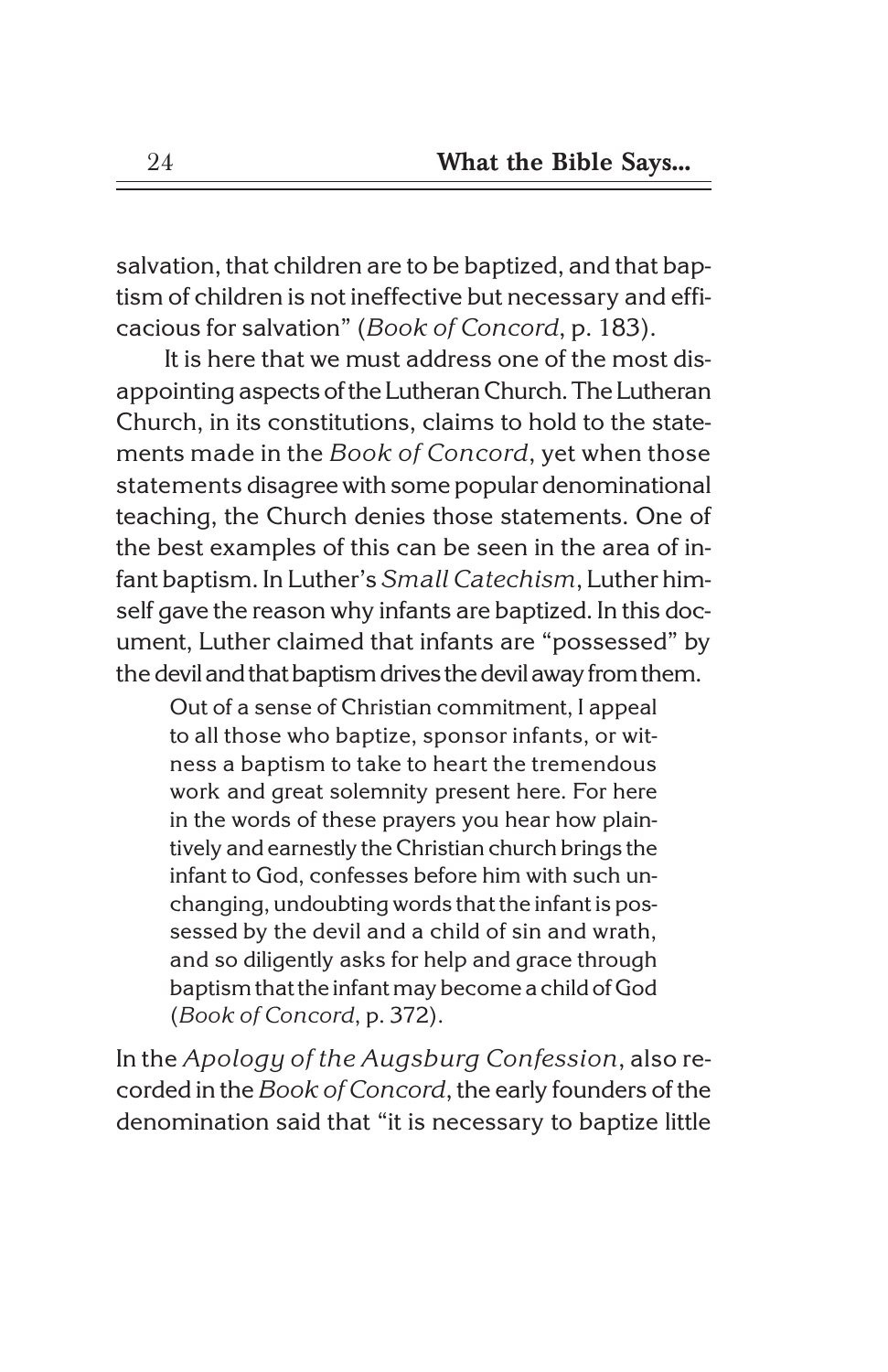children in order that the promise of salvation might be applied to them according to Christ's mandate [Matt. 28: 19], 'Baptize all nations.' Just as salvation is offered to all in that passage, so baptism is offered to all—men, women, children, and infants. Therefore it clearly follows that infants are to be baptized because salvation is offered with baptism" (*Book of Concord*, p. 184).

According to the early Lutheran writers in the *Book of Concord*, babies (as well as adults) must be baptized to be saved. According to these writings, babies are born with such a sinful nature that they are "possessed by the devil"—a situation that can be remedied only through baptism. How are such teachings regarding in the Lutheran Church today, and what should be our response to such teachings?

First, it must be noted that the teaching that babies are born in sin and doomed to hell if not baptized is incorrect (see Appendix B). Second, even though the Lutheran Church claims to hold to the statements in these documents, it then denies comparable statements in its current "official positions."

For example, on the official LCMS Web site, in an article titled "Baptism and Its Purpose," the text states:

Lutherans do not believe that only those baptized as infants receivefaith. Faith can also be created in a person's heart by the power of the Holy Spirit working through God's (written or spoken) word. Baptism should then soon follow conversion.... Mark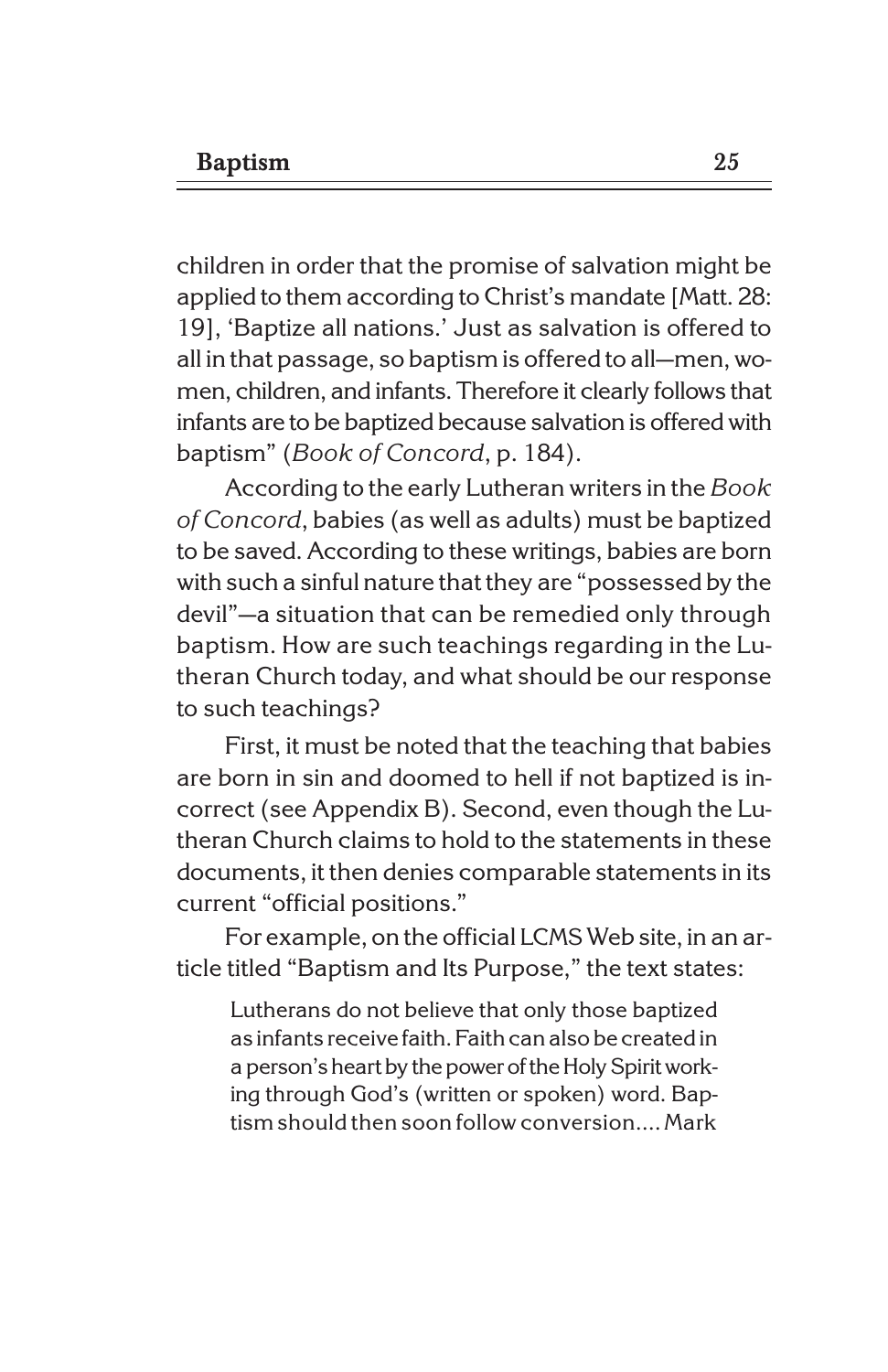16:16 implies that it is not the absence of baptism that condemns a person but the absence of faith, and there are clearly other ways of coming to faith by the power of the Holy Spirit (reading or hearing the Word of God) ("Baptism and Its Purpose," parenthetical items in orig.).

According to the LCMS Web site, then, baptism is not necessary to salvation, and there are other ways for adults and infants to be saved. In another article from the site, however, titled "Why We Baptize Infants," the text says that infants are baptized because,

[a]ccording to the Bible, all people-including infants—are sinful and fall short of the glory of God (Romans 3:23)…. Like adults, infants die—sure proof that they too are under the curse of sin and death. According to the Bible, baptism (somewhat like Old Testament circumcision, administered to 8 day-old-babies—see Col. 2:11-12) isGod's gracious way of washing away our sins—even the sins of infants—without any help or cooperation on our part ("Why do Lutherans Baptize Infants," 2004, parenthetical items in orig.).

Let's try to put these pieces together. The *Book of Concord* says infants are "possessed by the devil" and must be baptized to be saved. The modern-day Lutheran Church claims to accept these teachings, but then says that there are other ways to be saved that do not include water baptism. In another statement, the Lutheran Church says that baptism is "God's gracious way of washing away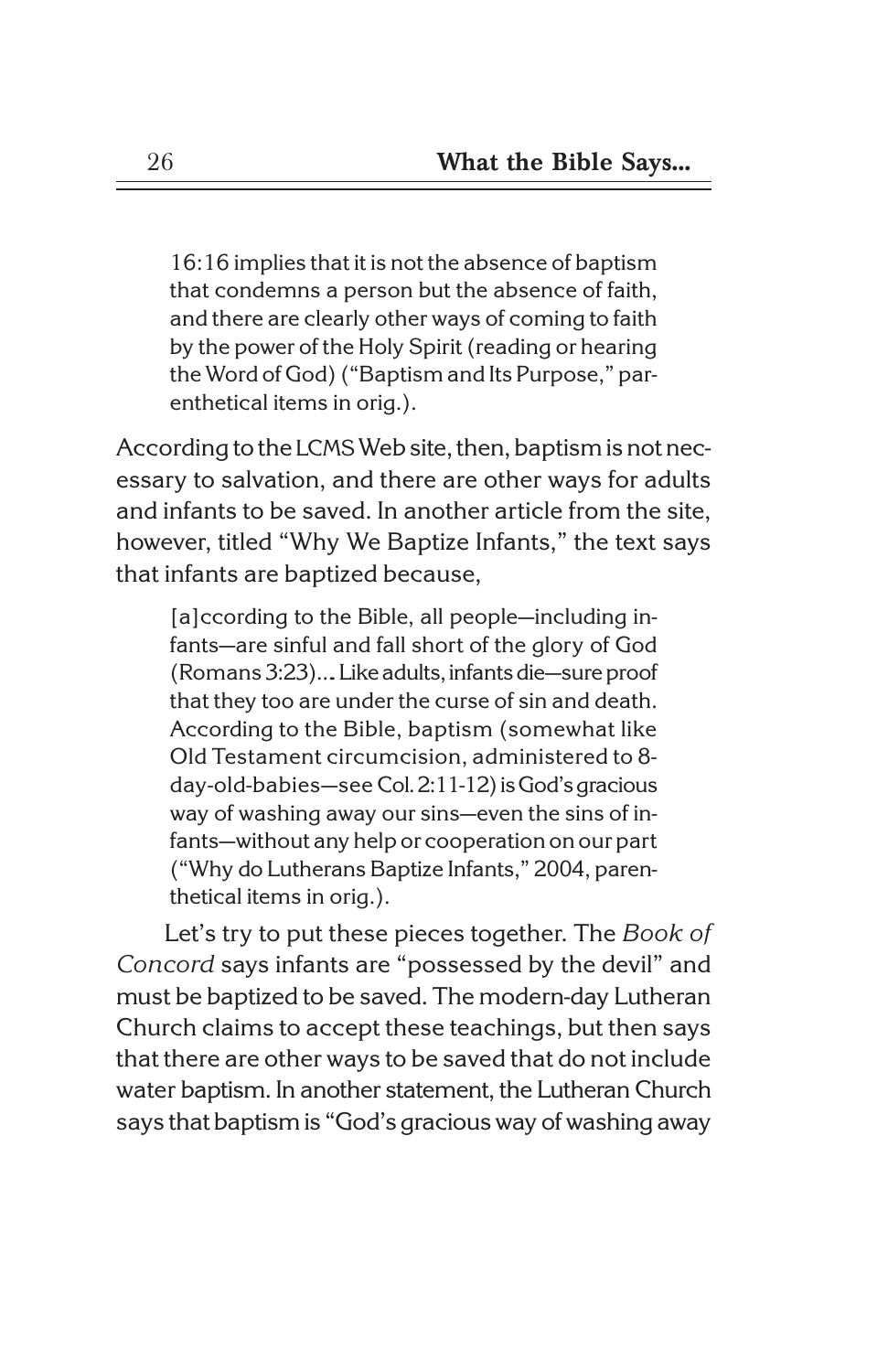our sins—even the sins of infants—without any help or cooperation on our part." If the Lutheran Church claims to believe that in baptism God washes away sins, how then can it claim that baptism is **not** "ABSOLUTELY necessary for salvation" ("Baptism and Its Purpose")? The Lutheran position on baptism is confused, and stands in serious contradiction.

#### **Infant Baptism**

Not only does the Lutheran position on baptism contradict itself, but it also goes against what the Bible says about New Testament baptism. In the New Testament, the Bible specifically states that the candidate for baptism must do several things in order for that baptism to be valid in God's sight.

First, the candidate for baptism must hear the Gospel of Jesus Christ. Romans 10:14 reads: "Howthen shall they call on Him in whom they have not believed? And how shall they believe in Him whom they have not heard? And how shall they hear without a preacher?" Hearing the Word of God is one of the fundamental steps to becoming a Christian. Yet, simply hearing that Word without understanding it is of no value in the salvation process. The candidate for baptism must hear **and understand**  the Gospel message. Jesus Christ, on numerous occasions, instructed His listeners to "understand" what He was saying. In Mark 7:14, He said: "Hear me, everyone,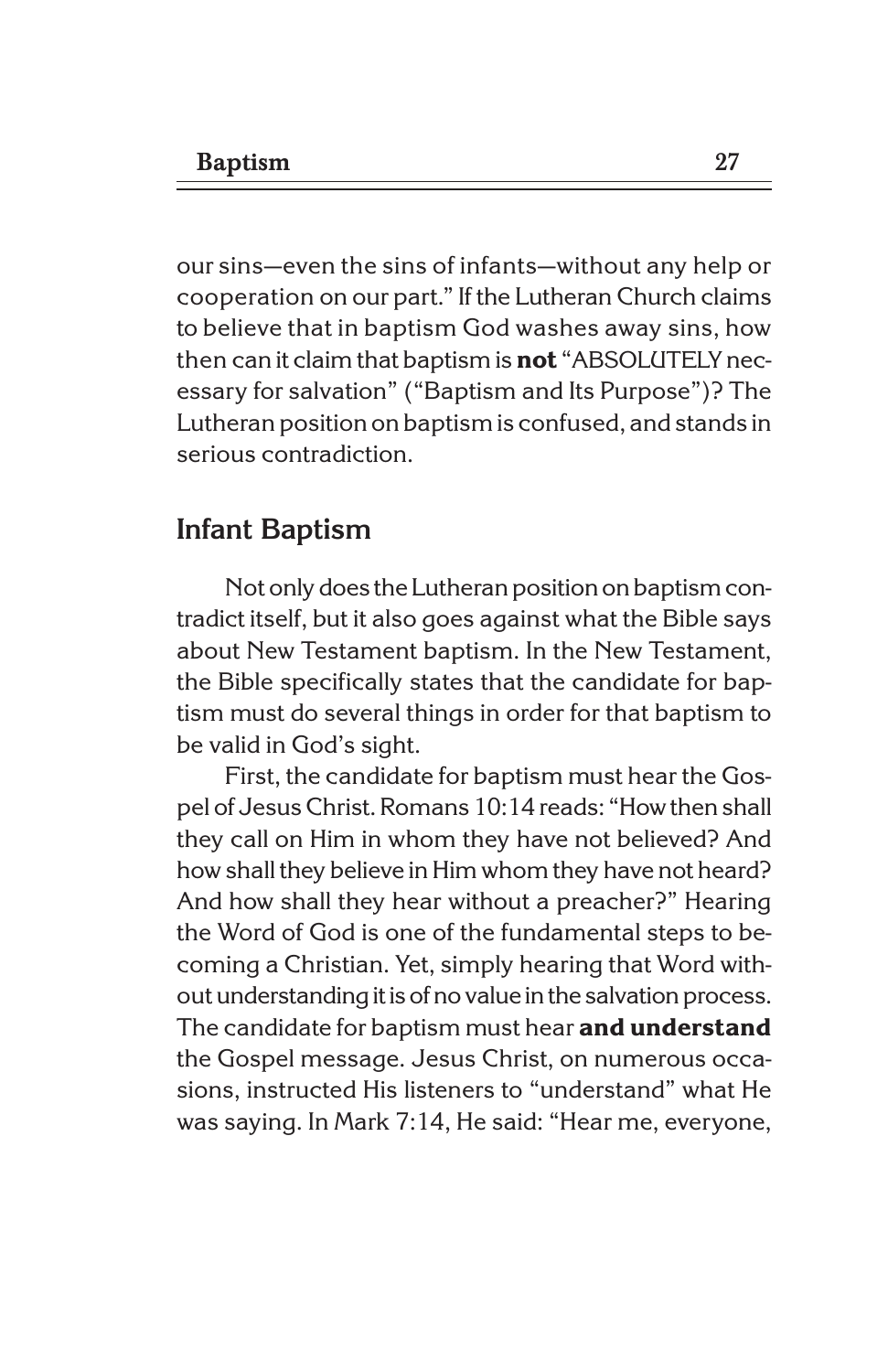and understand." In explaining the parable of the sower, one of the reasons those of the "wayside" soil did not obey was because they did not "understand" (Matthew 13:19). The New Testament knows nothing of baptizing any person who has not heard **and** understood the Gospel of Christ. Obviously, babies cannot understand the Gospel. It could be the case that someone would tell them the story, but infants would understand neither the language nor the content of the message. Babies simply cannot hear and understand the Gospel.

Second, the Bible clearly establishes that the candidate for baptism must believe the Gospel of Jesus Christ. Romans 10:10-11 states: "For with the heart one believes to righteousness, and with the mouth confession is made to salvation. For the Scripture says, 'Whoever believes on Him will not be put to shame.'" Hebrews 11:6 declares: "But without faith it is impossible to please Him, for he who comes to God must believe that He is, and that He is a rewarder of those who diligently seek Him." And, of course, one ofthemost famous "belief" passages is John 3:16: "For God so loved the world that He gave His only begotten Son, that whoever believes in Him should not perish but have everlasting life." The Bible clearly states that the candidate for baptism must believe that God exists, that Jesus is His Son, and that God is a rewarder of those who seek Him. An infant cannot believe these things, because a baby does not have the capacity even to understand them, much less believe them.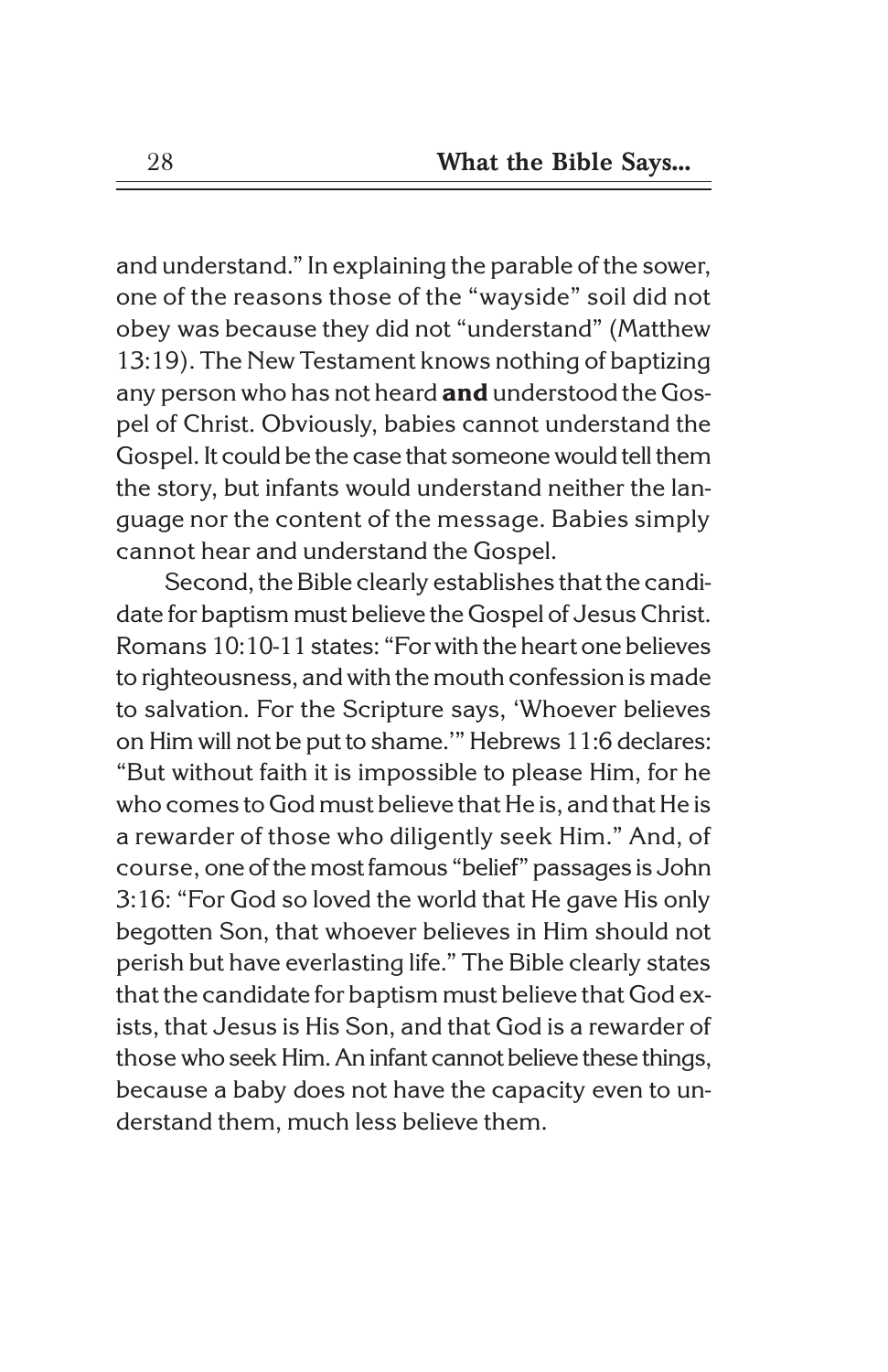Luther's*Small Catechism* saysconcerning baptism: What gifts or benefits does baptism grant? Answer: It brings about forgiveness of sins, redeems from death and the devil, and gives eternal salvation **to all who believe it,** as the words and promise of God declare. What are these words and promise of God? Answer: Where the Lord Christ says in Mark 16[:16], "Whoever believes and is baptized will be saved, but whoever does not believe will be damned" (*Book of Concord*, p. 359).

This statement by Luther was quoted on the LCMS Web site in an article titled "Baptism and Salvation." It would seem from these statements that the Lutheran Church agrees with the Bible that the candidate for baptism must believe in God and His Son Jesus Christ. That, however, is not the case. The Lutheran church teaches that infants can be baptized without a prior belief in Christ.

How does the Lutheran Church explain why it baptizes infants, even though infants cannot believe in God or the Gospel? The Lutheran Church teaches that when an infant is baptized, God "creates faith" in the heart of the infant.

Although we do not claim to understand how this happens or how it is possible, we believe (because of what the Bible says about baptism) that when an infant is baptized God creates faith in the heart of that infant. This faith cannot yet, of course, be expressed or articulated, yet it is real and present all the same (see e.g., Acts 2:38-39; Titus 3:5-6; Matt. 18:6; Luke 1:15; 2 Tim. 3:15) ("Baptism and its Purpose").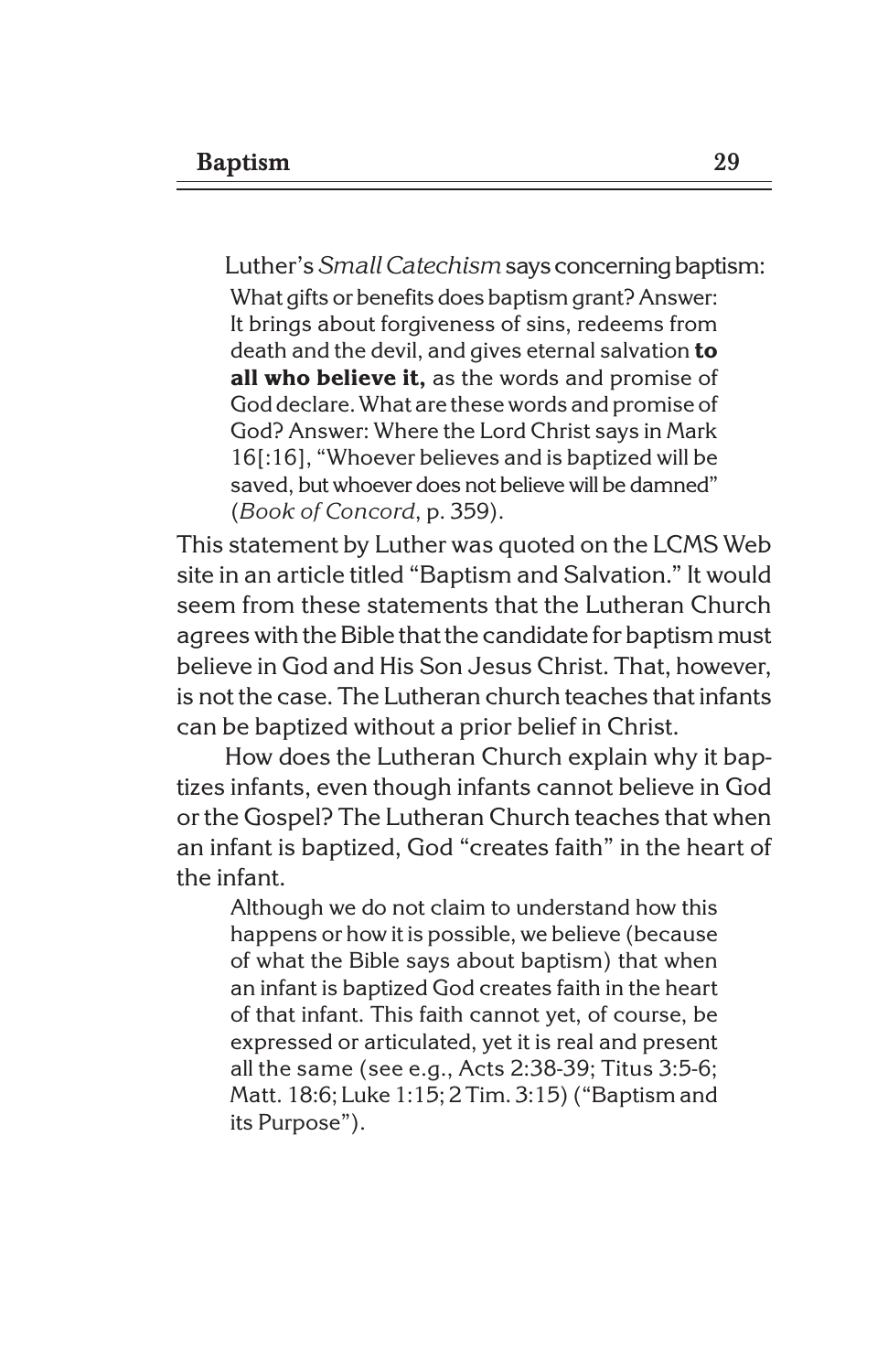Several problems exist with this explanation concerning an infant's "faith." First, the biblical record clearly confirms that a person must believe in God and Christ **before** baptism. Belief in Christ was always a prerequisite to baptism. Yet the Lutheran Church teaches that God mysteriously gives faith to an infant **during** baptism. Second, by using the word faith instead of belief, the Lutheran Church has attempted to sidestep the real issue. The "faith" that the Bible says saves a person is a mental belief and understanding of God, the Sonship of Jesus, andthe Gospel. Romans 10:13-14 says: "For 'whoever calls upon the name of the Lord shall be saved.' How shall they call on Him in whom they have not believed? And how shall they believe in Him on whom they have not heard? And how shall they hear without a preacher?" Paul clearly stated that a person cannot "call upon God" without first believing in Him and His Son. Infants do not have the capacity to believe prior to their baptism and thus cannot be scriptural candidates for baptism.

In addition to understanding the Gospel of Christ and believing it, the proper candidate for baptism must be willing and able to communicate his or her belief that Jesus **is** the Son of God. Romans 10:9 declares: "If you confess with your mouth the Lord Jesus and believe in your heart God raised Him from the dead, you will be saved." Paul wrote to the young preacher Timothy: "Fight the good fight of faith, lay hold on eternal life, to which you were also called and have confessed the good con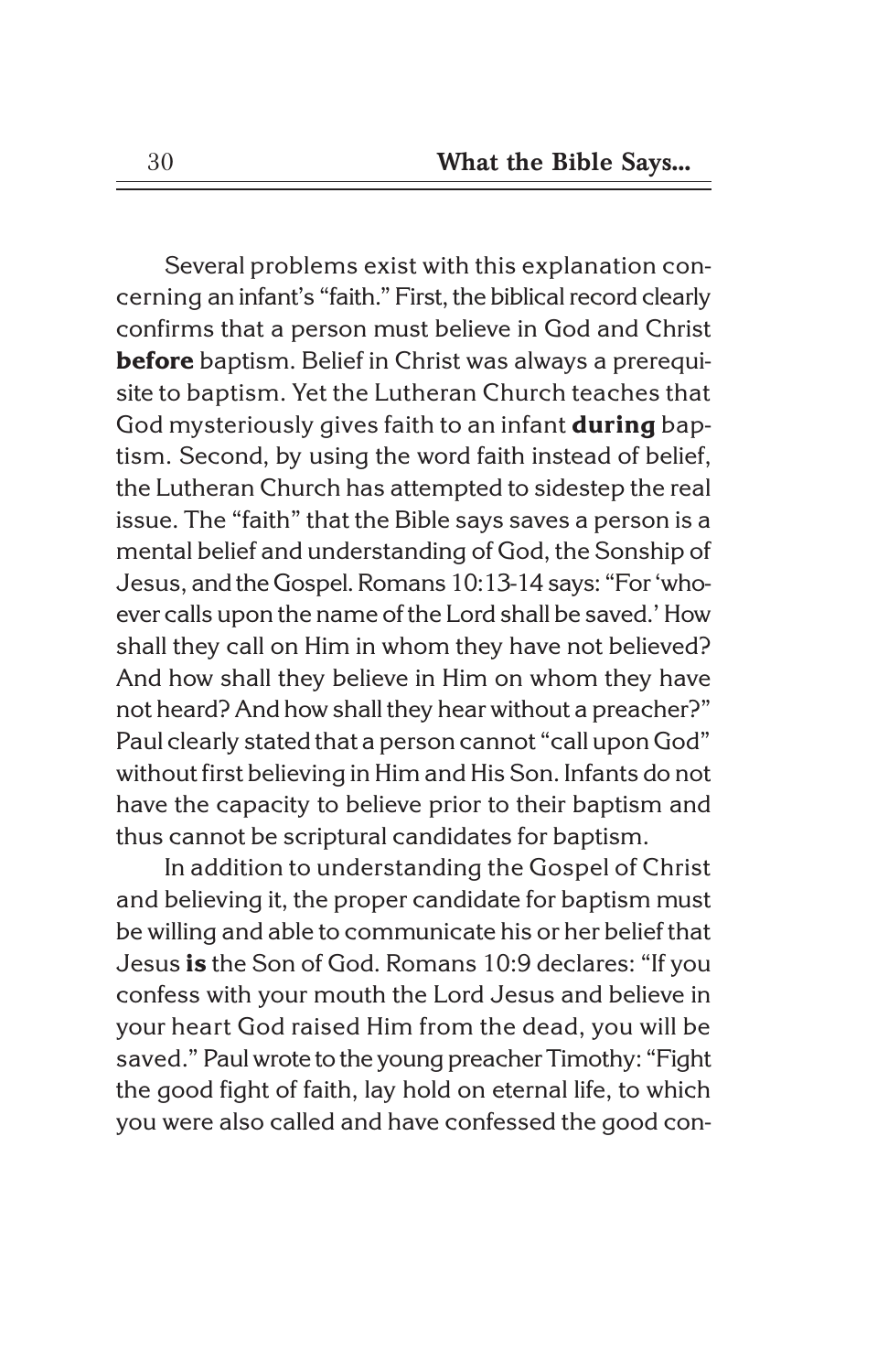fession in the presence of many witnesses. I urge you in the sight of God who gives life to all things, and before Christ Jesus who witnessed the good confession before Pontius Pilate…" (1 Timothy 6:12-14). Infants not yet able to utter elementary words such as "mommy" or "daddy" certainly cannot believe the story of Jesus and **confess**  that they believe in the deity of Christ.

#### **How Should Baptism be Carried Out?**

According to the New Testament, there is only one acceptable mode of baptism (read Ephesians 4:5). That baptism is a total immersion in water of a person who is old enough to understand and repent of sin, believe the story of Jesus, and confess his or her belief in the deity of Christ. The candidate must understand that the purpose of baptism is for the forgiveness of sins (Acts 2: 38), and must be immersed in water in the name of the Father, the Son, and the Holy Spirit (Matthew 28:19).

What should occur if all of these requirements have not been met? The Bible gives us a very clear example of a group of people who had met several of these requirements, but not all of them. In Acts 19:1-5, we read a story of several men from Ephesus who had been baptized into John's baptism, yet had not heard about the Holy Spirit. From the text, we can learn that these men had been immersed (which is what baptism means in the New Testament), and that they had been baptized to obey God.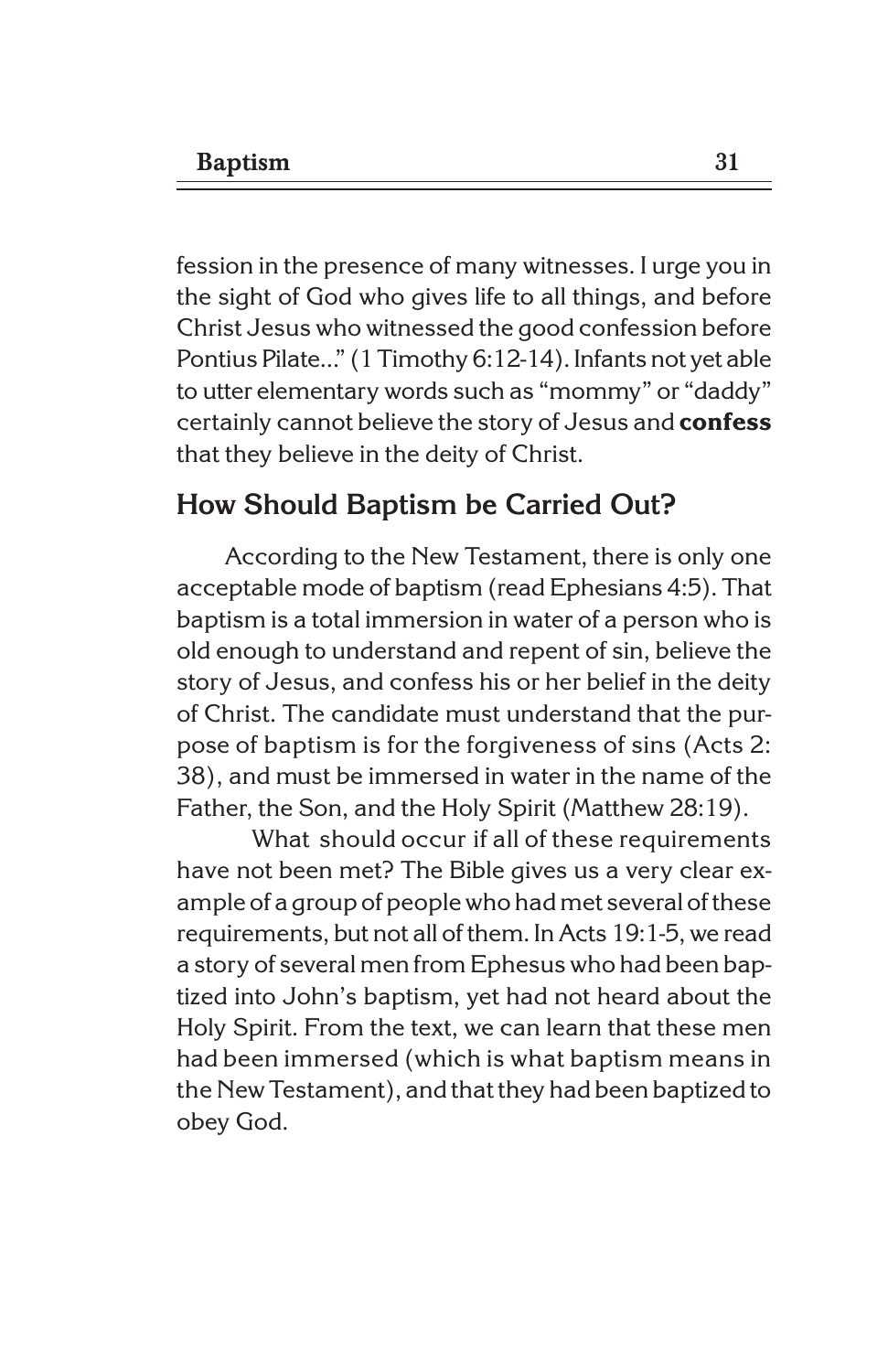When Paul realized, however, that they had not be baptized in the name of Jesus, and had not heard about the Holy Spirit, the men were re-baptized in the proper name with the proper understanding (Acts 19:5). From this example, we can learn at least two very important things. First, when a person is baptized incorrectly—without having met the requirements found in the New Testament—that person should be baptized again. Second, when the Bible speaks of "one baptism" in Ephesians 4: 5, it does not mean that it is a sin to be baptized more than once. It means that there is only one baptism accepted bythe Lord as valid for obedience and salvation.

The Lutheran Church's positions on baptism are internally contradictory and unbiblical. It is my prayer that all who read this book will rid themselves of every manmade creed and belief concerning baptism, and obey what God has said in the New Testament. When a person is properly baptized, then that person becomes a Christian—not a Lutheran, Baptist, or Methodist—just a Christian.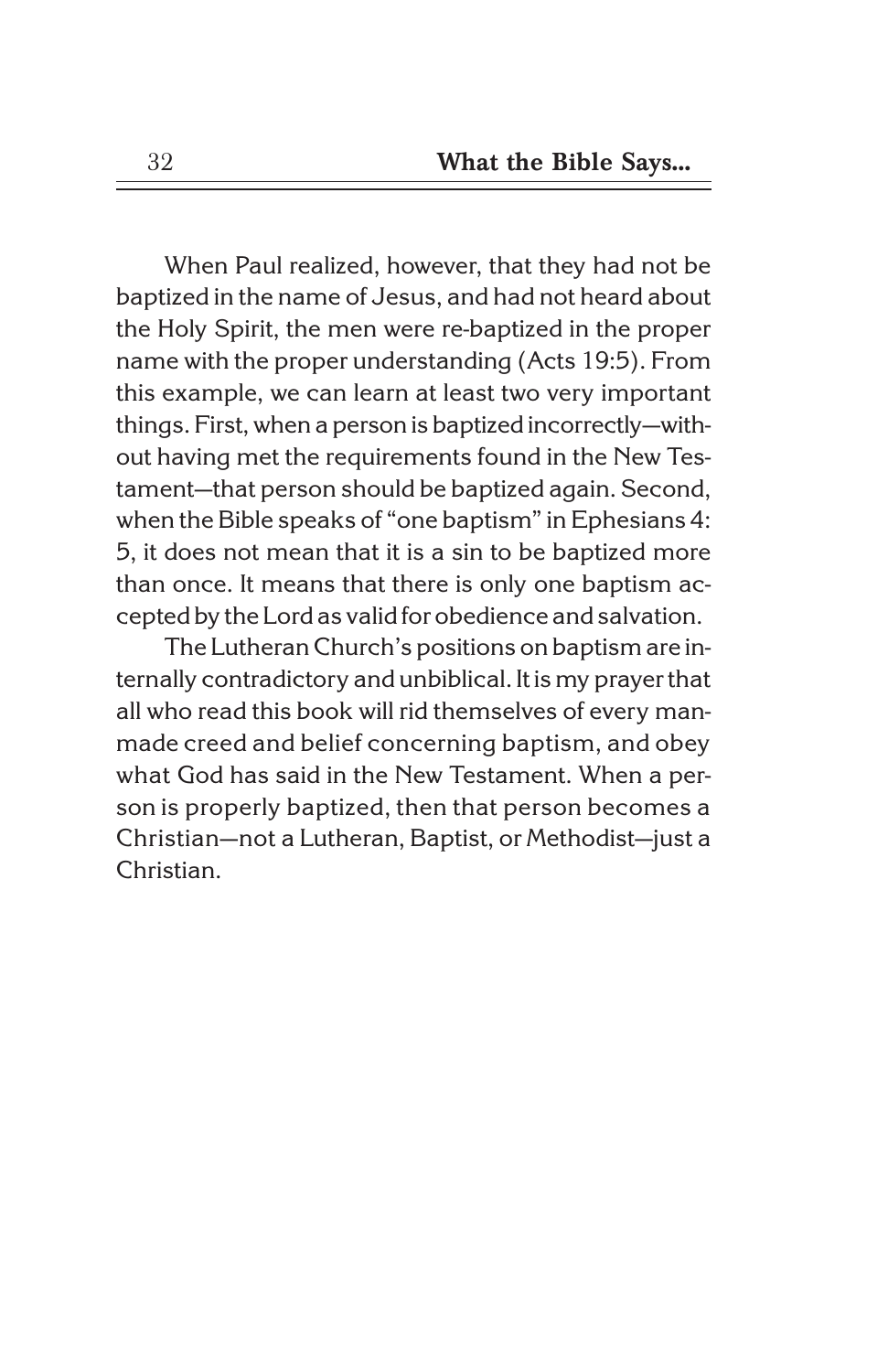# Chapter 4

### **CHURCH ORGANIZATION**

#### **Pastors, Bishops, and Elders**

In the New Testament, a group of elders, who met very strict qualifications, made the decisions for each congregation. These elders were the spiritual overseers of each congregation. In Acts 20:17, Paul called unto him the "elders (*presbuteroi*) of the church" from Ephesus. In verse 28 of that same chapter, Paul told these elders to "take heed to yourselves and to all the flock, among which the Holy Spirit has made you overseers (*episkopoi)*, to shepherd (*poimaino* ) the church of God...." In this same verse, Paul stated that these elders were the "overseers" (*episkopoi*) and that they were "to shepherd" (*poimaino*). Paul's use of the phrase "to shepherd" is the verb form of our word "pastor." The men given the spiritual oversight of each congregation are overseers or bishops (*episkopoi*), and also are referred to as pas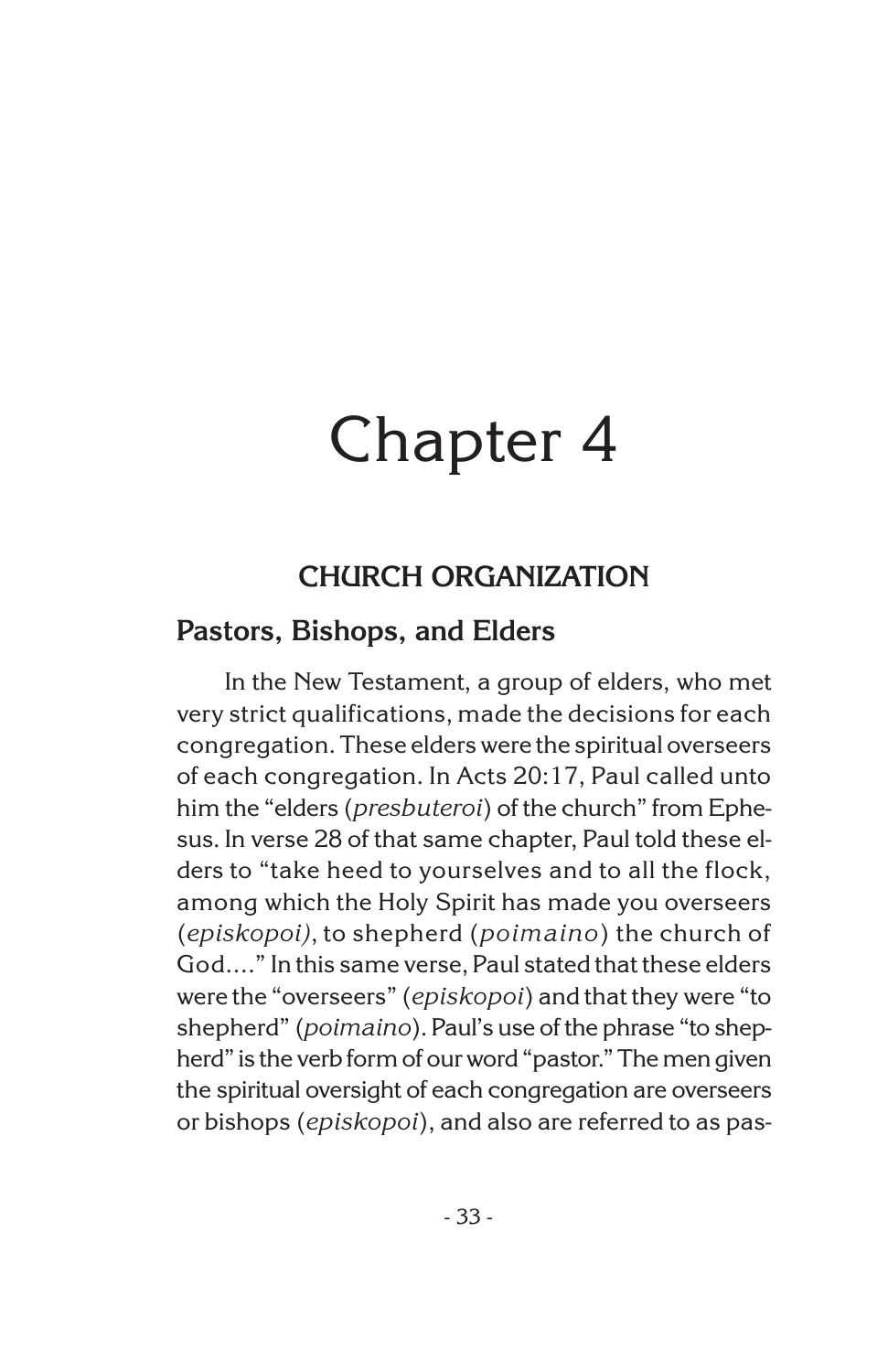tors (*poimen*—Ephesians 4:11) or elders (*presbuteroi*). The Greek words used in the New Testament to describe these men and their functions are used interchangeably to describe the same office. Peter wrote that the elders were to shepherd (*poimaino*) the "flock of God serving as overseers" (*episkopos*), not as being "lords over those entrusted to you, but being examples to the flock" (1 Peter 5:1-4).

In regard to the qualifications these pastors should possess, the apostle Paul offered two very specific lists in 1 Timothy 3:1-7 and Titus 1:5-9. Among the necessary qualifications, the candidate should be "the husband of one wife, temperate, sober-minded, of good behavior, hospitable, able to teach" (1 Timothy 3:2). Therefore, those men who met the qualifications in 1 Timothy and Titus could be elders or pastors who were approved by God to shepherd His Church.

At this point, the Lutheran Church's stance on the pastoral office conflicts with the Word of God. According to the ELCA*Constitutions*, the biblical qualifications do not adequately provide for the correct people to become pastors. In its *Constitution*, 7.31.13, the ELCA lists several qualifications not found in the New Testament. In order to be a pastor for the ELCA, a person must have "satisfactorily completed the requirements for the Master of Divinity degree from an accredited theological school in North America." Furthermore, the candidate must have "completed at least one year of residency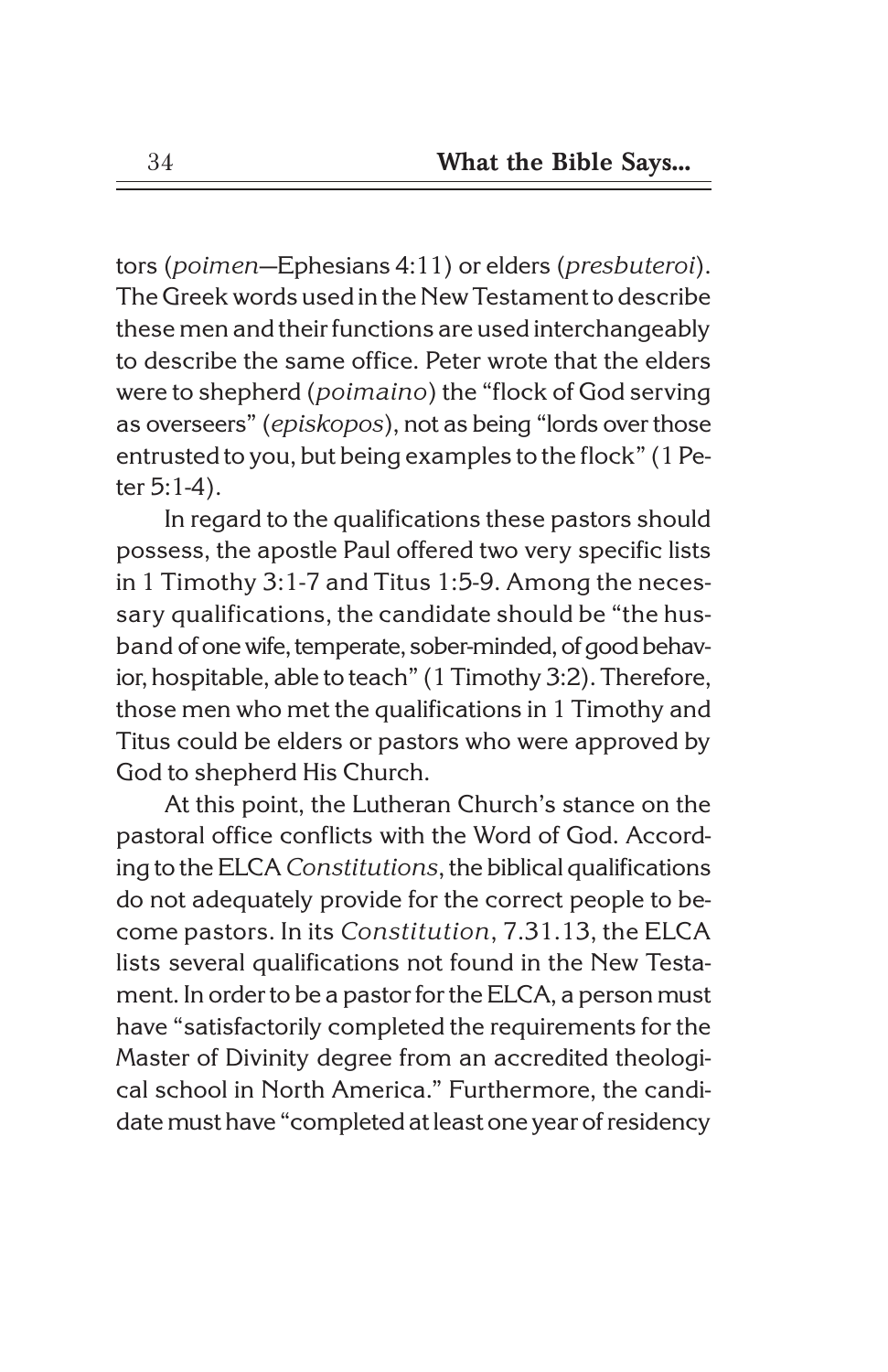in a seminary of this church, except when waived by the appropriated committee," and must have "been recommended for approval by the faculty of a seminary of this church." The LCMS has similar additional qualifications. In its *Constitution*, 6.91.1, pastoral candidates must be "graduates of programs of study leading to ordination of no less than 60 semester hours or the equivalent therefore," or in "exceptional cases" be "laymen who have carried out the full responsibilities of the pastoral ministry for at least 10 years, who are currently licensed for such ministry by a District President."

Although it might seem "harmless" that the Lutheran Church adds its own qualifications to the biblical lists, the implications are indeed quite serious. If the Lutheran Church believes that it has the authority to include nonbiblical qualifications for pastors, does it feel that it also can include non-biblical qualifications for church membership? Once a church starts adding to the biblical commandments, it has added an unauthorized human element that isunacceptable to God. Let's see howthat works. In the New Testament church of Christ, a man could be a pastor by meeting the qualifications outlined in 1 Timothy and Titus. Peter, in fact, listed himself as an elder or pastor (1 Peter 5:1-3). Yet, in the twenty-first-century Lutheran Church, the biblical qualifications are not considered sufficient, and so others have been added. Therefore, those early Christians who were appointed as pastors and elders would not be eligible in modern-day Lutheran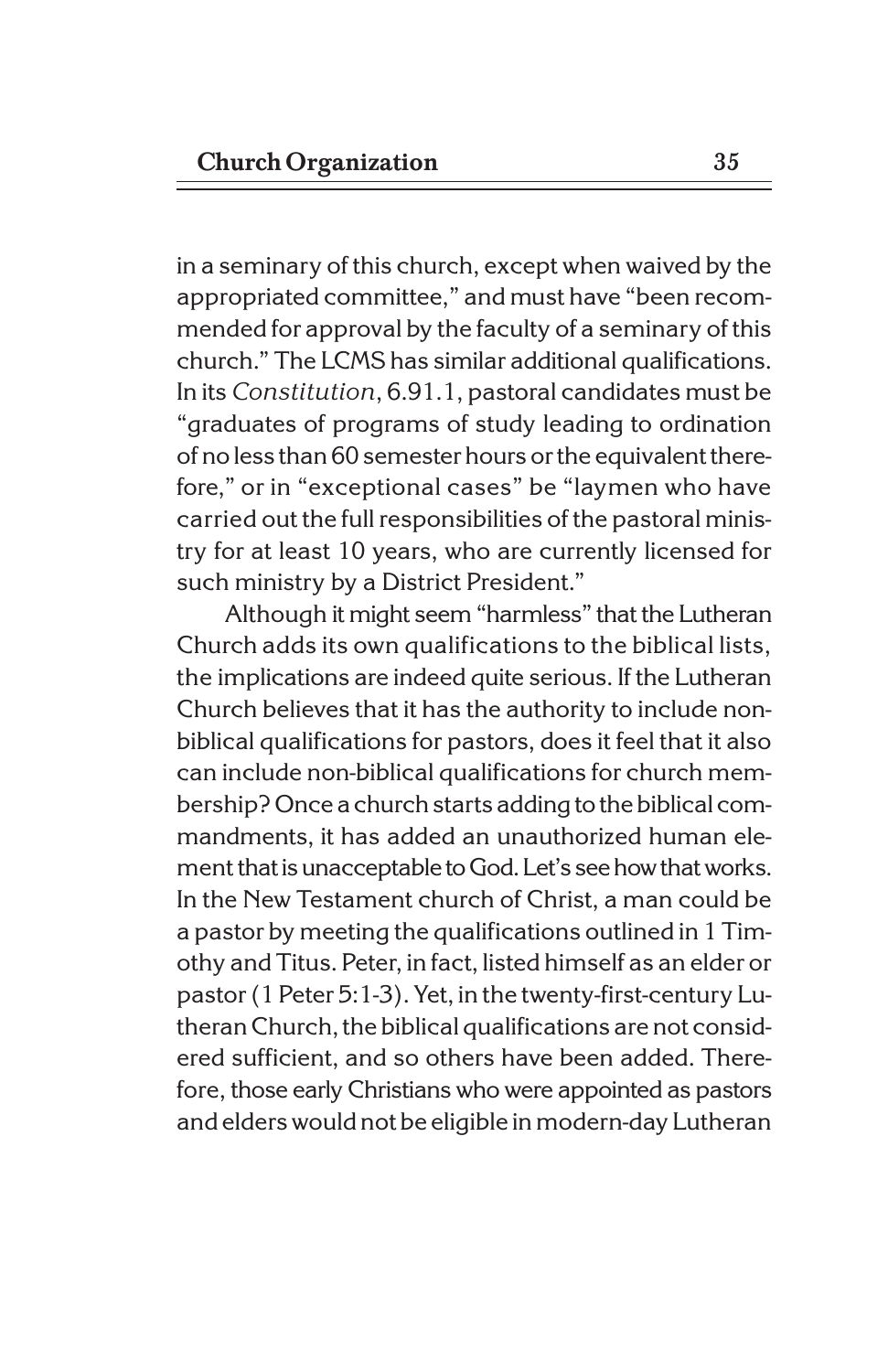churches. In truth, the apostle Peter would not be eligible for the pastoral office, due to his lack of formal education.

This situation brings into focus one of the crucial issues concerning the Lutheran Church. When a church adds to or subtracts from the Bible, it no longer can be considered faithful to the New Testament pattern. If the pastors in the New Testament church would not be eligible to be pastors in the modern-day Lutheran Church unless they met "further qualifications," then the obvious conclusion is that the Lutheran Church is not the Lord's Church that we read about in the New Testament.

In addition, it is interesting to note that the New Testament always presents a **plurality** of pastors for every church. In Acts 20:17, the text states that Paul "sent to Ephesus and called for the elders of the church." Paul told Titus to "appoint elders in every city as I commanded you" (Titus 1:5). When the brethren in Antioch sent relief to the church in Judea, they "sent it to the elders by the hands of Barnabas and Saul" (Acts 11:30). In Acts 14:21-23, Paul and Barnabas "appointed elders in every church." James informs those who are sick to call "for the elders of the church" (James 5:14). The Bible never mentions a lone pastor, bishop, or elder ruling over a congregation or a group of congregations. Yet, in the Lutheran Church, the organization of the various congregations is much different from those in the New Testament. In the ELCA, a "bishop" is over a synod, and in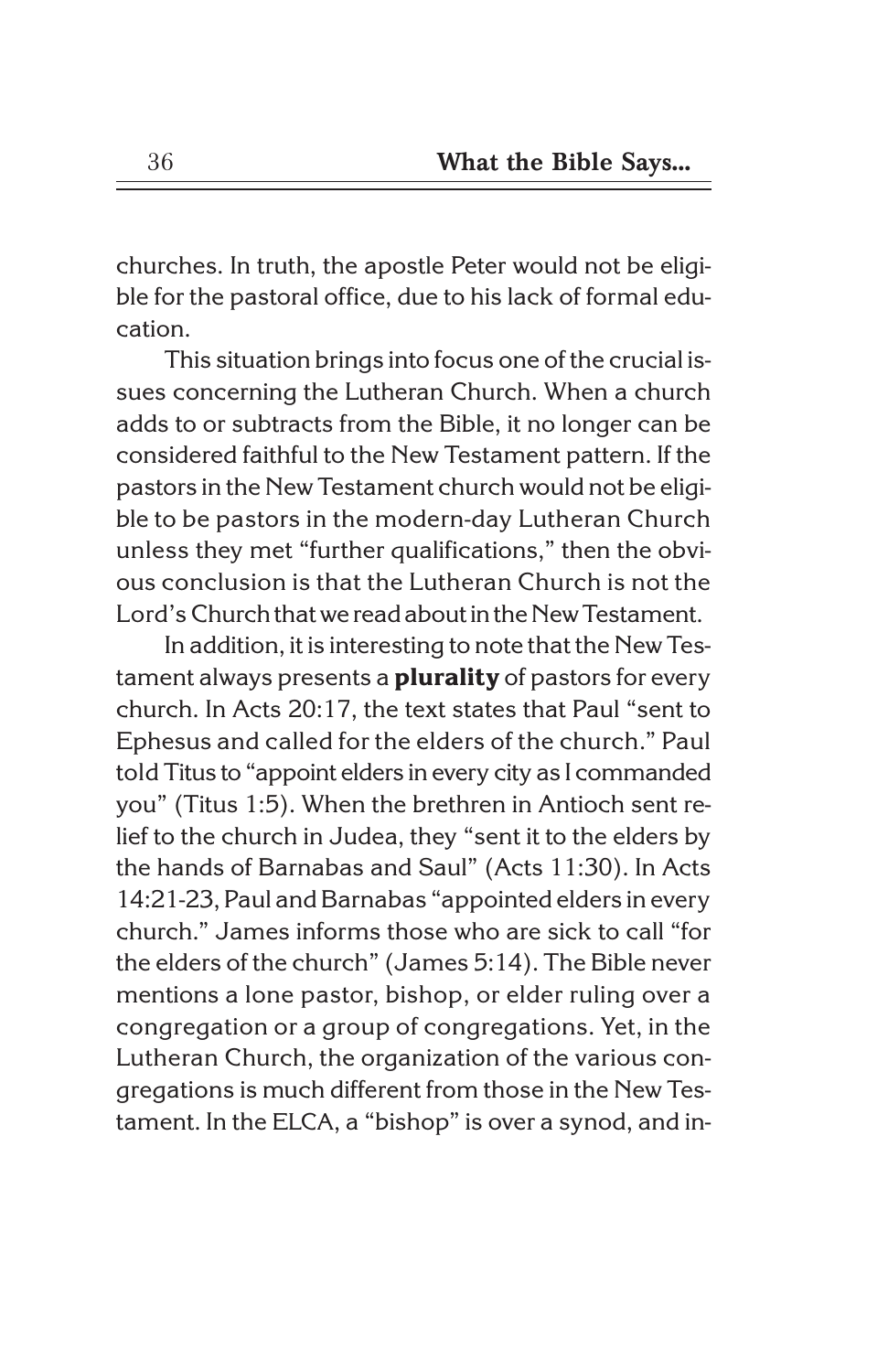dividual pastors are "over" individual congregations. In the LCMS *Guidelines for the Constitution and Bylaws of a Lutheran Congregation*, section 4.1 discusses the various members "who are under the spiritual care of the pastor of this congregation."

The Lord's church is constrained to utilize the form of church government that its Head, Christ, has chosen for it. Through the New Testament, we see that each congregation was to be under the oversight of a plurality of qualified elders. These men made the spiritual decisions for the congregation, and were not obliged to take their decisions before the congregation for a democratic vote.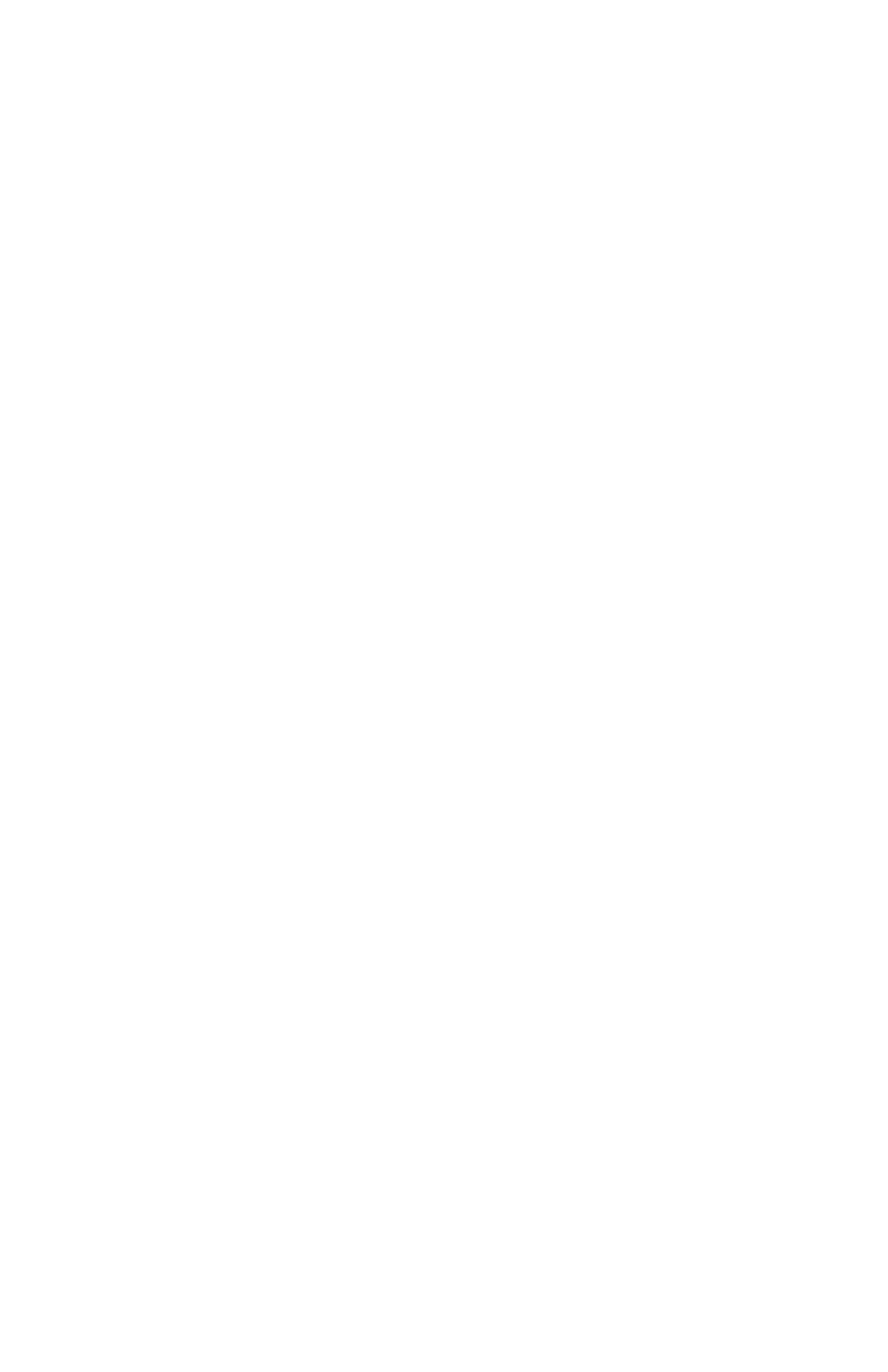# Chapter 5

#### **CONCLUSION**

In Matthew 16:18, the Lord Jesus said that He would build His church, and the gates of hades would not prevail against it. Paul, in his letter to the church at Ephesus, informed us that the church is the body of Christ (1:22- 23), and that there is only one church that belongs to Jesus (4:4). The church of Jesus Christ is composed of those people who are following the teachings found in the New Testament. The church of the Lord must teach the same plan of salvation as the apostles taught in order to be the church. The one church that belongs to Christ must have the proper organization in order to be His church. The church of Christ must teach the doctrine of Jesus and the apostles as to the proper candidate for baptism. And the Lord's church must wear His name and give Him the glory and honor due that name.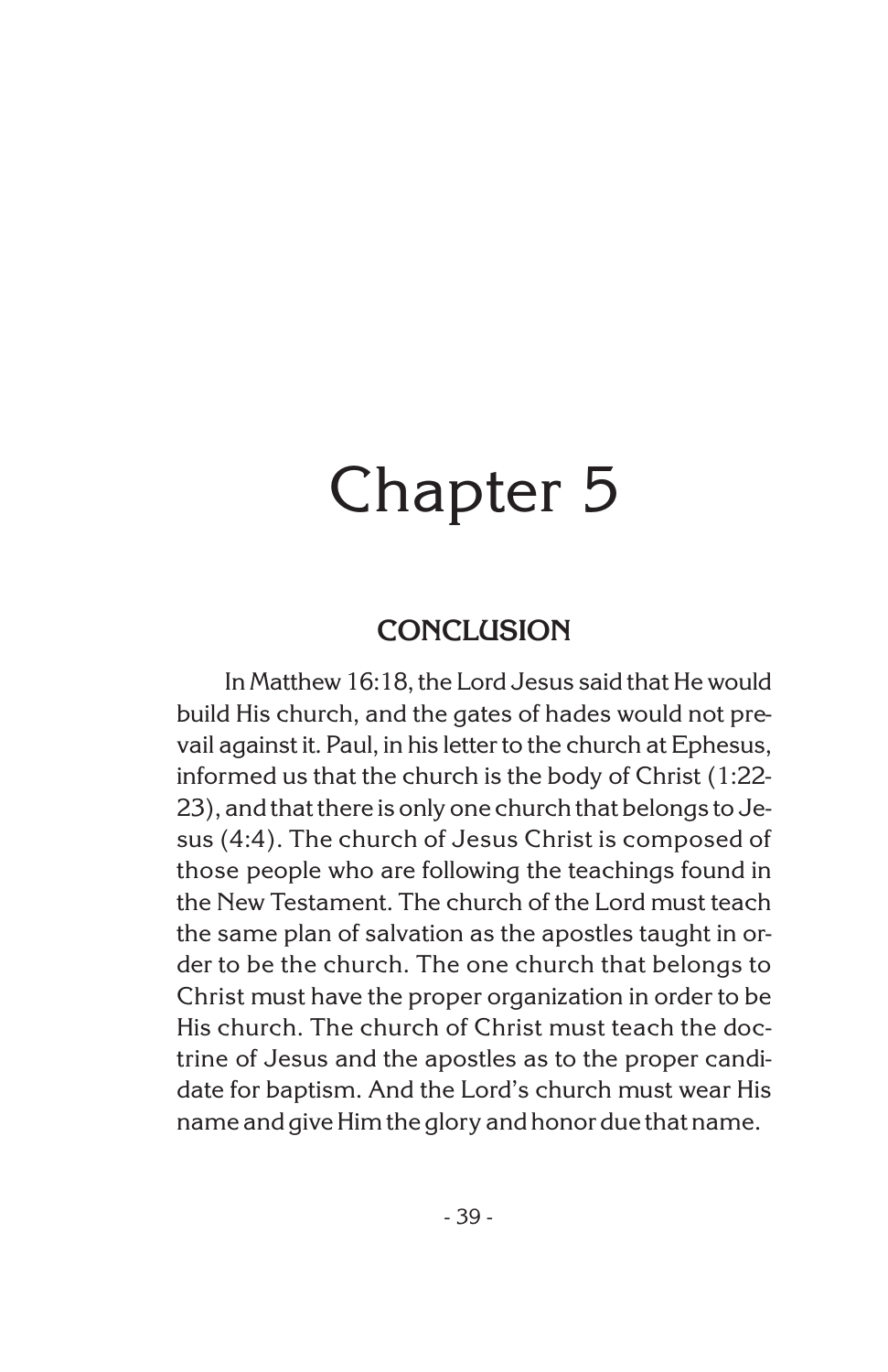In Mark 4:13-20, Jesus told a parable about a sower who sowed seed on four different kinds of ground. The seed that was sown was the Word of God (4:14). When the Word of God falls on good and honest hearts, it produces Christians only and only Christians. Doctrines that produce something other than New Testament Christians are not products of the true Word of God.

The Lutheran Church is filled with many kind, sincere people who believe that they are members of the one true church that Jesus bought with His blood. When their basic doctrines are compared to the New Testament, however, the two stand in opposition to one another on numerous points. The Lutheran Church teaches that a person can be saved before water baptism; the New Testament teaches that a sinful person must be immersed in waterto be saved. The Lutheran Church uses the name of Luther, while the New Testament teaches that such denominational division is wrong. The Lutheran Church teaches that texts and documents besides the Bible are "authoritative" and"binding;" the New Testament teaches that only God's Word is authoritative and binding. The Lutheran Church teaches that a lone pastor is the head of a congregation; the New Testament teaches that each congregation is overseen by a **plurality** of pastors who are responsible forthe spiritual decisions of the church.

The Lutheran Church is a manmade religious organization that is not the Lord's church. The New Testament knows nothing of a Lutheran Church or Lutheran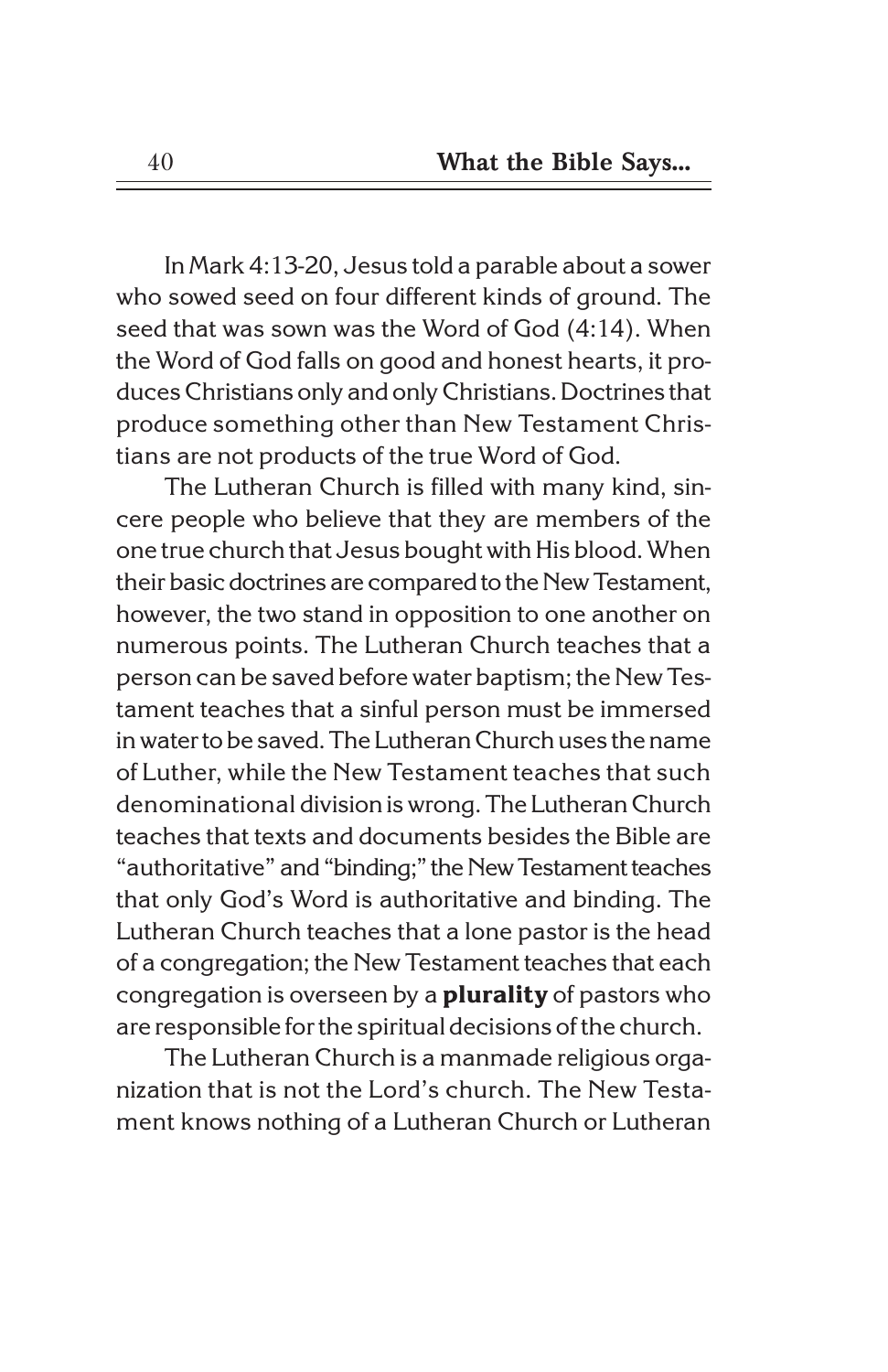Christians. If you are a Lutheran, I urge you, in a spirit of love, to leave that denomination and begin your search for the Lord's church that is pictured in the New Testament. I urge you to be immersed in water into the death of Christ for the remission of your sins, just as the apostles taught in the New Testament (Acts 2:38). And I beseech you to rise from that water of baptism determined to be a Christian only and only a Christian.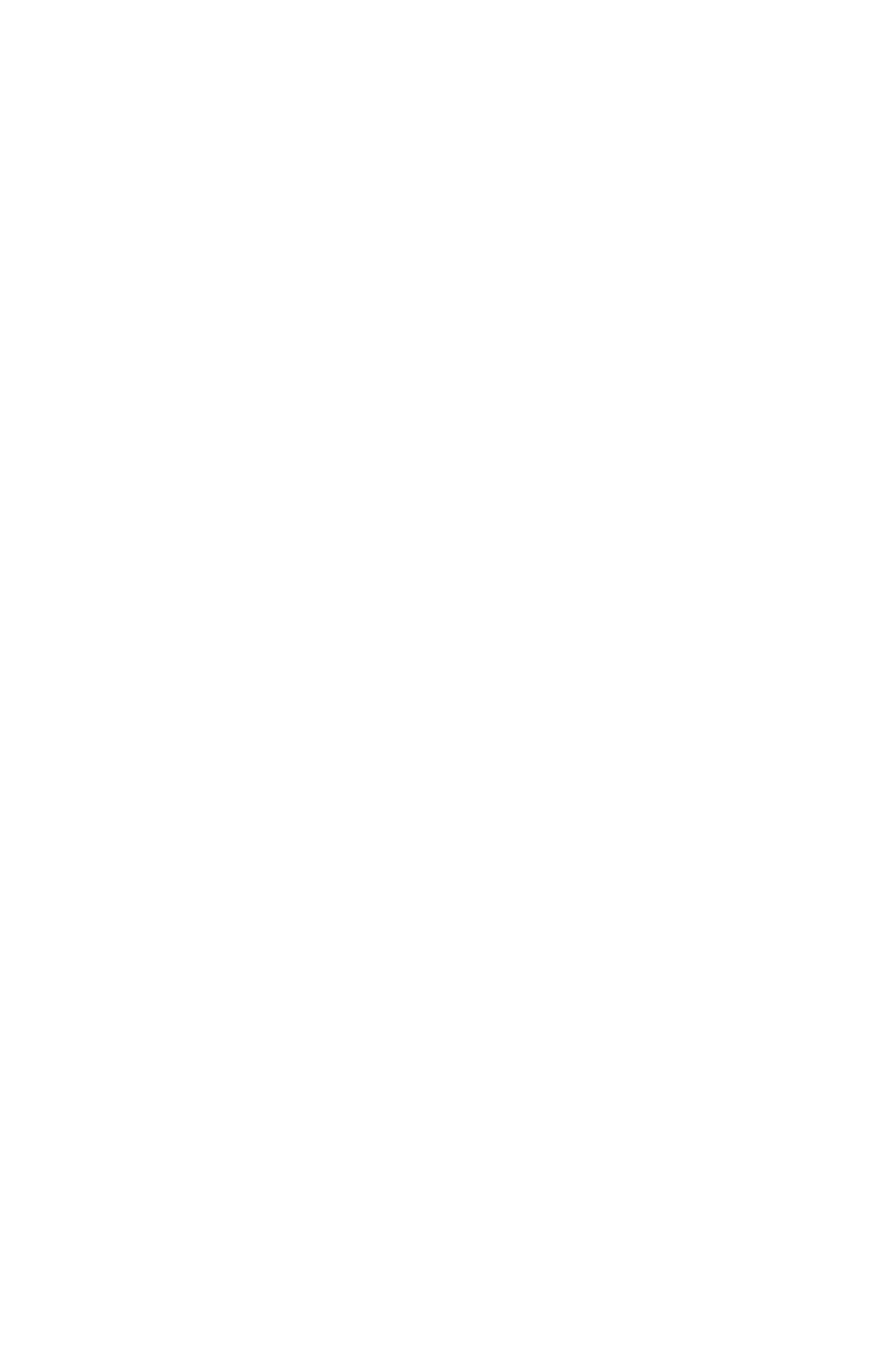# Appendix A

### **WHAT ABOUT THE THIEF ON THE CROSS?**

Many people dismiss water baptism as a prerequisite to salvation on the grounds that "the thief on the cross was not baptized." The thought is that since the thief was suspended on the cross when Jesus said to him, "Today you will be with Me in paradise" (Luke 23:43), he was being pronounced saved by Christ without being required to be baptized. As one well-known preacher put it, "There was no water within 10 miles of the cross." Please give consideration to two important observations.

First, the thief may well have been baptized **prior** to being placed on the cross. Consider the scriptural evidence that renders this at least a viable possibility. Matthew 3:5-6 says, "Then Jerusalem, all Judea, and all the region around the Jordan" went out to John the Baptizer and were baptized. Additionally, John 4:1-2 states that Jesus and His disciples baptized more people than John (see also Mark 1:4-5; Luke 3:21; 7:29-30). If the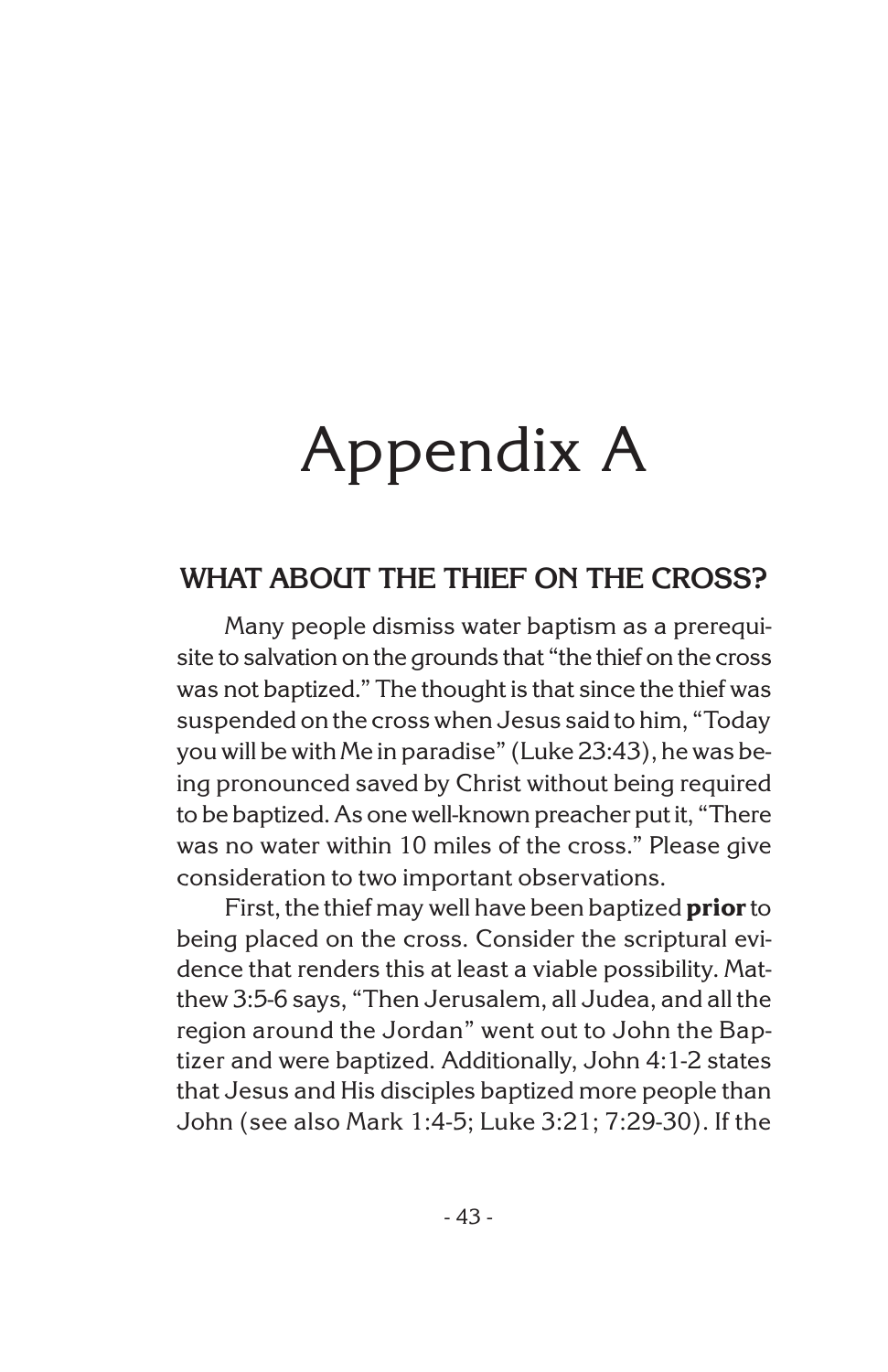thief had already submitted to baptism, there would have been no need for him to be re-baptized. He simply would have needed to repent of his post-baptism thievery and acknowledge his sins—which the text plainly indicates that he did.

Second, and most important, the real issue pertains to an extremely crucial feature of Bible interpretation. This feature of understanding the Bible is so critical that, if a person does not grasp it, his effort to sort out Bible teaching, in order to arrive at correct conclusions, will be hopeless. This principle was spotlighted by Paul when he wrote to Timothy and told him he must "rightly divide" the word of truth" (2 Timothy 2:15). In other words, if one simplytakes the entire Bible—all 66 books—and treats them as if **ever ything** that is said applies directly and equally to **ever yone**, his effort to be in harmony with God's Word will be hopeless and futile.

For example, if a person turned to Genesis 6 and read where God instructed Noah to build a boat, if he did not study enough to determine whether such instruction applied to himself, he would end up building his **own**  boat—thinking the entire time that God wanted him to do so. The Bible is literally filled with commands, instructions, and requirements that were **not intended to be duplicated** by people living today. Does God forbid you and me from eating a certain fruit (Genesis 2:17; 3:3)? Does God want you and me to offer our son as a burnt offering (Genesis 22:2)? Are we commanded to load up our possessions and leave our homeland (Genesis 12: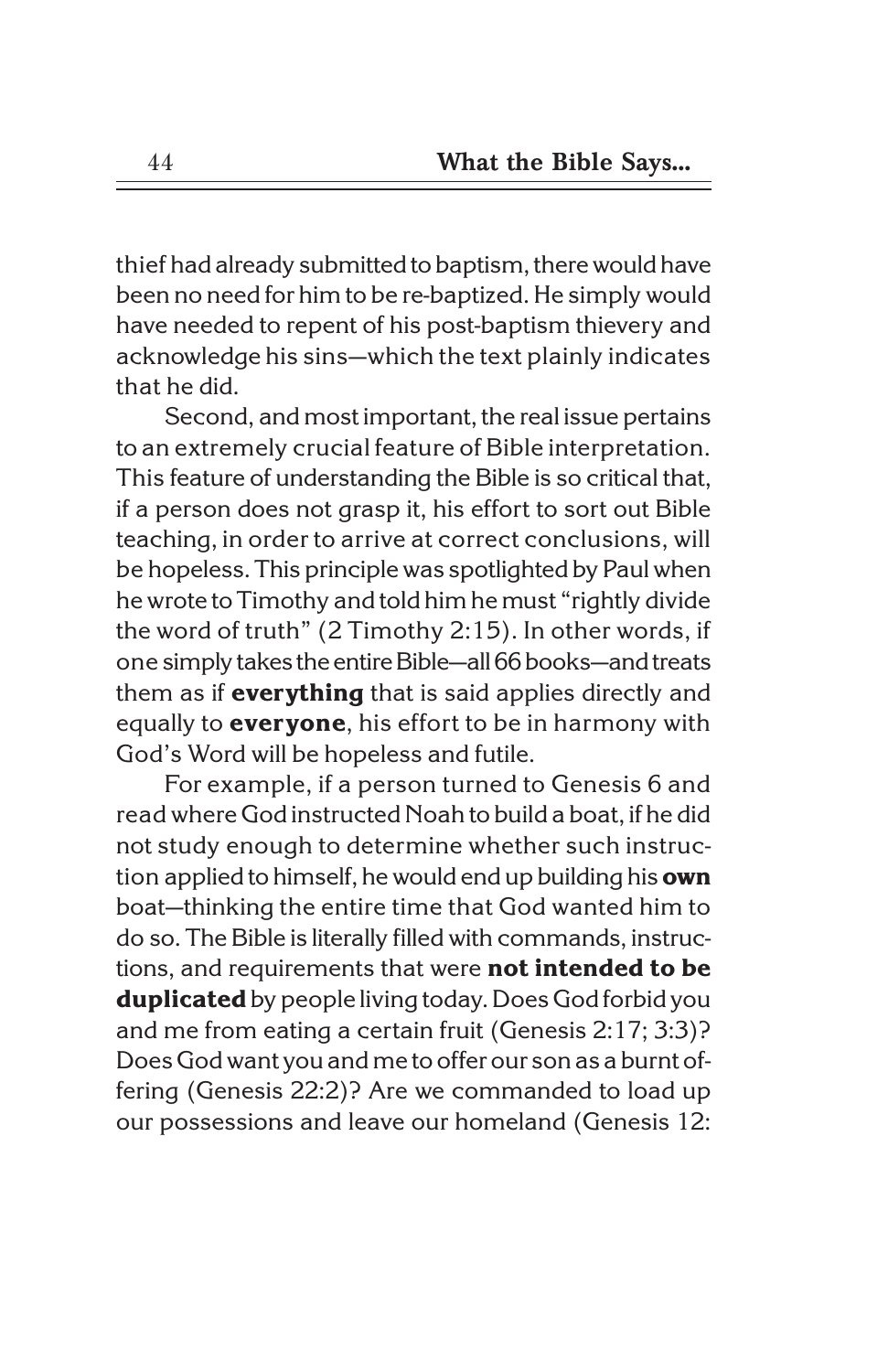1)? Moving tothe New Testament, does God want youto sell everything you have and give it to the poor (Matthew 19:21)? Does God expect you to leave everything, quit your job, and devote yourself full time to spiritual pursuits (Matthew 4:20; 19:27; Mark 10:28; Luke 5:28)? The point is that the entire Bible applies to the entire human race. However, careful and diligent study is necessary to determine **how** it applies. We must understand the biblical distinction between the application of the **principles**  of the Bible and the **specific details**.

Here, then, is the central point as it pertains to the relevance of the thief on the cross: Beginning at Creation, all humans were responsible for obeying the laws of God that were given to them at that time. Bible students typically call this period of time the Patriarchal Dispensation. During this period, which lasted from Creation to roughly the time of the cross, non-Jews were subject to a body of legislation passed down by God through the fathers of family clans. In approximately 1,500 B.C., God removed the descendants of Abraham from Egyptian bondage, took them out into the Sinai desert, and gave them their own law code (the Law of Moses). Jews were subject to that body of legal information from that time until it, too, was terminated at the cross of Christ. The following passages substantiate these statements: Matthew 27:51; Romans 2:12-16; Galatians 3:7-29; Ephesians 2:11-22; Colossians 2:11-17. The book of Hebrews addresses this subject extensively.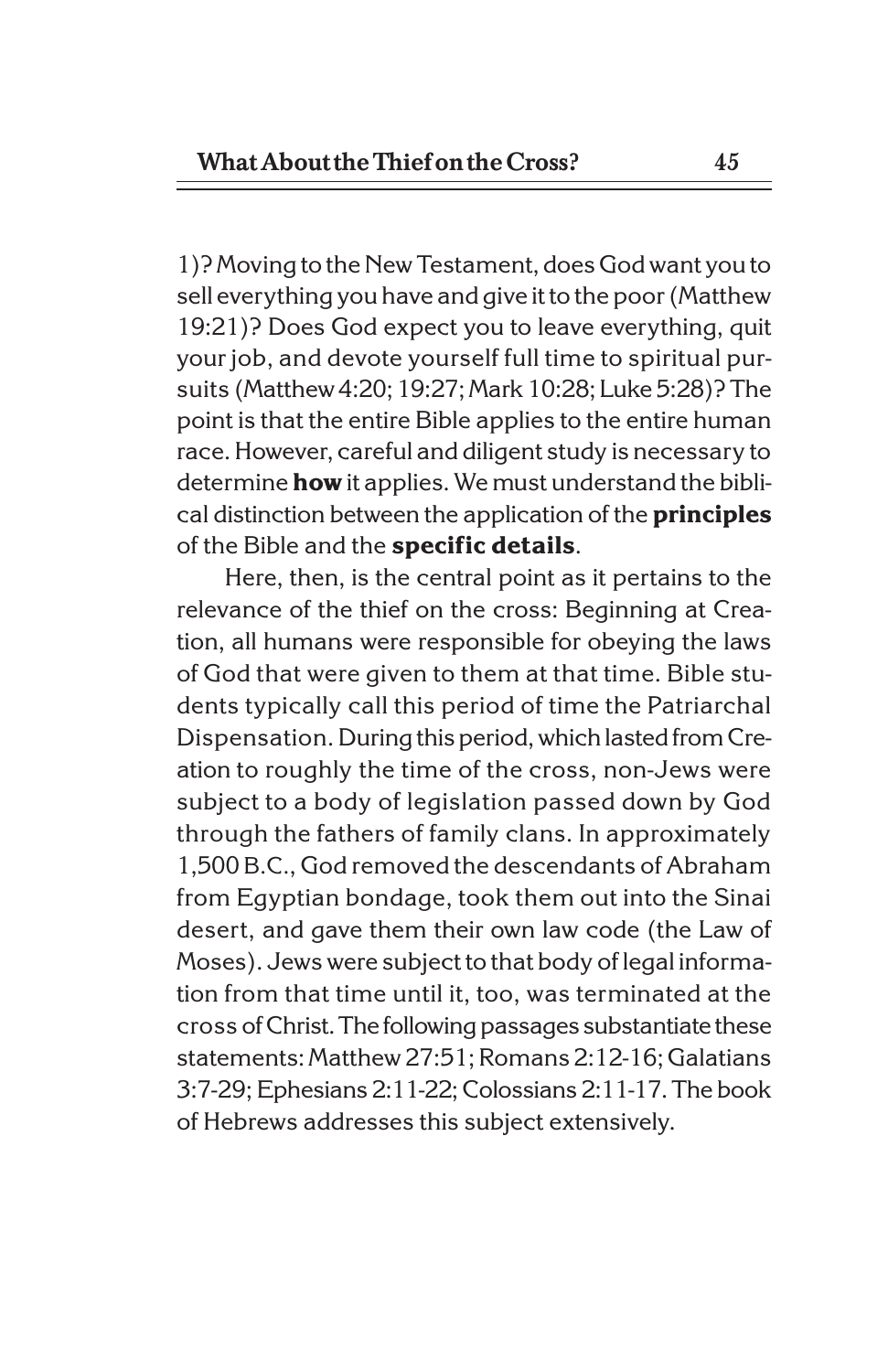To get to the heart of the matter quickly, read especiallyHebrews 9:15-17. When one "correctly handles the Word of truth," one sees that the Bible teaches that when Christ died on the cross, Mosaic Law came to an end (and Patriarchal law shortly thereafter). At that point, all humans on the planet were called to obey **the law of Christ** (Galatians 6:2). The law of Christ consists strictly of information that is intended to be in effect **after** the death of Christ. It includes **some** of thethings that Jesus and His disciples taught while He was still on Earth. But as regards the **specifics** of salvation, one must go to the rest of the New Testament (especially the book of Acts) in order to determine what one must do today to be saved. Beginning in Acts 2, the new covenant of Christ took effect, and every single individual who responded correctly to the preaching of the Gospel was **baptized in water in order to be forgiven of sin by the blood of Christ.**  Every detail of an individual's conversion is not always mentioned, but a perusal of the book of Acts demonstrates decisively that water immersion was a **prerequisite** to forgiveness, along with faith, repentance, and confession of the deity of Christ (Acts 2:38,41; 8:12,13, 16,36-38; 9:18; 10:47-48; 16:15,33; 18:8; 19:5; 22:16).

The thief was not subject to the New Testament command to be baptized into Christ's death (Romans 6:3-4), just as Moses, Abraham, and David were not subject to it. They all lived **prior** to the cross under different law codes. They could not have been baptized into Christ's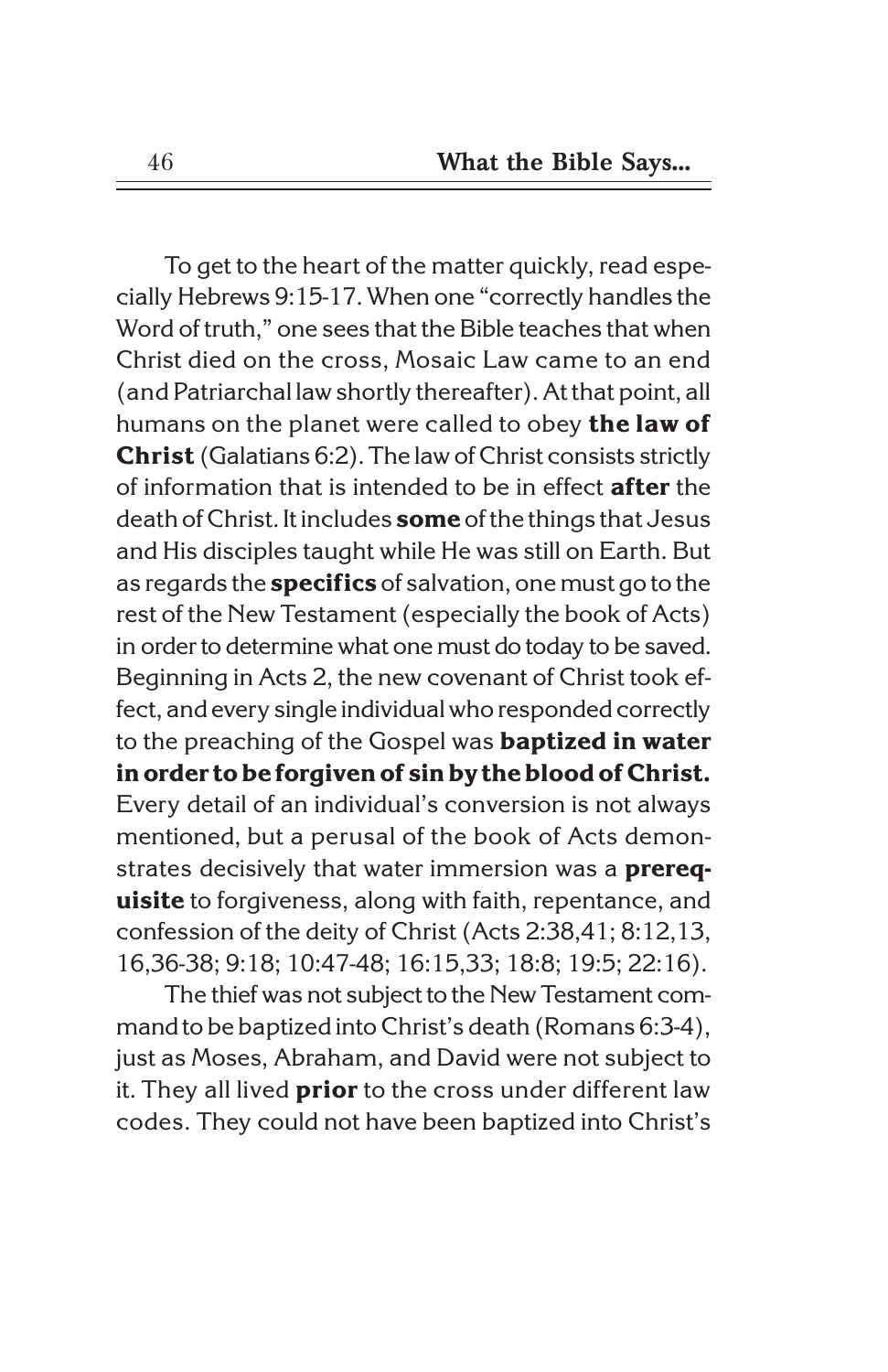death-**because He had not yet died**! In truth, the New Testament contains at least two other incidents in which Jesus forgave the sins of different individuals simply by pronouncing those sins forgiven. Matthew 9:1-8 and Mark 2:1-12 give parallel accounts of the story about the paralytic man who was lowered through the roof by his friends in the hope that Jesus would heal him. Upon seeing their faith, Jesus said, "Son, your sins are forgiven you" (Mark 2:5). Many in the crowd questioned Jesus' action, thinking that only God can forgive sins. And Jesus, to show that He was God in the flesh, healed the man to prove to the crowd that He had "power on earth to forgive sins" (Mark 2:10). A similar story isfound in Luke 7:48, in which Jesus forgave the sins of a sinful woman who washed His feet. There is no doubt that while Jesus was alive on this Earth, He had the power to forgive sins. However, the establishment of His church and the launching of the Christian religion did not occur until **after** Christ's death, on the day of Pentecost around A.D. 30 in the city of Jerusalem (Acts 2). An honest and accurate appraisal of the biblical data forces us to conclude that thethief on the cross, and other New Testament incidents of immediate forgiveness accomplished directly by Christ while He was alive, are not appropriate examples of how people are to be saved **this side of the cross.**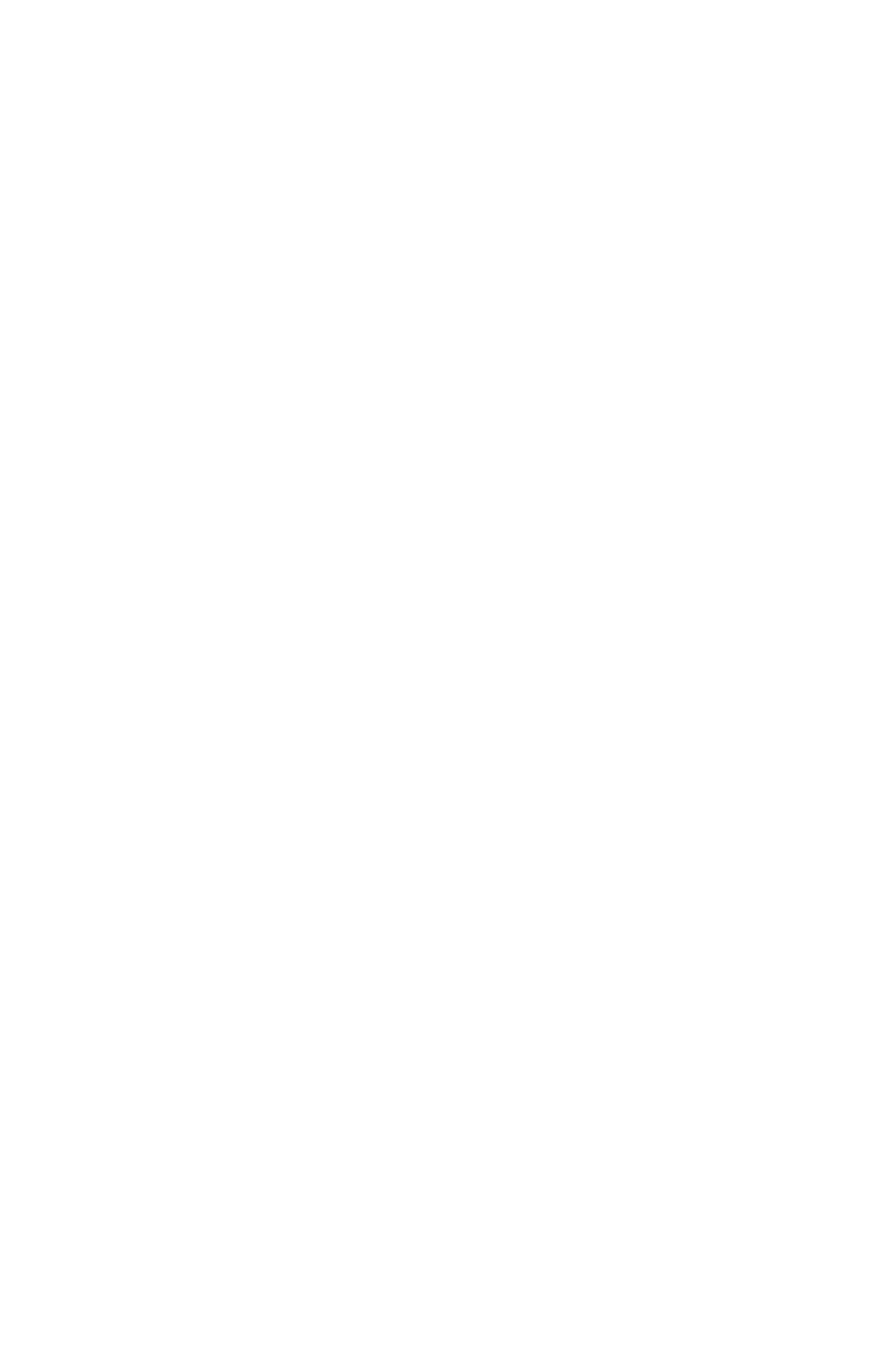# Appendix B

#### **DO BABIES GO TO HELL WHEN THEY DIE?**

Does the Bible teach that babies possess such an inherent sinful nature that they go to hell if they die as infants? According to Martin Luther and others who contributed to the writings found in the *Book of Concord*, hell would be the final destination for any soul who had not been baptized, including infants. After looking at several biblical passages, however, it can be proven conclusively that it is not the case that infants, whether baptized or not, go to hell. In fact, the Bible presents a clear case forthe salvation of all souls who die in their infancy.

In 2 Samuel 12, King David's newborn son fell terminally ill. After seven days, the child died. The Bible records that David said: "While the child was alive, I fasted and wept; for I said, 'Who can tell whether the Lord will be gracious to me, that the child may live?' But now he is dead; why should I fast? Can I bring him back again? I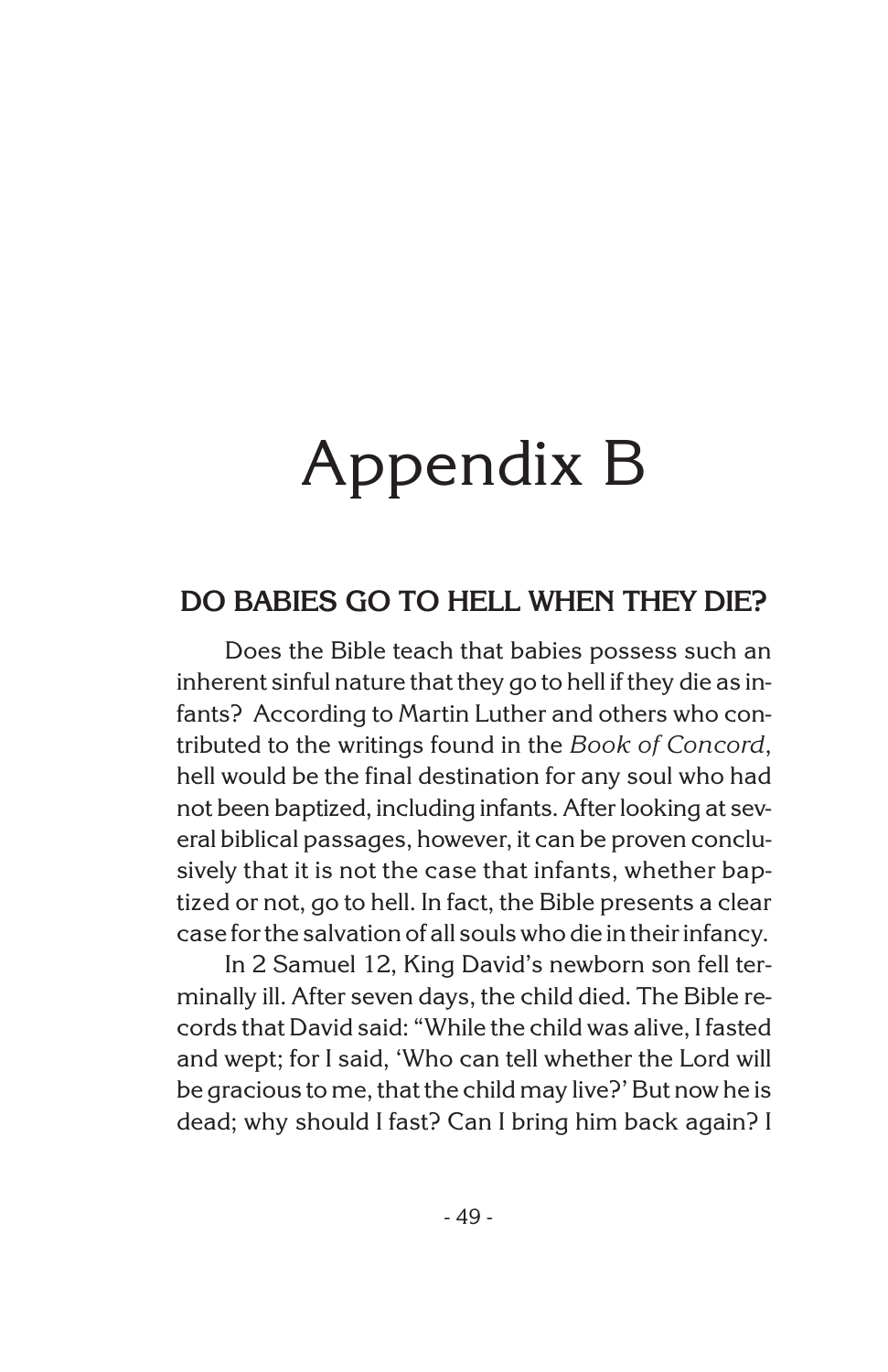shall go to him, but he shall not return to me" (vss. 22- 23). It is clear that David's dead infant son would never return to this Earth, but David also said that one day, he would go to be with his son. Where would David go to be joined to his son? Through inspiration, God called David His "servant" of God (2 Samuel 7:5), and a man after "God's own heart" (1 Samuel 13:14). Furthermore, several comments made by David recorded in the Psalms seem to indicate that his own eternal destination was going to be "in the house of the Lord" (Psalm 23:6). David also wrote about seeing God, when he stated: "As for me, I will see Your face in righteousness; I shall be satisfied when I awake in Your likeness" (Psalm 17:15). If David, then, would be in heaven, we can conclude that the same eternal destination awaited his infant son, to whom David would one day go. King David was looking forward tothe day when he would be able to meet his son in heaven. Absolutely nothing in this context gives any hint that the dead infant son's soul would go to hell.

Furthermore, Jesus said in Matthew 18:3-5:

Assuredly, I say to you, unless you are converted and become as little children, you will by no means enter the kingdom of heaven. Therefore whoever humbles himself as this little child is the greatest in the kingdom of heaven. Whoever receives one little child like this in My name receives Me.

And in Luke 18:16-17, Jesus remarked: "Let the little children come to Me, and do not forbid them; for of such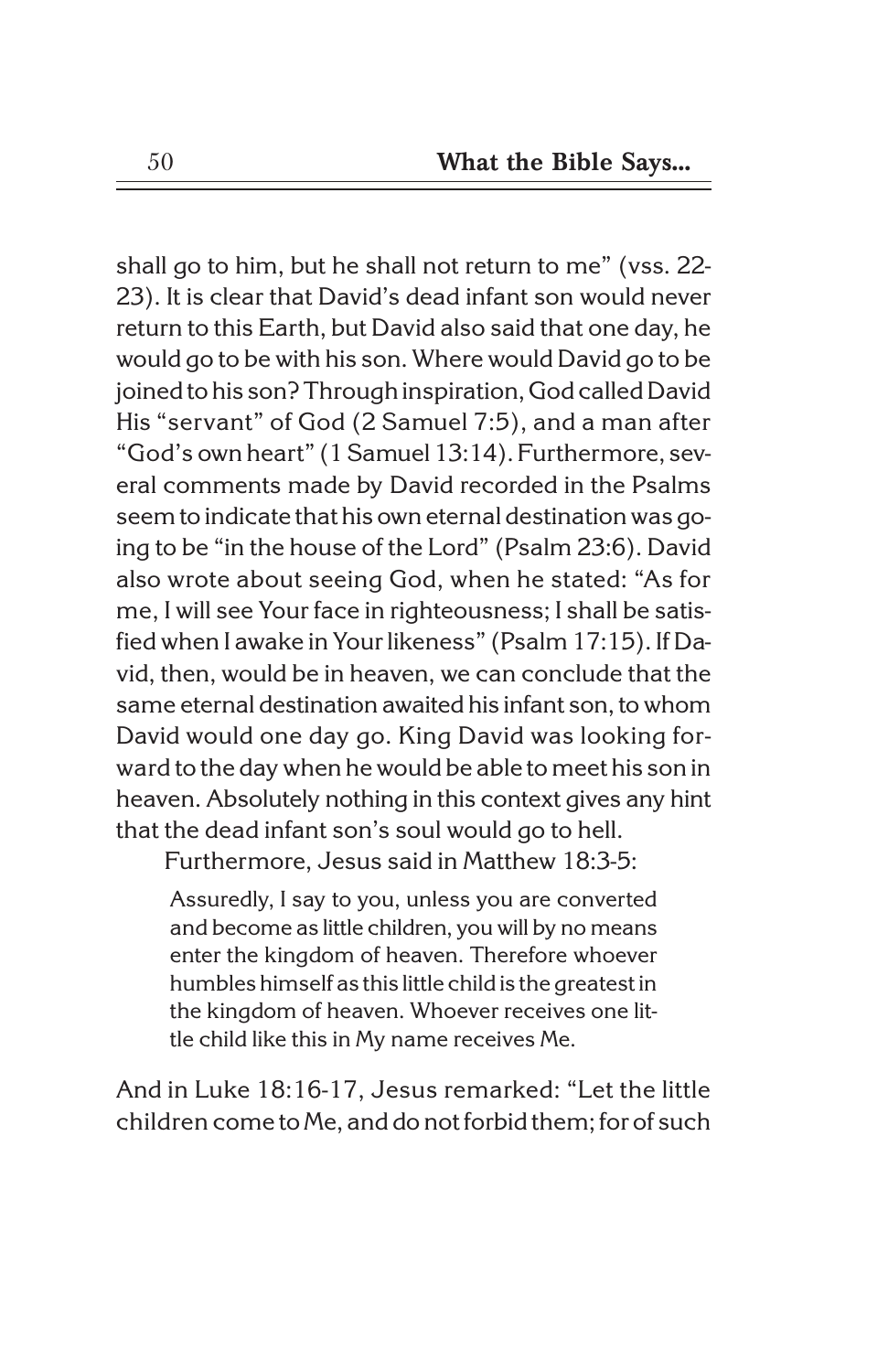is the kingdom of God. Assuredly, I say to you, whoever does not receive the kingdom of God as a little child will by no means enter it."

Therefore, we have been given a specific example in the Old Testament of an infant who died and would live forever in heaven. And Jesus Christ Himself, in the New Testament, stated that little children retain the qualities that make a person eligible to inherit the kingdom of God. We see, then, that infants and small children that die are in a **safe** state, and will live eternally in heaven.

With such clear statements from the Bible about the eternal destiny of dead infants and small children, why have religious people mistakenly taught that babies go to hell when they die? Due to the influential nature of John Calvin and histeachings, many people havetaught that sin is "passed" from one generation to the next. It is believed by many religious people that children "inherit" the sins of their parents. Yet, the Bible pointedly and explicitly teaches that such is not the case. In Ezekiel 18: 20, the Bible says: "The soul who sins shall die. The son shall not bear the guilt of the father, nor the father bear the guilt of the son." Also, in Exodus 32, Moses pleaded with God to forgive the sins of the Israelites when he said: "Yet now, if You will forgive their sin—but if not, I pray, blot me out of Your book which You have written. And the Lord said to Moses, 'Whoever has sinned against Me, I will blot him out of My book'" (Exodus 32:32-33). The Bible is plain in its teaching that babies do not inherit the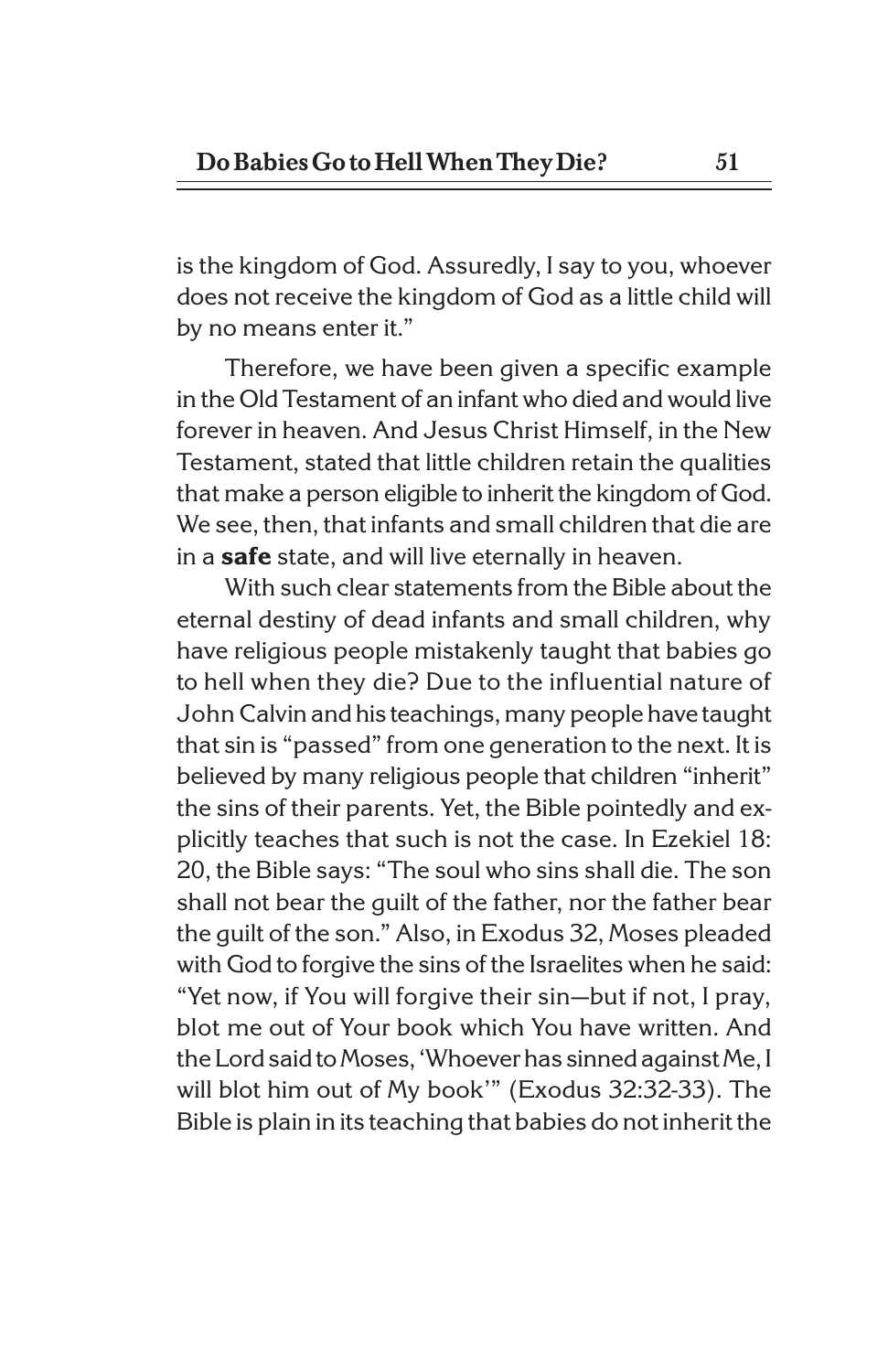sins of their parents. [One commonly misapplied scripture used to teach that infants inherit sin is Psalm 51:5-6, which has been explained in detail by Wayne Jackson (2000).]

The Bible nowhere teaches that babies go to hell if they die in infancy. Neither does it teach that babies inherit the sins of their parents. Although many skeptics have tried to portray God as an evil tyrant Who condemns innocent children to eternal destruction, their arguments are without merit or any semblance of biblical credence. In the words of Jesus Christ, "Let the little children come to me."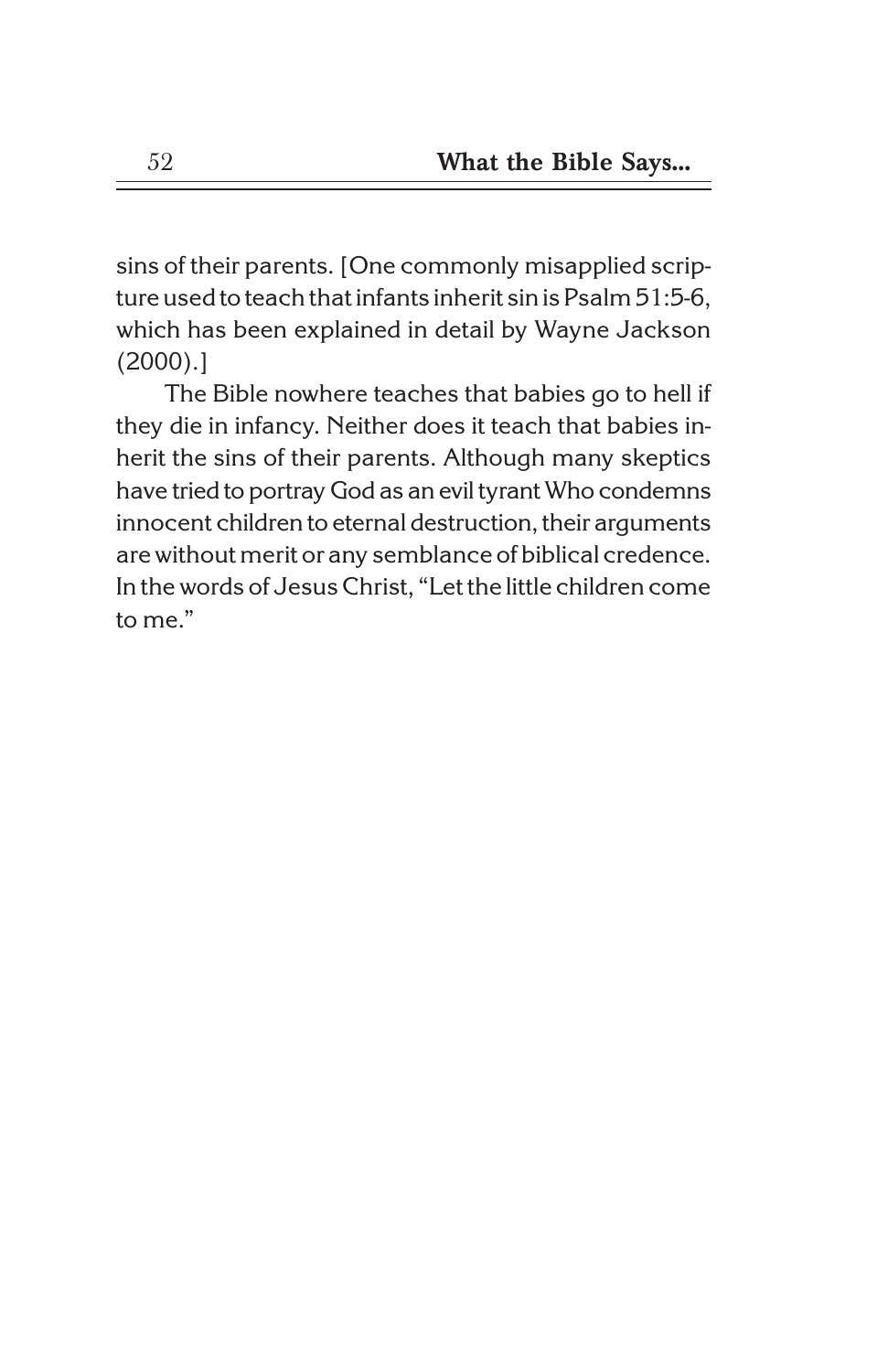#### **REFERENCES**

- Arndt, William, F.W. Gingrich, and Frederick W. Danker (1979), *A Greek-English Lexicon of theNew Testament and Other Early Christian Literature* (Chicago, IL: University of Chicago Press), second edition revised.
- "Baptism and Its Purpose" (2004), [On-Line], URL: http://www. lcms.org/pages/internal.asp?NavID=2607.
- *Book of Concord*: *The Confessions of the Evangelical Lutheran Church* (2000), Robert Kolb and TimothyWengert eds., trans. Charles Arand, Eric Gritsch, et al. (Minneapolis, MN: Fortress Press).
- Calvin, John (1975 reprint), *Institutes* (Grand Rapids: MI: Eerdmans), volume 2.
- *Constitutions, Bylaws, and Continuing Resolutions: Evangelical Lutheran Church in American* (2003), (Minneapolis, MN: Ausburg Fortress).
- "Essential Questions" (n.d.), [On-Line], URL: http://www.elca. org/co/brief.html.